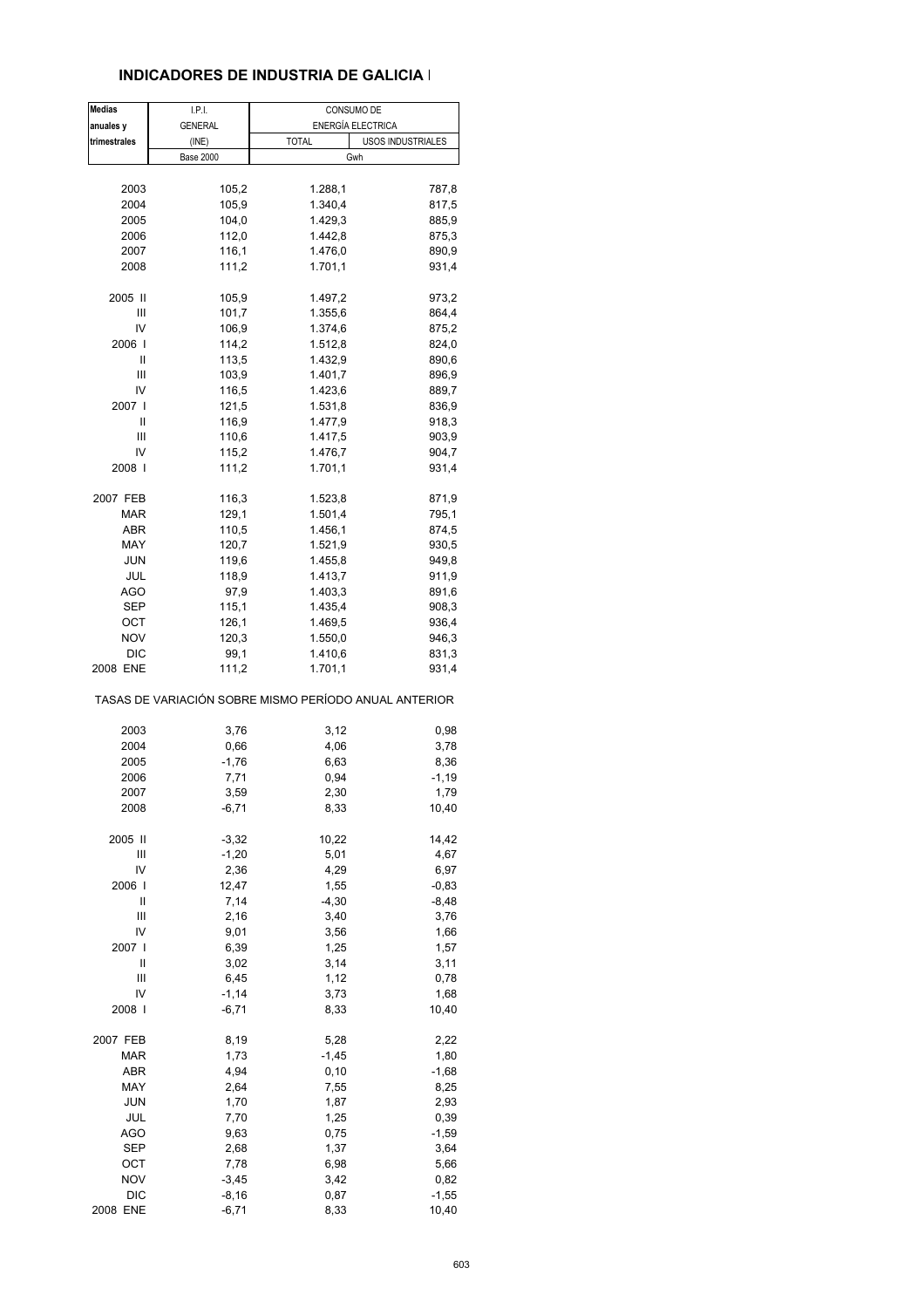| <b>INDICADORES DE INDUSTRIA DE GALICIA. II</b> |  |  |
|------------------------------------------------|--|--|
|------------------------------------------------|--|--|

| Medias       |                          | ENCUESTA DE COYUNTURA INDUSTRIAL: TOTAL INDUSTRIA (1) |                  |                |             |
|--------------|--------------------------|-------------------------------------------------------|------------------|----------------|-------------|
| anuales y    | INDICADOR DE             | NIVEL CARTERA                                         | <b>TENDENCIA</b> | <b>NIVEL</b>   | UTILIZACIÓN |
| trimestrales | CLIMA INDUST.            | <b>PEDIDOS</b>                                        | PRODUCCIÓN       | <b>STOCKS</b>  | CAPACIDAD   |
|              |                          | Saldo de respuestas                                   |                  |                | $\%$        |
|              |                          |                                                       |                  |                |             |
| 2003         | $-9,3$                   | $-23$                                                 | $-1$             | 12             | 82,1        |
|              |                          | $-10$                                                 | 9                |                |             |
| 2004         | $-5,3$                   |                                                       |                  | 5              | 81,6        |
| 2005         | $-4,2$                   | $-10$                                                 | 0                | 5              | 82,7        |
| 2006         | 5,9                      | 7                                                     | 11               | -6             | 83,9        |
| 2007         | 7,9                      | 21                                                    | 3                | 3              | 83,3        |
| 2008         |                          | -7                                                    | $-5$             | 12             | 85,2        |
|              |                          |                                                       |                  |                |             |
| 2005 II      | $-5,3$                   | $-18$                                                 | $-2$             | $\mathbf 1$    | 82,6        |
| Ш            | $-5,6$                   | $-1$                                                  | $-7$             | 5              | 83,1        |
| IV           | $-3,4$                   | $\overline{c}$                                        | $-3$             | 9              | 86,2        |
| 2006         | 1,1                      | $-1$                                                  | 14               | -5             | 82,6        |
| Ш            | 5,9                      | 4                                                     | 20               | -7             | 82,8        |
| Ш            | 8,2                      | 9                                                     | 9                | $-4$           | 83,7        |
| IV           | 8,6                      | 16                                                    | 0                | -8             | 86,3        |
| 2007 l       | 8,9                      | 23                                                    | 6                | 8              | 85,8        |
| Ш            | 9,4                      | 28                                                    | 15               | $-3$           | 82,5        |
| Ш            | 7,3                      | 19                                                    | $-4$             | 3              | 80,9        |
| IV           | 5,2                      | 12                                                    | -6               | 5              | 83,9        |
| 2008         | $\overline{\phantom{a}}$ | $-7$                                                  | $-5$             | 12             | 85,2        |
|              |                          |                                                       |                  |                |             |
| 2007 ABR     | 9,7                      | 30                                                    | $\mathbf{1}$     | 2              |             |
| MAY          | 9,4                      | 27                                                    | 22               | $-14$          |             |
| <b>JUN</b>   | 9,0                      | 26                                                    | 20               | 3              |             |
| JUL          | 8,4                      | 29                                                    | 0                | $-1$           |             |
| <b>AGO</b>   | 7,2                      | $-1$                                                  | $-15$            | $\overline{7}$ |             |
| SEP          | 6,5                      | 29                                                    | 5                | 3              |             |
| OCT          | 5,9                      | 10                                                    | $-14$            | 3              |             |
| <b>NOV</b>   | 4,6                      | 0                                                     | $-11$            | 14             |             |
| <b>DIC</b>   | L,                       | 25                                                    | 8                | $-3$           |             |
| 2008 ENE     |                          | 1                                                     | 0                | 5              |             |
| FEB          | Ĭ.                       | $-15$                                                 | $-10$            | 19             |             |
| <b>MAR</b>   |                          |                                                       |                  |                |             |
|              |                          |                                                       |                  |                |             |
|              |                          | TASAS DE VARIACIÓN SOBRE MISMO PERÍODO ANUAL ANTERIOR |                  |                |             |
|              |                          |                                                       |                  |                |             |
| 2003         |                          |                                                       |                  |                |             |
| 2004         |                          |                                                       |                  |                |             |
| 2005         |                          |                                                       |                  |                |             |
| 2006         |                          |                                                       |                  |                |             |
| 2007         |                          |                                                       |                  |                |             |
| 2008         |                          |                                                       |                  |                |             |
|              |                          |                                                       |                  |                |             |
| 2005 II      |                          |                                                       |                  |                |             |
| Ш            |                          |                                                       |                  |                |             |
| IV           |                          |                                                       |                  |                |             |
| 2006         |                          |                                                       |                  |                |             |
| Ш            |                          |                                                       |                  |                |             |
| III          |                          |                                                       |                  |                |             |
| IV           |                          |                                                       |                  |                |             |
| 2007 l       |                          |                                                       |                  |                |             |
| Ш            |                          |                                                       |                  |                |             |
| Ш            |                          |                                                       |                  |                |             |
| IV           |                          |                                                       |                  |                |             |
| 2008         |                          |                                                       |                  |                |             |
|              |                          |                                                       |                  |                |             |
| 2007 ABR     |                          |                                                       |                  |                |             |
| MAY          |                          |                                                       |                  |                |             |
| <b>JUN</b>   |                          |                                                       |                  |                |             |
| JUL          |                          |                                                       |                  |                |             |
|              |                          |                                                       |                  |                |             |
| <b>AGO</b>   |                          |                                                       |                  |                |             |
| <b>SEP</b>   |                          |                                                       |                  |                |             |
| OCT          |                          |                                                       |                  |                |             |
| <b>NOV</b>   |                          |                                                       |                  |                |             |
| <b>DIC</b>   |                          |                                                       |                  |                |             |
| 2008 ENE     |                          |                                                       |                  |                |             |
| FEB          |                          |                                                       |                  |                |             |
| <b>MAR</b>   |                          |                                                       |                  |                |             |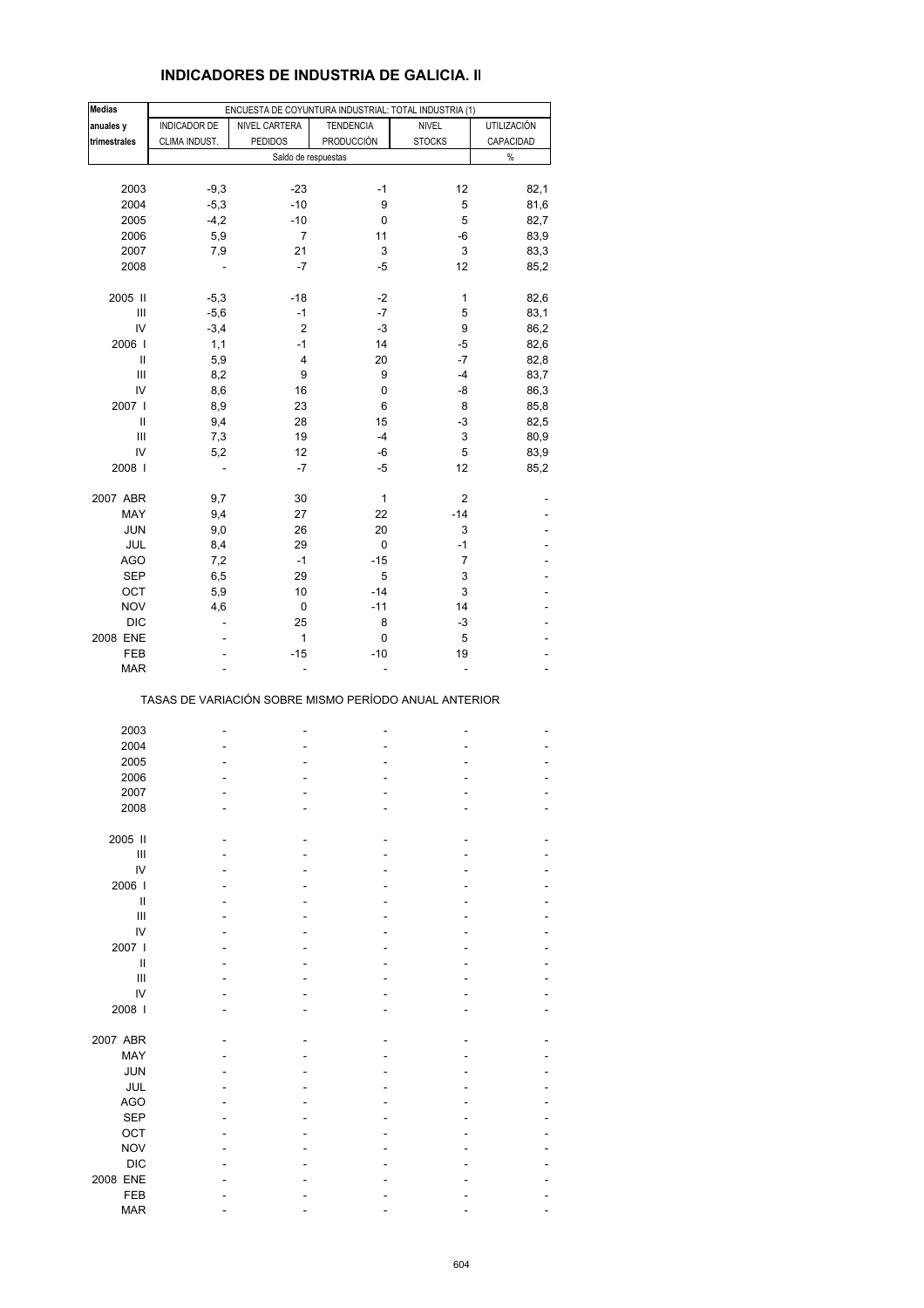| <b>Medias</b> |              | VISADOS: SUPERFICIE A CONSTRUIR |                          |                  |                          | LICENCIAS: SUPERFICIE A CONSTRUIR                     |                           |                          |           |
|---------------|--------------|---------------------------------|--------------------------|------------------|--------------------------|-------------------------------------------------------|---------------------------|--------------------------|-----------|
| anuales y     | <b>TOTAL</b> | <b>EDIFICIOS</b>                | <b>SERVICIOS</b>         | <b>OTROS</b>     | <b>TOTAL</b>             |                                                       | <b>RESIDENCIAL</b>        |                          | NO RESID. |
| trimestrales  |              | <b>VIVIENDAS</b>                | COMERCIALES              | <b>DESTINOS</b>  |                          | <b>TOTAL</b>                                          | <b>VIVIENDAS</b>          | COLECTIVOS               |           |
|               |              |                                 | Metros cuadrados         |                  |                          |                                                       | Miles de metros cuadrados |                          |           |
|               |              |                                 |                          |                  |                          |                                                       |                           |                          |           |
| 2002          | 497.966      | 433.266                         | 14.338                   | 50.362           | 459                      | 409                                                   | 401                       | 8                        | 50        |
| 2003          | 604.798      | 499.511                         | 47.674                   | 57.613           | 460                      | 399                                                   | 386                       | 13                       | 61        |
| 2004          | 597.057      | 525.803                         | 19.011                   | 52.243           | 563                      | 491                                                   | 484                       | 7                        | 72        |
| 2005          | 652.575      | 585.365                         | 13.168                   | 54.042           | 682                      | 617                                                   | 612                       | 5                        | 65        |
| 2006          | 811.557      | 752.136                         | 21.864                   | 37.557           | 627                      | 580                                                   | 579                       | 1                        | 47        |
| 2007          | 659.700      | 595.926                         | 23.169                   | 40.605           | 756                      | 689                                                   | 687                       | 3                        | 67        |
|               |              |                                 |                          |                  |                          |                                                       |                           |                          |           |
| 2005          | 569.697      | 537.101                         | 3.321                    | 29.275           | 644                      | 556                                                   | 550                       | 6                        | 88        |
| Ш             | 666.281      | 573.777                         | 29.556                   | 62.947           | 724                      | 658                                                   | 656                       | $\overline{\mathbf{c}}$  | 66        |
| Ш             | 712.637      | 650.119                         | 8.263                    | 54.255           | 682                      | 619                                                   | 613                       | 6                        | 63        |
| IV            | 661.687      | 580.463                         | 11.532                   | 69.692           | 678                      | 634                                                   | 629                       | 5                        | 44        |
| 2006          | 749.994      | 680.340                         | 35.625                   | 34.029           | 484                      | 455                                                   | 454                       | 0                        | 29        |
| Ш             | 687.976      | 649.309                         | 8.697                    | 29.971           | 541                      | 500                                                   | 499                       | 1                        | 41        |
| Ш             |              |                                 |                          |                  |                          |                                                       |                           | 2                        | 39        |
| IV            | 1.040.984    | 963.455                         | 32.070                   | 45.459<br>40.770 | 684                      | 644                                                   | 642                       |                          | 78        |
|               | 767.274      | 715.441                         | 11.063                   |                  | 798                      | 720                                                   | 719                       | $\mathbf{1}$             |           |
| 2007          | 734.416      | 695.420                         | 6.874                    | 32.122           | 734                      | 692                                                   | 691                       | 1                        | 42        |
| Ш             | 732.475      | 684.039                         | 9.736                    | 38.700           | 850                      | 740                                                   | 737                       | 3                        | 110       |
| Ш             | 588.569      | 517.321                         | 20.787                   | 50.461           | 684                      | 636                                                   | 631                       | 5                        | 48        |
| IV            | 583.338      | 486.922                         | 55.279                   | 41.136           |                          |                                                       |                           |                          |           |
|               |              |                                 |                          |                  |                          |                                                       |                           |                          |           |
| 2007 ENE      | 679.529      | 658.811                         | 2.675                    | 18.043           | 748                      | 708                                                   | 708                       | 0                        | 40        |
| FEB           | 613.726      | 585.522                         | 8.533                    | 19.671           | 641                      | 613                                                   | 613                       | 0                        | 28        |
| <b>MAR</b>    | 909.992      | 841.926                         | 9.414                    | 58.652           | 812                      | 755                                                   | 753                       | 2                        | 57        |
| ABR           | 898.148      | 860.535                         | 4.734                    | 32.879           | 630                      | 553                                                   | 551                       | 2                        | 77        |
| MAY           | 617.679      | 573.604                         | 12.447                   | 31.628           | 1.201                    | 994                                                   | 991                       | 3                        | 207       |
| <b>JUN</b>    | 681.599      | 617.979                         | 12.027                   | 51.593           | 719                      | 672                                                   | 669                       | 3                        | 47        |
| <b>JUL</b>    | 628.420      | 536.258                         | 552                      | 91.610           | 784                      | 727                                                   | 725                       | 2                        | 57        |
| AGO           | 584.587      | 544.405                         | 14.464                   | 25.718           | 757                      | 716                                                   | 703                       | 13                       | 41        |
| <b>SEP</b>    | 552.700      | 471.300                         | 47.346                   | 34.054           | 512                      | 466                                                   | 466                       | 0                        | 46        |
| OCT           | 684.156      | 482.516                         | 160.246                  | 41.394           |                          |                                                       |                           |                          |           |
| <b>NOV</b>    | 535.904      | 492.290                         | 4.121                    | 39.493           |                          |                                                       |                           |                          |           |
| <b>DIC</b>    | 529.954      | 485.961                         | 1.471                    | 42.522           |                          |                                                       |                           |                          |           |
|               |              |                                 |                          |                  |                          |                                                       |                           |                          |           |
|               |              |                                 |                          |                  |                          | TASAS DE VARIACIÓN SOBRE MISMO PERÍODO ANUAL ANTERIOR |                           |                          |           |
|               |              |                                 |                          |                  |                          |                                                       |                           |                          |           |
| 2002          | 8,77         | 10,74                           | $-32,78$                 | 11,33            | 8,28                     | 12,33                                                 | 11,86                     | 40,28                    | $-16,55$  |
| 2003          | 21,45        | 15,29                           | 232,50                   | 14,40            | 0,20                     | $-2,44$                                               | $-3,62$                   | 53,47                    | 22,02     |
| 2004          | $-1,28$      | 5,26                            | $-60, 12$                | $-9,32$          | 22,51                    | 22,98                                                 | 25,34                     | -47,74                   | 19,42     |
| 2005          | 9,30         | 11,33                           | $-30,73$                 | 3,44             | 21,11                    | 25,62                                                 | 26,41                     | $-30,86$                 | $-9,57$   |
| 2006          | 24,36        | 28,49                           | 66,04                    | $-30,50$         | $-8,15$                  | $-6,04$                                               | $-5,47$                   | -80,36                   | $-28.06$  |
| 2007          | $-18,71$     | $-20,77$                        | 5,97                     | 8,11             | 32,76                    | 29,36                                                 | 29,08                     | 177,78                   | 82,37     |
|               |              |                                 |                          |                  |                          |                                                       |                           |                          |           |
| 2005          | $-1,66$      | 3,66                            | $-84,08$                 | $-27,39$         | 8,23                     | 21,84                                                 | 20,88                     | 350,00                   | $-36,45$  |
| Ш             | 13,98        | 19,66                           | 41,71                    | $-25,24$         | 38,23                    | 35,58                                                 | 39,35                     | $-88,37$                 | 71,55     |
| Ш             | 7,63         | 10,28                           | $-62,80$                 | 7,67             | 20,41                    | 19,26                                                 | 20,10                     | $-30,77$                 | 33,10     |
| ${\sf IV}$    | 17,68        | 12,47                           | $-4,77$                  | 104,60           | 19,51                    | 26,03                                                 | 25,70                     | 87,50                    | $-31,77$  |
| 2006          | 31,65        | 26,67                           | 972,73                   | 16,24            | $-24,94$                 | $-18,23$                                              | $-17,39$                  | $-94,44$                 | $-67,17$  |
| $\mathbf{H}$  | 3,26         | 13,16                           | $-70,58$                 | $-52,39$         | $-25,31$                 | $-24,06$                                              | $-23,97$                  | $-60,00$                 | $-37,69$  |
| Ш             | 46,07        | 48,20                           | 288,12                   | $-16,21$         | 0,20                     | 4,04                                                  | 4,73                      | $-66,67$                 | $-37,57$  |
| ${\sf IV}$    | 15,96        | 23,25                           | $-4,06$                  | $-41,50$         | 17,75                    | 13,50                                                 | 14,30                     | $-86,67$                 | 79,39     |
| 2007          | $-2,08$      | 2,22                            | $-80,70$                 | $-5,60$          | 51,69                    | 52,20                                                 | 52,16                     | 100,00                   | 43,68     |
| $\mathbf{II}$ | 6,47         | 5,35                            | 11,95                    | 29,12            | 57,12                    | 48,03                                                 | 47,70                     | 300,00                   | 166,94    |
| Ш             | $-43,46$     | $-46,31$                        | $-35,18$                 | 11,00            | 0,10                     | $-1,24$                                               | $-1,71$                   | 150,00                   | 22,03     |
| IV            | $-23,97$     | $-31,94$                        | 399,68                   | 0,90             | $\overline{\phantom{a}}$ |                                                       |                           |                          |           |
| 2007 ENE      | $-6,37$      | $-2,90$                         | $-91,13$                 | 5,32             | 87,00                    | 85,34                                                 | 85,34                     |                          | 122,22    |
| FEB           | $-1,45$      | 4,94                            | $-58,40$                 | $-55,54$         | 42,13                    | 42,56                                                 | 42,56                     | $\blacksquare$           | 33,33     |
|               |              |                                 |                          |                  |                          |                                                       |                           |                          |           |
| <b>MAR</b>    | 0,95         | 4,64                            | $-83,25$                 | 44,05            | 35,33                    | 36,78                                                 | 36,66                     | 100,00                   | 18,75     |
| ABR           | 48,48        | 48,28                           | $-50,52$                 | 119,66           | 40,31                    | 38,25                                                 | 37,75                     | $\overline{\phantom{a}}$ | 57,14     |
| MAY           | $-13,22$     | $-12,43$                        | 19,28                    | $-31,68$         | 135,03                   | 107,95                                                | 107,76                    | 200,00                   | 527,27    |
| JUN           | $-8,79$      | $-13,27$                        | 97,55                    | 80,08            | 8,45                     | 8,21                                                  | 7,90                      | 200,00                   | 11,90     |
| JUL           | $-26,82$     | $-27,41$                        | $-99,03$                 | 45,28            | 12,81                    | 12,54                                                 | 12,23                     | $\sim$                   | 16,33     |
| <b>AGO</b>    | $-37,73$     | $-38,23$                        | $-38,61$                 | $-24,00$         | 46,14                    | 51,05                                                 | 49,26                     | 333,33                   | $-6,82$   |
| SEP           | $-58,30$     | $-62,90$                        | 200,69                   | $-13,74$         | $-38,90$                 | $-42,68$                                              | $-42,47$                  |                          | 84,00     |
| OCT           | $-24,94$     | $-44,43$                        | $\overline{\phantom{a}}$ | 7,53             |                          |                                                       |                           |                          |           |
| <b>NOV</b>    | $-6,09$      | $-8,08$                         | $-9,57$                  | 29,44            |                          |                                                       |                           |                          |           |
| <b>DIC</b>    | $-35,35$     | $-34,54$                        | $-93,87$                 | $-20,23$         |                          |                                                       |                           |                          |           |

# **INDICADORES DE CONSTRUCCIÓN DE GALICIA. I**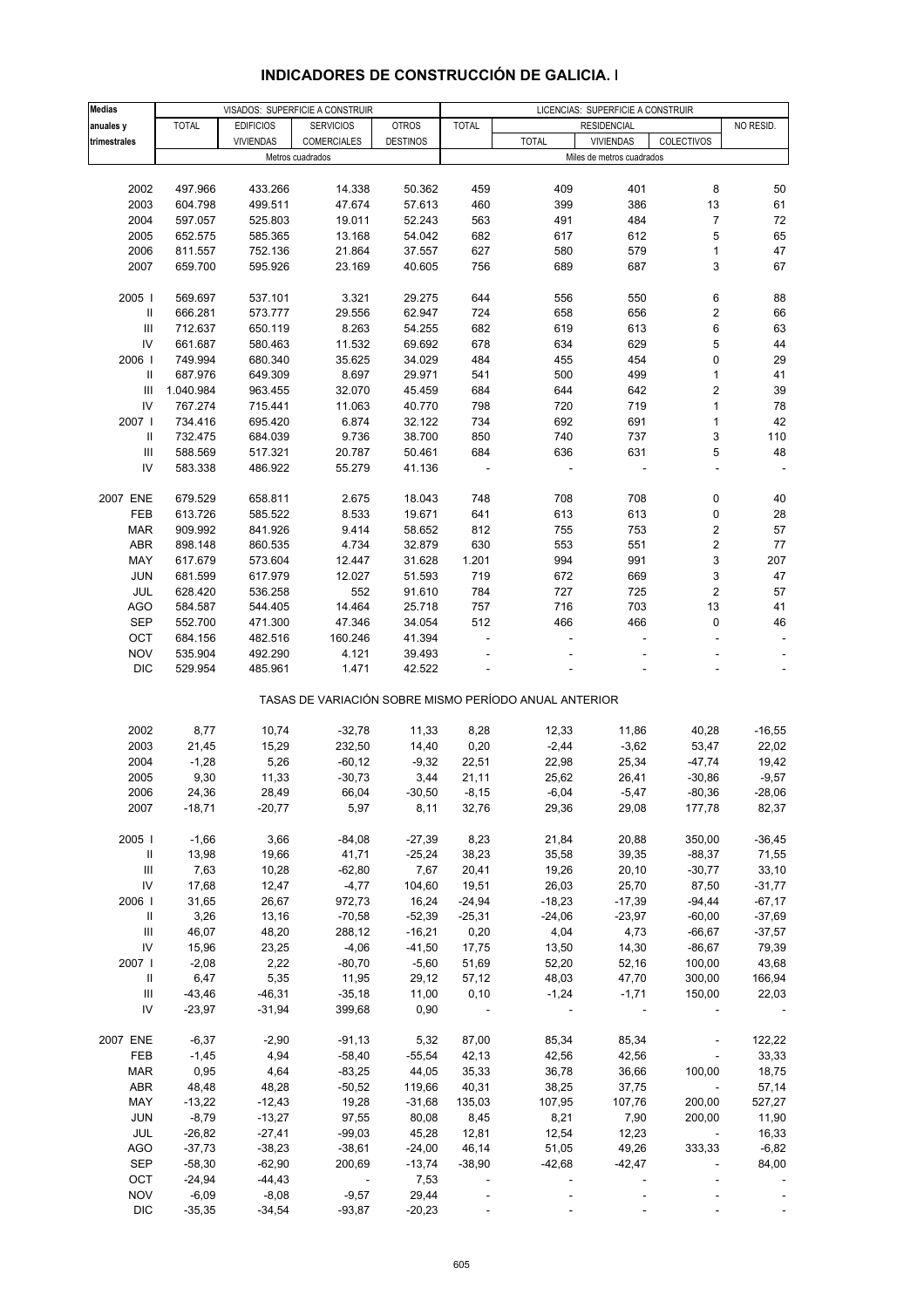| <b>Medias</b>                      |                     |                     |                     | VIVIENDAS VISADAS COLEGIO ARQUITECTOS TÉCNICOS        |                      |                 | LICENCIAS MUNIC.: Nº DE VIVIENDAS |                |                    |
|------------------------------------|---------------------|---------------------|---------------------|-------------------------------------------------------|----------------------|-----------------|-----------------------------------|----------------|--------------------|
| anuales y                          | <b>TOTAL</b>        |                     | OBRA NUEVA          |                                                       | Α                    | А               | OBRA                              | REHABI-        | DEMO-              |
| trimestrales                       |                     | <b>TOTAL</b>        | EDIF.VIV.           | OTROS EDIF.                                           | AMPLIAR              | <b>REFORMAR</b> | <b>NUEVA</b>                      | LITACIÓN       | <b>LICIÓN</b>      |
|                                    |                     |                     |                     |                                                       | Unidades             |                 |                                   |                |                    |
|                                    |                     |                     |                     |                                                       |                      |                 |                                   |                |                    |
| 2002                               | 2.467               | 2.271               | 2.250               | 21                                                    | 60                   | 137             | 2.066                             | 58             | 69                 |
| 2003                               | 3.014               | 2.808               | 2.762               | 46                                                    | 66                   | 140             | 2.126                             | 90             | 88                 |
| 2004                               | 3.082               | 2.892               | 2.876               | 16                                                    | 69                   | 121             | 2.709                             | 108            | 128                |
| 2005<br>2006                       | 3.488               | 3.281<br>4.363      | 3.269<br>4.363      | 12                                                    | 65                   | 143<br>109      | 3.004<br>3.427                    | 105<br>95      | 108<br>98          |
| 2007                               | 4.530<br>3.729      | 3.587               | 3.586               | $\pmb{0}$<br>0                                        | 58<br>32             | 110             | 4.031                             | 107            | 120                |
|                                    |                     |                     |                     |                                                       |                      |                 |                                   |                |                    |
| 2005                               | 3.181               | 2.979               | 2.975               | 4                                                     | 72                   | 130             | 2.726                             | 119            | 110                |
|                                    | 3.386               | 3.194               | 3.187               | 7                                                     | 49                   | 143             | 2.527                             | 95             | 108                |
| $\ensuremath{\mathsf{III}}\xspace$ | 3.810               | 3.644               | 3.609               | 35                                                    | 58                   | 109             | 3.256                             | 97             | 98                 |
| IV                                 | 3.575               | 3.305               | 3.304               | $\mathbf{1}$                                          | 80                   | 191             | 3.507                             | 108            | 116                |
| 2006                               | 4.171               | 4.023               | 4.022               | 0                                                     | 52                   | 97              | 2.585                             | 149            | 105                |
| Ш                                  | 3.835               | 3.632               | 3.632               | 0                                                     | 83                   | 120             | 2.799                             | 67             | 106                |
| $\ensuremath{\mathsf{III}}\xspace$ | 5.683               | 5.483               | 5.483               | 0                                                     | 62                   | 138             | 3.864                             | 80             | 76                 |
| IV                                 | 4.429               | 4.316               | 4.316               | 0                                                     | 33                   | 80              | 4.458                             | 83             | 106                |
| 2007                               | 4.393               | 4.249               | 4.249               | 0                                                     | 36                   | 108             | 4.120                             | 85             | 140                |
|                                    | 4.359               | 4.216               | 4.215               | 1                                                     | 38                   | 105             | 4.375                             | 125            | 89                 |
| Ш                                  | 3.149               | 3.013               | 3.013               | 0                                                     | 23                   | 112             | 3.597                             | 110            | 132                |
| IV                                 | 3.014               | 2.868               | 2.868               | 0                                                     | 30                   | 116             |                                   |                | $\blacksquare$     |
| 2007 ENE                           | 4.073               | 3.941               | 3.941               | 0                                                     | 49                   | 83              | 4.331                             | 76             | 131                |
| FEB                                | 3.658               | 3.540               | 3.540               | 0                                                     | 28                   | 90              | 3.662                             | 67             | 140                |
| MAR                                | 5.447               | 5.266               | 5.266               | 0                                                     | 31                   | 150             | 4.367                             | 113            | 149                |
| <b>ABR</b>                         | 5.558               | 5.417               | 5.414               | 3                                                     | 53                   | 88              | 3.425                             | 119            | 88                 |
| MAY                                | 3.670               | 3.533               | 3.532               | $\mathbf{1}$                                          | 28                   | 109             | 5.910                             | 152            | 133                |
| <b>JUN</b>                         | 3.849               | 3.699               | 3.699               | 0                                                     | 32                   | 118             | 3.791                             | 103            | 47                 |
| JUL                                | 3.324               | 3.165               | 3.165               | 0                                                     | 32                   | 127             | 4.204                             | 149            | 207                |
| <b>AGO</b>                         | 3.301               | 3.186               | 3.186               | 0                                                     | 17                   | 98              | 4.026                             | 124            | 101                |
| <b>SEP</b>                         | 2.821               | 2.689               | 2.689               | 0                                                     | 20                   | 112             | 2.561                             | 56             | 88                 |
| OCT                                | 3.024               | 2.846               | 2.846               | 0                                                     | 48                   | 130             |                                   |                |                    |
| <b>NOV</b>                         | 3.033               | 2.890               | 2.890               | 0                                                     | 22                   | 121             |                                   |                |                    |
| <b>DIC</b>                         | 2.984               | 2.868               | 2.868               | 0                                                     | 19                   | 97              |                                   |                |                    |
|                                    |                     |                     |                     | TASAS DE VARIACIÓN SOBRE MISMO PERÍODO ANUAL ANTERIOR |                      |                 |                                   |                |                    |
| 2002                               | 11,10               | 9,47                | 9,13                | 65,13                                                 | 3,78                 | 54,04           | 10,17                             | $-24,95$       | $-14,00$           |
| 2003                               | 22,17               | 23,67               | 22,78               | 119,52                                                | 10,78                | 2,20            | 2,91                              | 54,44          | 26,90              |
| 2004                               | 2,28                | 3,00                | 4,12                | $-64,25$                                              | 4,68                 | $-13,31$        | 27,43                             | 19,94          | 45,63              |
| 2005                               | 13,17               | 13,42               | 13,66               | $-29,44$                                              | $-6,28$              | 18,25           | 10,90                             | $-2,63$        | $-15,34$           |
| 2006                               | 29,85               | 33,01               | 33,48               | $-98,56$                                              | $-11,08$             | $-24,11$        | 14,06                             | $-9,69$        | $-9,33$            |
| 2007                               | $-17,68$            | $-17,80$            | $-17,81$            | 100,00                                                | -45,07               | 1,53            | 30,76                             | 8,00           | 26,19              |
| 2005                               | 3,97                | 4,06                | 4,67                | $-80,33$                                              | 34,78                | $-9,53$         | 8,68                              | 26,60          | 0,61               |
| Ш                                  | 20,01               | 22,24               | 22,20               | 42,86                                                 | $-22,63$             | $-1,38$         | $-3,28$                           | $-15,88$       | $-19,55$           |
| $\ensuremath{\mathsf{III}}\xspace$ | 11,41               | 12,76               | 13,05               | $-11,02$                                              | $-13,93$             | $-10,44$        | 15,35                             | $-11,28$       | $-25,57$           |
| IV                                 | 18,06               | 15,47               | 15,50               | $-50,00$                                              | $-13,41$             | 157,66          | 21,29                             | $-5,25$        | $-14,11$           |
| 2006                               | 31,12               | 35,02               | 35,19               | $-91,67$                                              | $-28,11$             | $-25,45$        | $-5,18$                           | 25,21          | $-4,83$            |
| $\mathbf{H}$                       | 13,26               | 13,74               | 13,96               | $-95,00$                                              | 69,39                | $-16,51$        | 10,75                             | $-29,37$       | $-2,46$            |
| Ш                                  | 49,14               | 50,47               | 51,93               | $\sim 100$                                            | 6,94                 | 26,99           | 18,69                             | $-17,87$       | $-22,79$           |
| IV                                 | 23,88               | 30,58               | 30,61               | $\sim$                                                | $-58,16$             | $-58,04$        | 27,13                             | $-23,38$       | $-8,65$            |
| 2007                               | 5,31                | 5,63                | 5,64                | $\sim$ $\sim$                                         | $-30,77$             | 11,38           | 59,40                             | $-42,73$       | 33,33              |
| Ш                                  | 13,66               | 16,08               | 16,05               | 300,00                                                | $-54,62$             | $-12,26$        | 56,32                             | 85,15          | $-15,46$           |
| Ш                                  | $-44,59$            | $-45,04$            | $-45,04$            | $\Box$                                                | $-62,70$             | $-18,60$        | $-6,91$                           | 37,66          | 74,45              |
| IV                                 | $-31,96$            | $-33,54$            | $-33,54$            | $\overline{\phantom{a}}$                              | $-11,00$             | 45,00           | $\sim$                            |                |                    |
| 2007 ENE                           | $-1,16$             | $-1,89$             | $-1,87$             | $\blacksquare$                                        | $-2,00$              | 53,70           | 118,52                            | $-59,79$       | 45,56              |
| FEB                                | 10,48               | 11,88               | 11,88               | $\Box$                                                | $-49,09$             | $-2,17$         | 51,64                             | $-51,09$       | 33,33              |
| <b>MAR</b>                         | 7,18                | 7,76                | 7,76                | $\blacksquare$                                        | $-39,22$             | 4,17            | 30,09                             | $-6,61$        | 24,17              |
| ABR                                | 59,99               | 66,32               | 66,28               | 200,00                                                | $-44,79$             | $-27,27$        | 47,31                             | 95,08          | 3,53               |
| MAY                                | $-4,08$             | $-2,86$             | $-2,89$             | $\blacksquare$                                        | $-58,21$             | $-10,66$        | 118,16                            | 133,85         | 51,14              |
| <b>JUN</b><br><b>JUL</b>           | $-8,47$<br>$-24,85$ | $-7,59$<br>$-24,79$ | $-7,59$<br>$-24,79$ | $\Box$                                                | $-62,79$<br>$-68,00$ | 1,72<br>10,43   | 12,73<br>8,02                     | 35,53<br>43,27 | $-67,36$<br>200,00 |
| <b>AGO</b>                         | $-35,54$            | $-35,56$            | $-35,56$            | ÷,                                                    | $-51,43$             | $-30,99$        | 49,33                             | 53,09          | 40,28              |
| <b>SEP</b>                         | $-62,41$            | $-63,15$            | $-63,15$            | $\Box$                                                | $-60,00$             | $-28,66$        | $-48,82$                          | 3,70           | 2,33               |
| OCT                                | $-41,32$            | $-43,31$            | $-43,31$            |                                                       | 54,84                | 27,45           |                                   |                |                    |
| <b>NOV</b>                         | $-7,16$             | $-8,89$             | $-8,89$             | ÷,                                                    | $-35,29$             | 98,36           |                                   |                |                    |
| <b>DIC</b>                         | $-38,69$            | $-39,68$            | $-39,68$            | $\overline{\phantom{a}}$                              | $-45,71$             | 25,97           |                                   |                |                    |

# **INDICADORES DE CONSTRUCCIÓN DE GALICIA. II**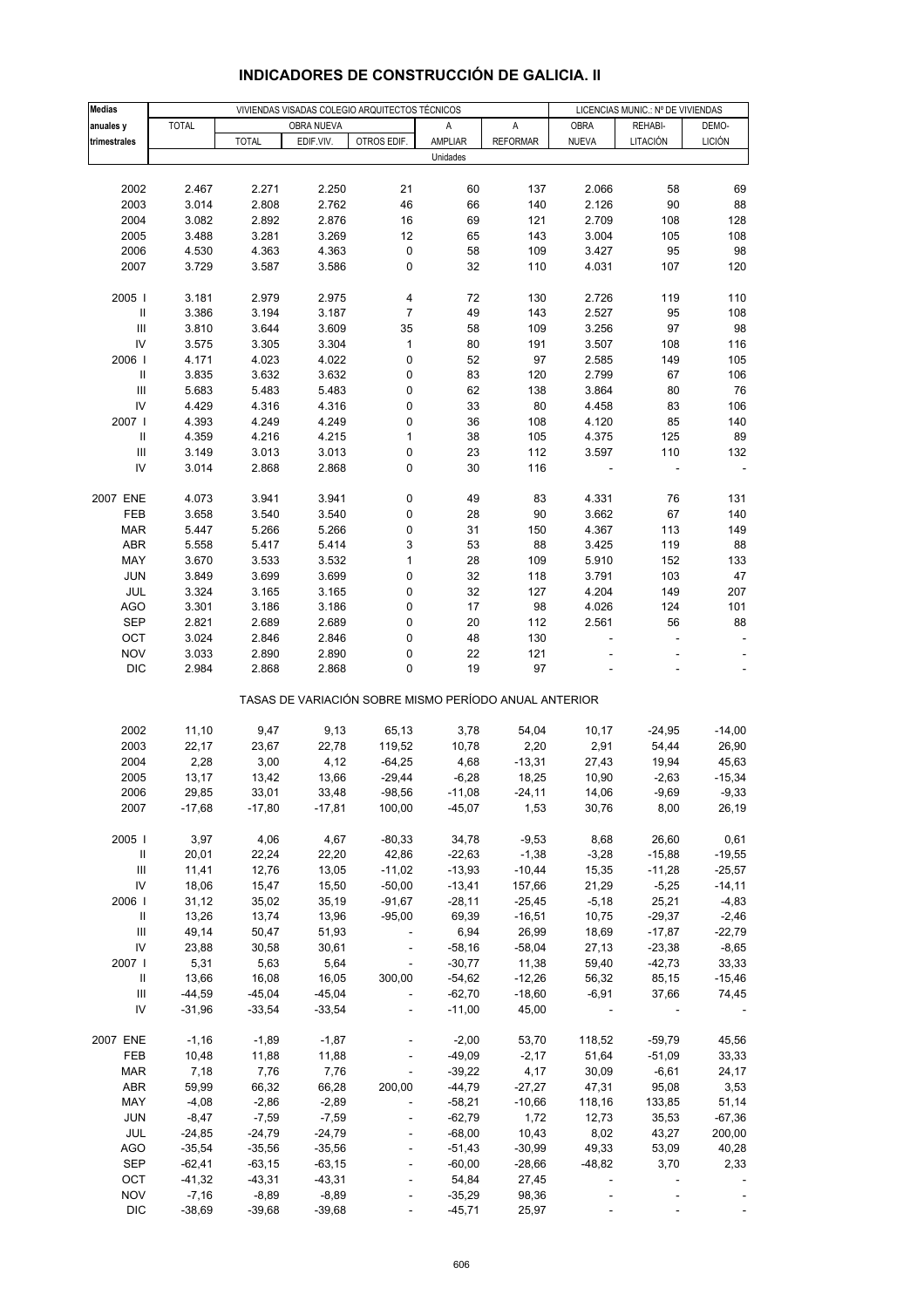| <b>Medias</b>                      | VIVIENDAS (2)            |                   |                          |                          | PROYECTOS VISADOS<br>CERTIFICAC. |                          |               |                                                       | LIQUIDACIÓN     |                |                  |
|------------------------------------|--------------------------|-------------------|--------------------------|--------------------------|----------------------------------|--------------------------|---------------|-------------------------------------------------------|-----------------|----------------|------------------|
| anuales y                          |                          | <b>INICIADAS</b>  |                          |                          | <b>TERMINADAS</b>                |                          |               | POR EL COLEGIO DE ARQUITECTOS                         |                 | FIN DE OBRA    | <b>EJECUCIÓN</b> |
| trimestrales                       | <b>TOTAL</b>             | <b>PROTEGIDAS</b> | <b>LIBRES</b>            | <b>TOTAL</b>             | PROTEGIDAS                       | <b>LIBRES</b>            | <b>TOTAL</b>  | <b>PROTEGIDOS</b>                                     | <b>LIBRES</b>   | Nº VIVIENDAS   | MAT. OBRA        |
|                                    |                          |                   |                          |                          | Unidades                         |                          |               |                                                       |                 | Unidades       | Miles $\epsilon$ |
|                                    |                          |                   |                          |                          |                                  |                          |               |                                                       |                 |                |                  |
| 2002                               | 2.463                    | 228               | 2.234                    | 2.697                    | 212                              | 2.485                    | 2.755         | 95                                                    | 2.660           | 1.727          | 78.580           |
| 2003                               | 3.100                    | 403               | 2.697                    | 2.328                    | 148                              | 2.180                    | 3.248         | 235                                                   | 3.014           | 1.848          | 89.143           |
| 2004                               | 2.876                    | 291               | 2.585                    | 2.696                    | 251                              | 2.445                    | 3.317         | 392                                                   | 2.926           | 1.985          | 101.423          |
| 2005                               | 3.200                    | 222               | 2.978                    | 2.911                    | 254                              | 2.657                    | 3.908         | 326                                                   | 3.582           | 2.323          | 130.174          |
| 2006                               | 3.541                    | 353               | 3.187                    | 2.774                    | 274                              | 2.500                    | 4.015         | 234                                                   | 3.781           | 2.222          | 126.781          |
| 2007                               | 3.606                    | 236               | 3.370                    | 2.950                    | 247                              | 2.703                    | 2.922         | 129                                                   | 2.794           | 2.661          | 144.760          |
|                                    |                          |                   |                          |                          |                                  |                          |               |                                                       |                 |                |                  |
| 2005 l                             | 3.109                    | 236               | 2.873                    | 2.341                    | 153                              | 2.188                    | 3.778         | 520                                                   | 3.258           | 1.804          | 96.248           |
| $\mathbf{II}$                      | 3.057                    | 282               | 2.775                    | 3.132                    | 282                              | 2.850                    | 4.215         | 213                                                   | 4.001           | 2.752          | 146.391          |
| $\ensuremath{\mathsf{III}}\xspace$ | 3.685                    | 289               | 3.396                    | 3.247                    | 242                              | 3.005                    | 3.627         | 271                                                   | 3.356           | 2.206          | 128.154          |
| ${\sf IV}$                         | 2.950                    | 82                | 2.868                    | 2.925                    | 339                              | 2.586                    | 4.012         | 301                                                   | 3.711           | 2.527          | 149.903          |
| 2006                               | 3.408                    | 273               | 3.134                    | 2.732                    | 293                              | 2.439                    | 4.628         | 289                                                   | 4.340           | 2.125          | 130.866          |
| $\ensuremath{\mathsf{II}}$         | 3.550                    | 494               | 3.056                    | 2.558                    | 305                              | 2.253                    | 4.283         | 279                                                   | 4.004           | 2.269          | 129.781          |
| $\ensuremath{\mathsf{III}}\xspace$ | 3.019                    | 171               | 2.848                    | 2.896                    | 281                              | 2.615                    | 5.785         | 315                                                   | 5.470           | 2.229          | 119.178          |
| IV                                 | 4.186                    | 475               | 3.710                    | 2.911                    | 218                              | 2.692                    | 1.363         | 52                                                    | 1.311           | 2.264          | 127.298          |
| 2007                               | 3.776                    | 268               | 3.508                    | 2.863                    | 393                              | 2.469                    | 4.368         | 103                                                   | 4.265           | 2.694          | 132.285          |
| Ш                                  | 3.490                    | 237               | 3.253                    | 2.792                    | 172                              | 2.621                    | 2.610         | 97                                                    | 2.513           | 3.032          | 163.581          |
| $\ensuremath{\mathsf{III}}\xspace$ | 3.553                    | 204               | 3.349                    | 3.195                    | 175                              | 3.020                    | 2.670         | 197                                                   | 2.473           | 2.303          | 132.849          |
| IV                                 |                          | ÷,                |                          |                          |                                  | $\overline{\phantom{a}}$ | 2.040         | 117                                                   | 1.923           | 2.617          | 150.326          |
|                                    |                          |                   |                          |                          |                                  |                          |               |                                                       |                 |                |                  |
| 2007 ENE                           | 4.365                    | 381               | 3.984                    | 2.563                    | 376                              | 2.187                    | 3.323         | 98                                                    | 3.225           | 3.543          | 143.709          |
| FEB                                | 2.710                    | 187               | 2.523                    | 2.621                    | 276                              | 2.345                    | 3.926         | 61                                                    | 3.865           | 2.034          | 117.687          |
| <b>MAR</b>                         | 4.253                    | 235               | 4.018                    | 3.404                    | 528                              | 2.876                    | 5.856         | 150                                                   | 5.706           | 2.505          | 135.459          |
| ABR                                | 3.501                    | 439               | 3.062                    | 2.467                    | 193                              | 2.274                    | 2.356         | 39                                                    | 2.317           | 2.455          | 126.428          |
| MAY                                | 2.962                    | 78                | 2.884                    | 2.642                    | 226                              | 2.416                    | 2.498         | 50                                                    | 2.448           | 3.144          | 175.211          |
| <b>JUN</b>                         | 4.006                    | 193               | 3.813                    | 3.268                    | 96                               | 3.172                    | 2.977         | 203                                                   | 2.774           | 3.496          | 189.105          |
| JUL                                | 4.206                    | 426               | 3.780                    | 3.449                    | 158                              | 3.291                    | 3.021         | 210                                                   | 2.811           | 2.627          | 144.445          |
| <b>AGO</b>                         | 3.260                    | 150               | 3.110                    | 2.131                    | $\mathbf{1}$                     | 2.130                    | 2.969         | 333                                                   | 2.636           | 2.214          | 134.551          |
| <b>SEP</b>                         | 3.193                    | 37                | 3.156                    | 4.004                    | 365                              | 3.639                    | 2.019         | 48                                                    | 1.971           | 2.069          | 119.550          |
| OCT                                | $\Box$                   | ÷,                | $\overline{\phantom{a}}$ | $\overline{\phantom{a}}$ | ÷,                               | $\Box$                   | 2.581         | 155                                                   | 2.426           | 3.173          | 176.892          |
| <b>NOV</b>                         |                          |                   |                          |                          |                                  |                          | 1.515         | 9                                                     | 1.506           | 2.860          | 161.428          |
| $\mathsf{DIC}$                     |                          |                   |                          |                          |                                  | ÷                        | 2.024         | 187                                                   | 1.837           | 1.817          | 112.659          |
|                                    |                          |                   |                          |                          |                                  |                          |               | TASAS DE VARIACIÓN SOBRE MISMO PERÍODO ANUAL ANTERIOR |                 |                |                  |
|                                    |                          |                   |                          |                          |                                  |                          |               |                                                       |                 |                |                  |
| 2002                               | $-3,83$                  | $-25,51$          | $-0,88$                  | 13,45                    | $-11,71$                         | 16,28                    | 3,82          | $-58,84$                                              | 9,79            | 17,40          | 22,47            |
| 2003                               | 25,89                    | 76,45             | 20,72                    | $-13,68$                 | $-30,26$                         | $-12,27$                 | 17,92         | 146,84                                                | 13,32           | 7,00           | 13,44            |
| 2004                               | $-7,23$                  | $-27,66$          | $-4,18$                  | 15,82                    | 69,92                            | 12,15                    | 2,12          | 67,02                                                 | $-2,93$         | 7,44           | 13,78            |
| 2005                               | 11,28                    | $-23,74$          | 15,23                    | 7,97                     | 1,30                             | 8,66                     | 17,80         | $-16,72$                                              | 22,43           | 16,98          | 28,35            |
| 2006                               | 10,63                    | 59,08             | 7,01                     | -4,71                    | 7,93                             | -5,92                    | 2,74          | -28,41                                                | 5,57            | -4,33          | $-2,61$          |
| 2007                               | 8,44                     | $-24,48$          | 11,86                    | 8,11                     | $-15,85$                         | 10,99                    | $-27,22$      | $-44,93$                                              | $-26, 12$       | 19,78          | 14,18            |
|                                    |                          |                   |                          |                          |                                  |                          |               |                                                       |                 |                |                  |
| 2005                               | 10,30                    | 69,95             | 7,21                     | $-4,86$                  | 15,29                            | $-6,01$                  | 14,56         | 12,24                                                 | 14,93           | 8,65           | 30, 16           |
| $\mathbf{H}$                       | 7,22                     | $-5,79$           | 8,75                     | 19,12                    | 29,56                            | 18,17                    | 36,65         | $-53,45$                                              | 52,37           | 26,62          | 25,61            |
| $\ensuremath{\mathsf{III}}\xspace$ | 34,47                    | $-23,43$          | 43,71                    | 14,99                    | $-40,54$                         | 24,35                    | 7,62          | $-15,66$                                              | 10,07           | 5,75           | 15,94            |
| ${\sf IV}$                         | $-4,63$                  | $-76,50$          | 4,54                     | 1,86                     | 37,94                            | $-1,52$                  | 14,09         | $-7,20$                                               | 16,25           | 25,06          | 43,22            |
| 2006                               | 9,61                     | 15,98             | 9,08                     | 16,72                    | 91,09                            | 11,50                    | 22,52         | $-44,45$                                              | 33,20           | 17,77          | 35,97            |
| Ш                                  | 16,13                    | 75,30             | 10, 11                   | $-18,35$                 | 8,04                             | $-20,96$                 | 1,61          | 30,78                                                 | 0,06            | $-17,55$       | $-11,35$         |
| $\ensuremath{\mathsf{III}}\xspace$ | $-18,08$                 | $-40,88$          | $-16,14$                 | $-10,80$                 | 16,25                            | $-12,98$                 | 59,51         | 16,11                                                 | 63,02           | 1,04           | $-7,00$          |
| ${\sf IV}$                         | 41,87                    | 477,33            | 29,37                    | $-0,49$                  | $-35,66$                         | 4,13                     | $-66,03$      | $-82,82$                                              | $-64,67$        | $-10,41$       | $-15,08$         |
| 2007 l                             | 10,81                    | $-2,07$           | 11,93                    | 4,77                     | 34,24                            | 1,23                     | $-5,62$       | $-64,32$                                              | $-1,71$         | 26,78          | 1,08             |
| Ш                                  | $-1,71$                  | $-52,12$          | 6,45                     | 9,18                     | $-43,65$                         | 16,32                    | $-39,05$      | $-65,11$                                              | $-37,23$        | 33,59          | 26,04            |
| $\ensuremath{\mathsf{III}}\xspace$ | 17,70                    | 19,73             | 17,58                    | 10,31                    | $-37,91$                         | 15,50                    | $-53,85$      | $-37,39$                                              | $-54,80$        | 3,32           | 11,47            |
| IV                                 | $\overline{\phantom{a}}$ | $\blacksquare$    | $\overline{\phantom{a}}$ | $\overline{\phantom{a}}$ | $\overline{\phantom{a}}$         | $\overline{\phantom{a}}$ | 49,67         | 126,45                                                | 46,64           | 15,58          | 18,09            |
|                                    |                          |                   |                          |                          |                                  |                          |               |                                                       |                 |                |                  |
| 2007 ENE                           | 52,73                    | 605,56            | 42,08                    | 20,44                    | 12,91                            | 21,84                    | $-9,73$       | $-66,89$                                              | $-4,73$         | 82,91          | 3,90             |
| FEB                                | $-7,03$                  | 938,89            | $-12,91$                 | $-7,71$                  | 142,11                           | $-13,98$                 | $-1,06$       | $-81,68$                                              | 6,33            | 25,25          | 12,84            |
| <b>MAR</b>                         | $-4,43$                  | $-68,58$          | 8,54                     | 5,42                     | 22,22                            | 2,82                     | $-6,09$       | $-36,71$                                              | $-4,88$         | $-10,98$       | $-9,69$          |
| ABR                                | 8,83                     | 13,44             | 8,20                     | 9,40                     | 85,58                            | 5,72                     | $-38,26$      | $-88,43$                                              | $-33,40$        | 45,78          | 20,41            |
| MAY                                | $-17,12$                 | $-86, 87$         | $-3,22$                  | $-7,30$                  | $-52,22$                         | 1,64                     | $-40,52$      | $-69,14$                                              | $-39,38$        | 22,96          | 27,05            |
| JUN                                | 3,78                     | $-61,55$          | 13,55                    | 27,26                    | $-71,51$                         | 42,18                    | $-38,39$      | $-39,94$                                              | $-38,27$        | 36,19          | 29,14            |
| JUL                                | 50,59                    | 129,03            | 44,99                    | 9,42                     | $-45,70$                         | 15,03                    | $-32,05$      | $-60,23$                                              | $-28,25$        | 20,89          | 17,14            |
| AGO                                | 8,52                     | $-30,88$          | 11,59                    | $-18,91$                 | $-99,55$                         | $-11,51$                 | $-33,53$      | 88,14                                                 | $-38,55$        | $-16,61$       | $-1,17$          |
| SEP                                | $-2,03$                  | $-66,06$          | 0, 19                    | 37,69                    | 9,94                             | 41,27                    | $-76,08$      | $-79,92$                                              | $-75,97$        | 11,24          | 21,90            |
| OCT<br><b>NOV</b>                  | $\blacksquare$           |                   | $\overline{\phantom{a}}$ |                          |                                  | $\overline{\phantom{a}}$ | 171,40        | 222,92<br>$-90,53$                                    | 168,66<br>30,16 | 31,22<br>35,48 | 31,97<br>38,36   |
| $\mathsf{DIC}$                     |                          |                   |                          |                          |                                  | $\overline{\phantom{a}}$ | 21,01<br>7,32 | $\overline{\phantom{a}}$                              | $-1,97$         | $-19,71$       | $-14, 12$        |
|                                    |                          |                   |                          |                          |                                  |                          |               |                                                       |                 |                |                  |

## **INDICADORES DE CONSTRUCCIÓN DE GALICIA. III**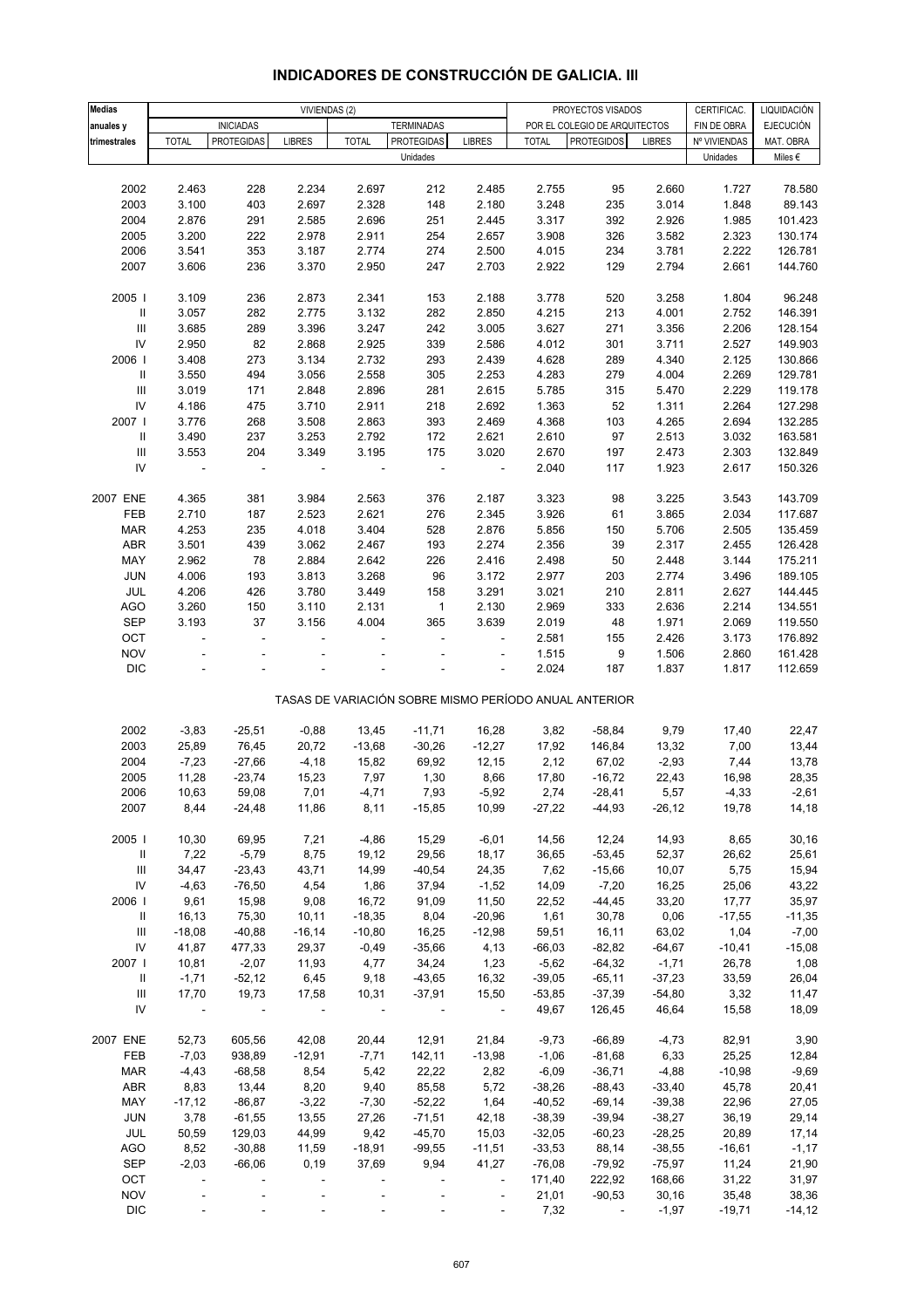#### **Medias** LICITACIÓN OFICIAL (SEOPAN) LICITACIÓN OFICIAL (FOMENTO) **anuales y** TOTAL EDIFICACIÓN OBRA CIVIL TOTAL EDIFICACIÓN INGENIERÍA trimestrales **discussed and the civility of the civil contract of the civil civil civil civil civil civil civil** 2003 137.984,7 34.718,3 103.266,4 122.037 25.623 96.413 2004 214.749,8 29.003,0 185.746,9 191.100 17.474 173.627 2005 187.501,8 44.406,5 143.095,3 146.624 30.382 116.243 2006 207.383,6 35.857,3 171.526,3 191.695 28.956 168.445 2007 190.906,3 50.670,3 140.236,0 163.976 54.414 109.562 2008 123.945.0 9.077.0 114.868.0 2005 II 273.116,3 102.058,7 171.057,7 209.189 64.005 145.184 III 298.232,3 40.538,3 257.694,0 240.878 31.249 209.629 IV 65.466,3 24.316,7 41.149,7 54.266 16.780 37.486 2006 I 114.568,3 16.304,0 98.264,3 135.914 8.462 127.452 II 192.300,0 31.959,7 160.340,3 155.684 27.833 150.675 III 305.839,0 51.788,7 254.050,3 238.515 26.838 211.677 IV 216.827,0 43.376,7 173.450,3 236.666 52.692 183.974 2007 I 228.633,3 29.661,7 198.971,7 174.955 54.724 120.231 II 271.952,0 106.067,7 165.884,3 245.437 91.464 153.972 III 120.530,7 26.364,7 94.166,0 103.618 32.195 71.423 IV 142.509,3 40.587,3 101.922,0 115.856 31.702 84.154 2008 I 123.945,0 9.077,0 114.868,0 - - - 2007 FEB 96.199,0 45.180,0 51.019,0 226.142 75.618 150.524 MAR 244.512,0 27.448,0 217.064,0 223.006 49.189 173.817 ABR 233.287,0 36.472,0 196.815,0 359.705 230.338 129.367 MAY 395.924,0 249.357,0 146.567,0 184.735 25.341 159.393 JUN 186.645,0 32.374,0 154.271,0 191.870 18.714 173.156 JUL 138.572,0 22.117,0 116.455,0 174.311 40.779 133.532 AGO 173.171,0 41.323,0 131.848,0 65.006 10.615 54.391 SEP 49.849,0 15.654,0 34.195,0 71.538 45.191 26.347 OCT 95.626,0 46.921,0 48.705,0 57.850 30.735 27.115 NOV 100.710,0 36.276,0 64.434,0 173.861 32.669 141.192 DIC 231.192,0 38.565,0 192.627,0 2008 ENE 123.945,0 9.077,0 114.868,0 - - - TASAS DE VARIACIÓN SOBRE MISMO PERÍODO ANUAL ANTERIOR 2003 25,68 16,13 29,25 23,16 -23,84 47,31 2004 55,63 -16,46 79,87 56,59 -31,81 80,09 2005 -12,69 53,11 -22,96 -23,27 73,87 -33,05 2006 10,60 -19,25 19,87 30,74 -4,69 44,91 2007 -7,95 41,31 -18,24 -4,26 118,00 -28,18 2008 -64,09 -44,51 -65,07 - - - - - -2005 II 217,72 165,71 259,72 207,76 221,96 201,89 III 221,56 68,78 274,96 199,13 48,13 252,73 IV -64,14 2,42 -74,09 -61,30 -18,28 -68,68 2006 I 1,22 52,20 -4,11 65,42 -10,86 75,38 II -29,59 -68,69 -6,27 -25,58 -56,51 3,78 III 2,55 27,75 -1,41 -0,98 -14,11 0,98 IV 231,20 78,38 321,51 336,12 214,02 390,78 2007 I 99,56 81,93 102,49 28,72 546,71 -5,67 II 41,42 231,88 3,46 57,65 228,62 2,19 III -60,59 -49,09 -62,93 -56,56 19,96 -66,26 IV -34,28 -6,43 -41,24 -21,12 -25,56 -19,31 2008 I -64,09 -44,51 -65,07 - - - 2007 FEB 55,38 107,11 27,23 387,89 526,76 339,02 MAR 460,36 39,91 803,83 282,43 438,47 253,44 ABR 64,22 -32,78 124,16 516,85 385,69 63,02 MAY 210,75 931,08 41,99 53,65 29,05 58,45 JUN -39,29 85,62 -46,80 -33,50 13,85 -36,36 JUL 45,84 80,08 40,76 86,10 251,63 62,71 AGO -75,22 -52,73 -78,44 -87,41 -51,15 -89,00 SEP -59,67 -71,88 -49,65 -32,28 -4,24 -54,92 OCT -29,96 18,47 -49,75 -47,18 -7,27 -64,50 NOV -49,50 -29,63 -56,42 -5,63 -37,21 6,80 Miles €

#### **INDICADORES DE CONSTRUCCIÓN DE GALICIA. IV**

DIC -26,50 -1,06 -30,09 - - - - - -2008 ENE -64,09 -44,51 -65,07 - - -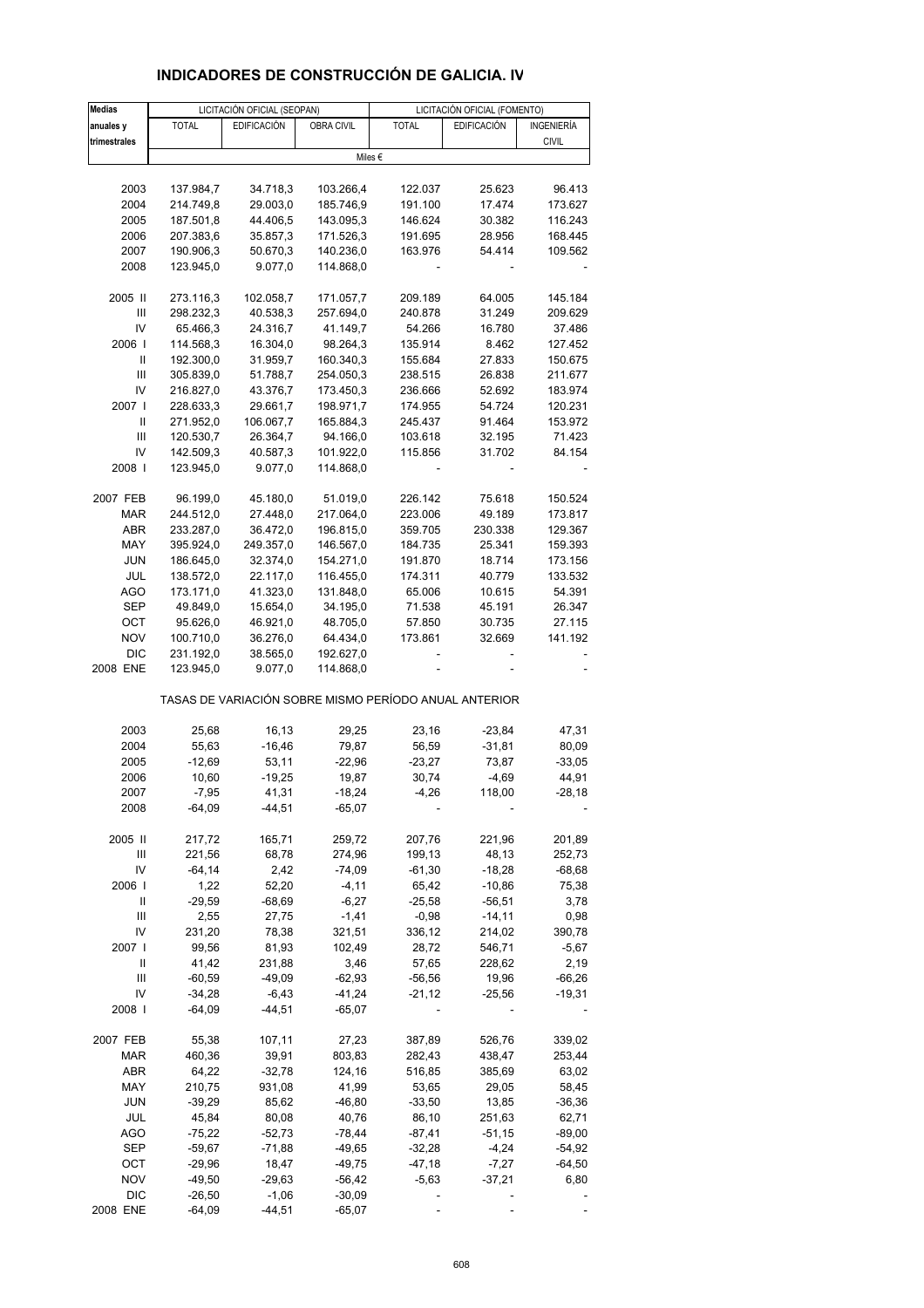| <b>Medias</b>                      |                     |                    |                    | ESTABLECIMIENTOS HOTELEROS                            |                          |                    |                    |
|------------------------------------|---------------------|--------------------|--------------------|-------------------------------------------------------|--------------------------|--------------------|--------------------|
| anuales y                          |                     | NUMERO DE VIAJEROS |                    |                                                       | NÚMERO DE PERNOCTACIONES |                    | <b>GRADO DE</b>    |
| trimestrales                       | <b>TOTAL</b>        | <b>ESPAÑOLES</b>   | <b>EXTRANJEROS</b> | <b>TOTAL</b>                                          | <b>ESPAÑOLES</b>         | <b>EXTRANJEROS</b> | <b>OCUPACIÓN</b>   |
|                                    |                     |                    | Unidades           |                                                       |                          |                    | %                  |
|                                    |                     |                    |                    |                                                       |                          |                    |                    |
| 2003                               | 254.282             | 209.957            | 44.325             | 540.025                                               | 456.755                  | 83.270             | 31,67              |
| 2004                               | 306.332             | 257.428            | 48.904             | 656.164                                               | 561.335                  | 94.829             | 36,47              |
| 2005                               | 294.159             | 241.939            | 52.220             | 632.898                                               | 532.787                  | 100.112            | 34,64              |
| 2006                               | 299.935             | 245.399            | 54.537             | 646.504                                               | 543.722                  | 102.782            | 35,64              |
| 2007                               | 313.196             | 251.758            | 61.438             | 671.183                                               | 551.462                  | 119.721            | 35,97              |
| 2008                               | 179.066             | 151.459            | 27.607             | 368.166                                               | 310.201                  | 57.965             | 23,59              |
|                                    |                     |                    |                    |                                                       |                          |                    |                    |
| 2005 II                            | 286.959             | 226.244            | 60.714             | 580.606                                               | 468.621                  | 111.985            | 32,54              |
| $\ensuremath{\mathsf{III}}\xspace$ | 459.516             | 376.553            | 82.964             | 1.082.701                                             | 921.485                  | 161.216            | 52,12              |
| IV                                 | 242.775             | 201.079            | 41.696             | 491.886                                               | 410.730                  | 81.156             | 29,84              |
| 2006  <br>Ш                        | 193.693<br>318.552  | 167.027<br>252.517 | 26.666<br>66.035   | 383.436<br>643.513                                    | 328.801<br>526.430       | 54.635<br>117.083  | 25,13<br>36,27     |
| III                                | 447.382             | 361.891            | 85.490             | 1.065.174                                             | 902.575                  | 162.599            | 51,07              |
| IV                                 | 240.115             | 200.159            | 39.956             | 493.893                                               | 417.083                  | 76.810             | 30,07              |
| 2007 l                             | 199.783             | 170.926            | 28.857             | 399.742                                               | 333.181                  | 66.561             | 26,19              |
| Ш                                  | 322.457             | 246.133            | 76.324             | 656.973                                               | 513.187                  | 143.786            | 36,02              |
| III                                | 465.032             | 371.854            | 93.178             | 1.073.466                                             | 898.388                  | 175.078            | 50,26              |
| IV                                 | 265.513             | 218.121            | 47.392             | 554.549                                               | 461.089                  | 93.460             | 31,40              |
| 2008                               | 179.066             | 151.459            | 27.607             | 368.166                                               | 310.201                  | 57.965             | 23,59              |
|                                    |                     |                    |                    |                                                       |                          |                    |                    |
| 2007 FEB                           | 188.116             | 158.251            | 29.865             | 365.804                                               | 299.666                  | 66.138             | 26,04              |
| <b>MAR</b>                         | 238.868             | 204.352            | 34.516             | 489.544                                               | 410.882                  | 78.662             | 29,80              |
| <b>ABR</b>                         | 313.073             | 253.172            | 59.901             | 640.178                                               | 527.413                  | 112.765            | 36,65              |
| MAY                                | 301.808             | 222.195            | 79.613             | 597.877                                               | 450.486                  | 147.391            | 32,80              |
| <b>JUN</b>                         | 352.491             | 263.032            | 89.459             | 732.864                                               | 561.663                  | 171.201            | 38,62              |
| JUL                                | 441.524             | 355.246            | 86.278             | 1.006.543                                             | 839.841                  | 166.702            | 46,66              |
| <b>AGO</b>                         | 560.429             | 457.077            | 103.352            | 1.373.770                                             | 1.175.809                | 197.961            | 62,54              |
| <b>SEP</b>                         | 393.143             | 303.238            | 89.905             | 840.084                                               | 679.514                  | 160.570            | 41,57              |
| OCT                                | 353.103             | 276.307            | 76.796             | 736.465                                               | 598.384                  | 138.081            | 38,69              |
| <b>NOV</b>                         | 242.063             | 206.262            | 35.801             | 512.527                                               | 435.401                  | 77.126             | 30,46              |
| <b>DIC</b>                         | 201.374             | 171.795            | 29.579             | 414.655                                               | 349.483                  | 65.172             | 25,04              |
| 2008 ENE                           | 179.066             | 151.459            | 27.607             | 368.166                                               | 310.201                  | 57.965             | 23,59              |
|                                    |                     |                    |                    | TASAS DE VARIACIÓN SOBRE MISMO PERÍODO ANUAL ANTERIOR |                          |                    |                    |
| 2003                               | 16,80               | 17,82              | 12,20              | 3,46                                                  | 3,23                     | 4,74               | $-5,09$            |
| 2004                               | 20,47               | 22,61              | 10,33              | 21,51                                                 | 22,90                    | 13,88              | 15,13              |
| 2005                               | $-3,97$             | $-6,02$            | 6,78               | $-3,55$                                               | $-5,09$                  | 5,57               | $-5,00$            |
| 2006                               | 1,96                | 1,43               | 4,44               | 2,15                                                  | 2,05                     | 2,67               | 2,87               |
| 2007                               | 4,42                | 2,59               | 12,65              | 3,82                                                  | 1,42                     | 16,48              | 0,93               |
| 2008                               | 3,89                | 0,86               | 24,41              | 7,06                                                  | 7,34                     | 5,62               | 3,74               |
|                                    |                     |                    |                    |                                                       |                          |                    |                    |
| 2005 II                            | $-10,66$<br>$-2,11$ | $-14,60$           | 7,88               | $-11,72$<br>$-0,33$                                   | $-15,51$                 | 8,70               | $-12,83$           |
| Ш<br>IV                            | $-4,82$             | $-3,35$<br>$-7,92$ | 3,96<br>13,60      | $-5,63$                                               | $-0,66$<br>$-9,11$       | 1,62<br>16,99      | $-1,49$<br>$-4,97$ |
| 2006                               | 3,37                | 1,92               | 13,45              | 1,87                                                  | $-0,46$                  | 18,54              | 4,43               |
| Ш                                  | 11,01               | 11,61              | 8,76               | 10,83                                                 | 12,34                    | 4,55               | 11,47              |
| Ш                                  | $-2,64$             | $-3,89$            | 3,05               | $-1,62$                                               | $-2,05$                  | 0,86               | $-2,02$            |
| IV                                 | $-1,10$             | $-0,46$            | $-4,17$            | 0,41                                                  | 1,55                     | $-5,36$            | 0,77               |
| 2007                               | 3,14                | 2,33               | 8,22               | 4,25                                                  | 1,33                     | 21,83              | 4,23               |
| Ш                                  | 1,23                | $-2,53$            | 15,58              | 2,09                                                  | $-2,52$                  | 22,81              | $-0,69$            |
| Ш                                  | 3,95                | 2,75               | 8,99               | 0,78                                                  | $-0,46$                  | 7,67               | $-1,59$            |
| IV                                 | 10,58               | 8,97               | 18,61              | 12,28                                                 | 10,55                    | 21,68              | 4,41               |
| 2008                               | 3,89                | 0,86               | 24,41              | 7,06                                                  | 7,34                     | 5,62               | 3,74               |
|                                    |                     |                    |                    |                                                       |                          |                    |                    |
| 2007 FEB                           | 1,78                | 0,42               | 9,64               | 1,01                                                  | $-2,68$                  | 21,97              | 2,08               |
| MAR                                | 7,04                | 4,90               | 21,75              | 9,56                                                  | 5,79                     | 34,56              | 8,25               |
| ABR                                | $-1,26$             | $-2,99$            | 6,78               | 0,03                                                  | $-3,22$                  | 18,66              | $-3,70$            |
| MAY                                | 0,09                | $-4,18$            | 14,27              | 0,33                                                  | $-5,17$                  | 21,95              | $-2,26$            |
| <b>JUN</b>                         | 4,59                | $-0,63$            | 23,67              | 5,50                                                  | 0,43                     | 26,49              | 3,82               |
| JUL                                | 1,26                | $-0,38$            | 8,59               | $-4,44$                                               | $-6,09$                  | 4,85               | $-6,21$            |
| AGO                                | 4,20                | 3,33               | 8,25               | 1,47                                                  | 0,48                     | 7,73               | $-0,97$            |
| SEP                                | 6,75                | 5,75               | 10,26              | 6,57                                                  | 5,63                     | 10,70              | 3,13               |
| OCT<br><b>NOV</b>                  | 14,59               | 11,97<br>9,31      | 25,14              | 13,90                                                 | 11,80                    | 24,04              | 4,29               |
| <b>DIC</b>                         | 11,40<br>3,32       | 4,11               | 25,14<br>$-1,04$   | 15,92<br>5,52                                         | 14,61<br>3,98            | 23,89<br>14,62     | 9,25<br>$-0,75$    |
| 2008 ENE                           | 3,89                | 0,86               | 24,41              | 7,06                                                  | 7,34                     | 5,62               | 3,74               |
|                                    |                     |                    |                    |                                                       |                          |                    |                    |

#### **INDICADORES DE SERVICIOS DE GALICIA. I**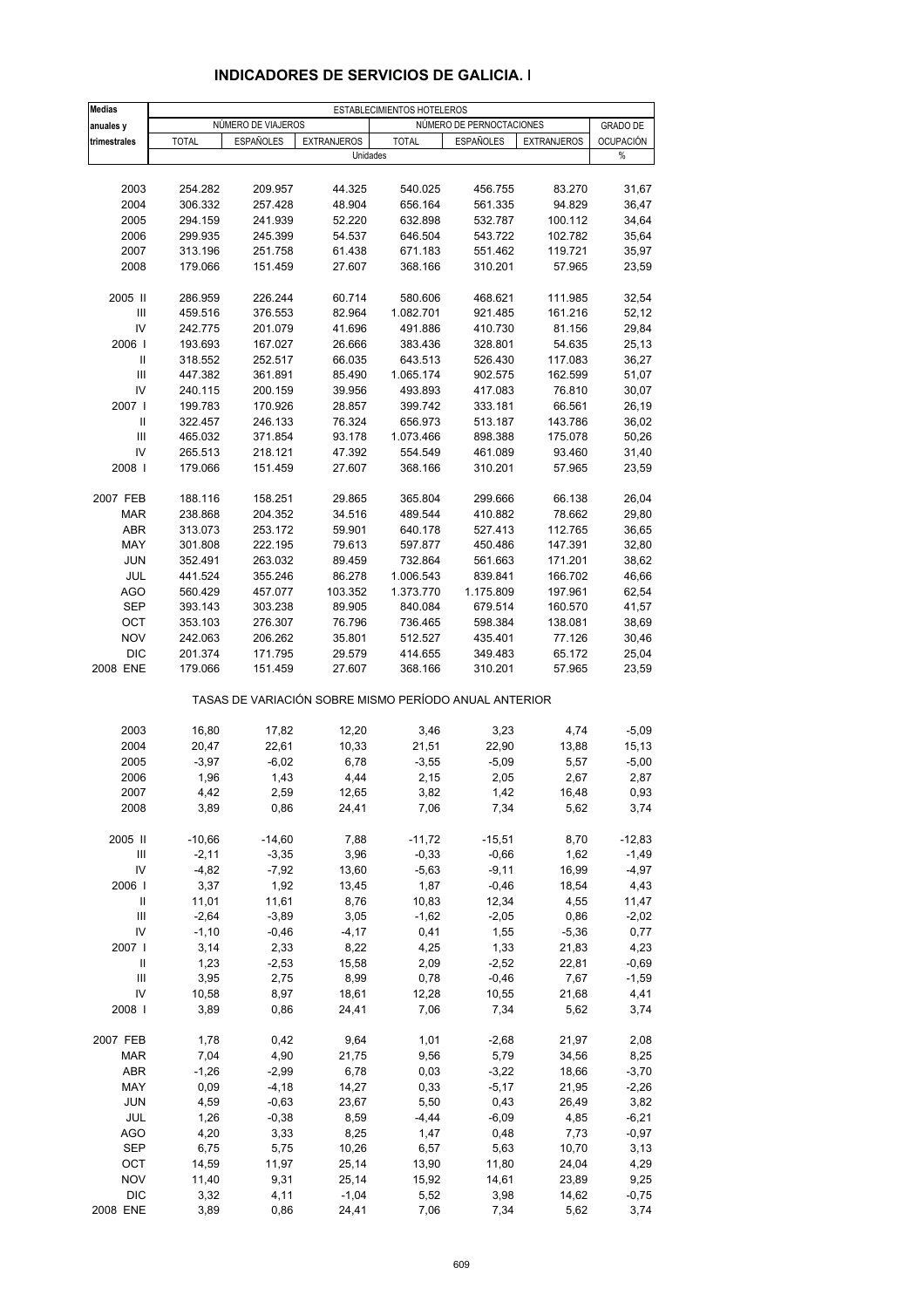| <b>Medias</b>                      | <b>ACAMPAMENTOS TURÍSTICOS (5)</b> |                    |                    |              |                                                       |                    |                  |  |
|------------------------------------|------------------------------------|--------------------|--------------------|--------------|-------------------------------------------------------|--------------------|------------------|--|
| anuales y                          |                                    | NÚMERO DE VIAJEROS |                    |              | NÚMERO DE PERNOCTACIONES                              |                    | <b>GRADO DE</b>  |  |
| trimestrales                       | <b>TOTAL</b>                       | <b>ESPAÑOLES</b>   | <b>EXTRANJEROS</b> | <b>TOTAL</b> | <b>ESPAÑOLES</b>                                      | <b>EXTRANJEROS</b> | <b>OCUPACIÓN</b> |  |
|                                    |                                    |                    | Unidades           |              |                                                       |                    | %                |  |
|                                    |                                    |                    |                    |              |                                                       |                    |                  |  |
| 2003                               | 15.966                             | 12.178             | 3.787              | 63.785       | 55.084                                                | 8.701              | 10,22            |  |
| 2004                               | 19.432                             | 14.925             | 4.519              | 69.769       | 58.946                                                | 10.842             | 12,64            |  |
| 2005                               | 21.449                             | 16.374             | 5.075              | 74.644       | 63.019                                                | 11.625             | 15,60            |  |
| 2006                               | 19.181                             | 14.492             | 4.689              | 71.159       | 59.815                                                | 11.344             | 16,32            |  |
| 2007                               | 19.064                             | 14.171             | 4.893              | 69.213       | 57.547                                                | 11.666             | 15,27            |  |
| 2008                               | 404                                | 225                | 179                | 533          | 315                                                   | 218                | 10,23            |  |
| 2005 II                            | 8.308                              | 5.754              | 2.554              | 23.546       | 17.432                                                | 6.114              | 10,84            |  |
| Ш                                  | 76.613                             | 59.026             | 17.587             | 272.160      | 232.472                                               | 39.688             | 29,64            |  |
| IV                                 | 381                                | 292                | 89                 | 1.176        | 637                                                   | 539                | 11,17            |  |
| 2006                               | 248                                | 159                | 89                 | 411          | 287                                                   | 124                | 12,56            |  |
| Ш                                  | 8.070                              | 5.814              | 2.256              | 26.592       | 20.500                                                | 6.092              | 13,11            |  |
| III                                | 67.829                             | 51.511             | 16.318             | 256.446      | 217.492                                               | 38.954             | 29,36            |  |
| IV                                 | 575                                | 484                | 91                 | 1.187        | 982                                                   | 204                | 10,24            |  |
| 2007 l                             | 484                                | 358                | 126                | 916          | 698                                                   | 218                | 11,71            |  |
| Ш                                  | 7.783                              | 5.786              | 1.997              | 24.670       | 19.534                                                | 5.136              | 12,20            |  |
| $\mathbf{III}$                     | 67.490                             | 50.262             | 17.228             | 250.222      | 209.425                                               | 40.797             | 27,84            |  |
| IV                                 | 500                                | 280                | 220                | 1.043        | 532                                                   | 511                | 9,34             |  |
| 2008                               | 404                                | 225                | 179                | 533          | 315                                                   | 218                | 10,23            |  |
| 2007 FEB                           | 482                                | 429                | 53                 | 928          | 841                                                   | 87                 | 14,54            |  |
| <b>MAR</b>                         | 663                                | 351                | 312                | 1.205        | 661                                                   | 544                | 9,56             |  |
| <b>ABR</b>                         | 5.240                              | 4.623              | 617                | 13.738       | 12.050                                                | 1.688              | 12,07            |  |
| MAY                                | 4.126                              | 2.558              | 1.568              | 10.169       | 6.223                                                 | 3.946              | 11,15            |  |
| <b>JUN</b>                         | 13.982                             | 10.176             | 3.806              | 50.102       | 40.328                                                | 9.774              | 13,38            |  |
| JUL                                | 71.761                             |                    | 14.488             | 278.925      | 240.565                                               |                    | 28,96            |  |
|                                    |                                    | 57.273             |                    |              |                                                       | 38.360             |                  |  |
| <b>AGO</b>                         | 116.335                            | 83.995             | 32.340             | 421.277      | 348.178                                               | 73.099             | 40,92            |  |
| <b>SEP</b>                         | 14.375                             | 9.518              | 4.857              | 50.464       | 39.533                                                | 10.931             | 13,64            |  |
| OCT                                | 786                                | 412                | 374                | 1.555        | 692                                                   | 863                | 9,84             |  |
| <b>NOV</b>                         | 437                                | 243                | 194                | 1.038        | 486                                                   | 552                | 8,80             |  |
| <b>DIC</b>                         | 278                                | 185                | 93                 | 537          | 418                                                   | 119                | 9,37             |  |
| 2008 ENE                           | 404                                | 225                | 179                | 533          | 315                                                   | 218                | 10,23            |  |
|                                    |                                    |                    |                    |              | TASAS DE VARIACIÓN SOBRE MISMO PERÍODO ANUAL ANTERIOR |                    |                  |  |
| 2003                               | $-8,47$                            | $-9,74$            | $-4, 14$           | -9,91        | $-8,78$                                               | $-16,50$           | $-39,60$         |  |
| 2004                               | 21,71                              | 22,56              | 19,31              | 9,38         | 7,01                                                  | 24,61              | 23,61            |  |
| 2005                               | 10,38                              | 9,71               | 12,31              | 6,99         | 6,91                                                  | 7,21               | 23,41            |  |
| 2006                               | $-10,58$                           | $-11,50$           | $-7,62$            | $-4,67$      | $-5,08$                                               | $-2,42$            | 4,63             |  |
| 2007                               | $-0,61$                            | $-2,21$            | 4,36               | $-2,73$      | $-3,79$                                               | 2,84               | $-6,41$          |  |
| 2008                               | 31,17                              | $-23,47$           |                    | $-13,19$     | $-46,70$                                              | 847,83             | $-7, 17$         |  |
| 2005 II                            | 5,36                               | $-3,55$            | 33,05              | $-16,30$     | $-23,03$                                              | 11,45              | 5,28             |  |
| Ш                                  | 11,19                              | 11,63              | 9,77               | 9,37         | 10,01                                                 | 5,78               | 17,42            |  |
| IV                                 | $-43,39$                           | $-46,65$           | $-29,29$           | $-27,95$     | $-51,11$                                              | 63,83              | 43,90            |  |
| 2006                               | $-49,87$                           | $-62,62$           | 27,62              | $-75,71$     | $-81,31$                                              | $-20,85$           | 17,02            |  |
| Ш                                  | $-2,87$                            | 1,03               | $-11,66$           | 12,93        | 17,60                                                 | $-0,36$            | 20,90            |  |
| Ш                                  | $-11,46$                           | $-12,73$           | $-7,22$            | $-5,77$      | $-6,44$                                               | $-1,85$            | $-0,93$          |  |
| IV                                 | 50,70                              | 65,75              | 1,49               | 0,88         | 54,13                                                 | $-62,09$           | $-8,33$          |  |
|                                    |                                    |                    |                    |              |                                                       |                    |                  |  |
| 2007 l                             | 95,03                              | 125,16             | 41,42              | 122,79       | 143,09                                                | 75,81              | $-6,77$          |  |
| Ш                                  | $-3,56$                            | $-0,48$            | $-11,48$           | $-7,23$      | $-4,71$                                               | $-15,70$           | $-6,94$          |  |
| $\ensuremath{\mathsf{III}}\xspace$ | $-0,50$                            | $-2,43$            | 5,58               | $-2,43$      | $-3,71$                                               | 4,73               | $-5,19$          |  |
| IV                                 | $-12,94$                           | $-42,15$           | 143,01             | $-12,08$     | $-45,84$                                              | 150,24             | $-8,79$          |  |
| 2008                               | 31,17                              | $-23,47$           | $\blacksquare$     | $-13,19$     | $-46,70$                                              | 847,83             | $-7,17$          |  |
| 2007 FEB                           | 45,18                              | 99,53              | $-54,70$           | 68,12        | 112,37                                                | $-44,23$           | 12,36            |  |
| <b>MAR</b>                         | 184,55                             | 156,20             | 225,00             | 223,06       | 195,09                                                | 265,10             | $-21,12$         |  |
| ABR                                | 14,24                              | 27,57              | $-35,93$           | 16,64        | 24,60                                                 | $-19,89$           | $-2,58$          |  |
| MAY                                | 5,58                               | $-0,31$            | 16,84              | 7,61         | 3,20                                                  | 15,38              | $-5,91$          |  |
| <b>JUN</b>                         | $-11,02$                           | $-9,55$            | $-14,72$           | $-14,43$     | $-11,94$                                              | $-23,34$           | $-11,33$         |  |
| JUL                                | $-10,14$                           | $-9,96$            | $-10,82$           | $-12,04$     | $-12,45$                                              | $-9,39$            | $-18,26$         |  |
| <b>AGO</b>                         | 4,80                               | 1,70               | 13,81              | 3,76         | 2,23                                                  | 11,71              | 0,44             |  |
| SEP                                | 13,87                              | 14,23              | 13,16              | 9,20         | 6,50                                                  | 20,24              | 14,43            |  |
| OCT                                | $-3,20$                            | $-36,22$           | 125,30             | $-15,85$     | $-54,53$                                              | 164,72             | 24,71            |  |
| <b>NOV</b>                         | $-11,90$                           | $-40,73$           | 125,58             | 24,16        | $-27,79$                                              | 238,65             | $-11,29$         |  |
| <b>DIC</b>                         | $-33,17$                           | $-53,28$           | 365,00             | $-38,70$     | $-44, 41$                                             | $-4,03$            | $-27,36$         |  |
| 2008 ENE                           | 31,17                              | $-23,47$           | ä,                 | $-13,19$     | $-46,70$                                              | 847,83             | $-7,17$          |  |
|                                    |                                    |                    |                    |              |                                                       |                    |                  |  |

### **INDICADORES DE SERVICIOS DE GALICIA. II**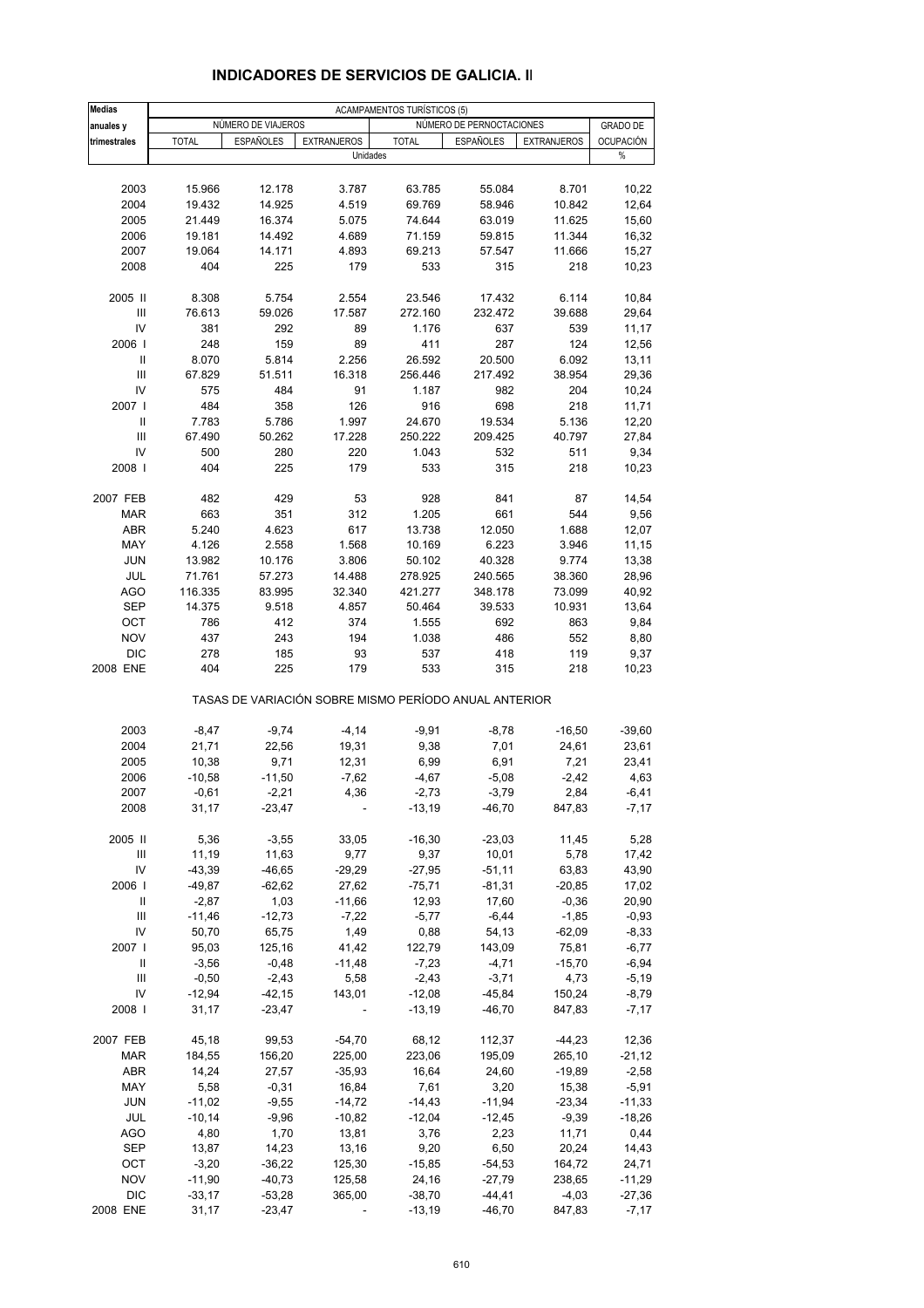| <b>Medias</b>                      | APARTAMENTOS TURÍSTICOS (5) |                    |                    |                                                       |                          |                    |                  |  |
|------------------------------------|-----------------------------|--------------------|--------------------|-------------------------------------------------------|--------------------------|--------------------|------------------|--|
| anuales y                          |                             | NUMERO DE VIAJEROS |                    |                                                       | NÚMERO DE PERNOCTACIONES |                    | <b>GRADO DE</b>  |  |
| trimestrales                       | <b>TOTAL</b>                | <b>ESPAÑOLES</b>   | <b>EXTRANJEROS</b> | <b>TOTAL</b>                                          | <b>ESPAÑOLES</b>         | <b>EXTRANJEROS</b> | <b>OCUPACIÓN</b> |  |
|                                    |                             |                    | Unidades           |                                                       |                          |                    | $\%$             |  |
|                                    |                             |                    |                    |                                                       |                          |                    |                  |  |
| 2003                               | 1.987                       | 1.772              | 215                | 9.395                                                 | 8.215                    | 1.180              | 21,74            |  |
| 2004                               | 2.082                       | 1.849              | 233                | 11.467                                                | 10.054                   | 1.413              | 23,18            |  |
| 2005                               | 2.576                       | 2.194              | 382                | 14.565                                                | 11.789                   | 2.776              | 23,74            |  |
| 2006                               | 3.154                       | 2.739              | 415                | 14.669                                                | 12.509                   | 2.160              | 22,58            |  |
| 2007                               | 3.627                       | 3.127              | 500                | 16.438                                                | 13.680                   | 2.758              | 21,82            |  |
| 2008                               | 2.445                       | 1.862              | 583                | 7.523                                                 | 5.313                    | 2.210              | 12,50            |  |
|                                    |                             |                    |                    |                                                       |                          |                    |                  |  |
| 2005 II                            | 1.940                       | 1.523              | 417                | 8.342                                                 | 4.976                    | 3.366              | 16,89            |  |
| III                                | 5.208                       | 4.694              | 514                | 36.103                                                | 32.367                   | 3.736              | 45,84            |  |
| IV                                 | 1.594                       | 1.359              | 235                | 7.463                                                 | 5.507                    | 1.956              | 15,52            |  |
| 2006                               | 1.630                       | 1.319              | 310                | 7.239                                                 | 5.463                    | 1.776              | 15,18            |  |
| Ш                                  | 2.582                       | 2.208              | 374                | 9.246                                                 | 7.243                    | 2.003              | 16,41            |  |
| Ш                                  | 6.415                       | 5.691              | 724                | 34.571                                                | 31.025                   | 3.545              | 43,93            |  |
| IV                                 | 1.988                       | 1.738              | 250                | 7.618                                                 | 6.303                    | 1.315              | 14,81            |  |
| 2007                               | 1.798                       | 1.457              | 341                | 6.503                                                 | 4.514                    | 1.989              | 12,74            |  |
| Ш                                  | 4.011                       | 3.426              | 585                | 12.635                                                | 9.798                    | 2.837              | 18,46            |  |
| $\ensuremath{\mathsf{III}}\xspace$ | 6.858                       | 6.054              | 805                | 39.598                                                | 35.171                   | 4.426              | 43,57            |  |
| IV                                 | 1.840                       | 1.570              | 271                | 7.014                                                 | 5.236                    | 1.779              | 12,48            |  |
| 2008                               | 2.445                       | 1.862              | 583                | 7.523                                                 | 5.313                    | 2.210              | 12,50            |  |
|                                    |                             |                    |                    |                                                       |                          |                    |                  |  |
| 2007 FEB                           | 1.648                       | 1.292              | 356                | 6.846                                                 | 4.646                    | 2.200              | 14,49            |  |
| <b>MAR</b>                         | 1.802                       | 1.494              | 308                | 7.314                                                 | 5.165                    | 2.149              | 13,09            |  |
| <b>ABR</b>                         | 3.398                       | 2.963              | 435                | 11.035                                                | 8.386                    | 2.649              | 18,52            |  |
| MAY                                | 2.401                       | 1.974              | 427                | 8.223                                                 | 5.601                    | 2.622              | 13,56            |  |
| <b>JUN</b>                         | 6.235                       | 5.342              | 893                | 18.648                                                | 15.408                   | 3.240              | 23,30            |  |
| JUL                                | 7.598                       | 6.827              | 771                | 37.721                                                | 33.497                   | 4.224              | 41,57            |  |
| AGO                                | 8.840                       | 7.863              | 977                | 61.579                                                | 55.619                   | 5.960              | 66,83            |  |
| SEP                                | 4.137                       | 3.471              | 666                | 19.493                                                | 16.398                   | 3.095              | 22,32            |  |
| OCT                                | 2.303                       | 1.980              | 323                | 8.184                                                 | 6.007                    | 2.177              | 14,30            |  |
| <b>NOV</b>                         | 1.410                       | 1.226              | 184                | 5.806                                                 | 4.404                    | 1.402              | 10,71            |  |
| <b>DIC</b>                         | 1.808                       | 1.503              | 305                | 7.053                                                 | 5.296                    | 1.757              | 12,44            |  |
| 2008 ENE                           | 2.445                       | 1.862              | 583                | 7.523                                                 | 5.313                    | 2.210              | 12,50            |  |
|                                    |                             |                    |                    | TASAS DE VARIACIÓN SOBRE MISMO PERÍODO ANUAL ANTERIOR |                          |                    |                  |  |
| 2003                               | $-5,92$                     | $-3,31$            | $-23,06$           | $-8,75$                                               | $-7,84$                  | $-14,59$           | $-16,31$         |  |
| 2004                               | 4,76                        | 4,34               | 8,18               | 22,06                                                 | 22,38                    | 19,82              | 6,63             |  |
| 2005                               | 23,76                       | 18,67              | 64,27              | 27,02                                                 | 17,26                    | 96,40              | 2,42             |  |
| 2006                               | 22,42                       | 24,83              | 8,60               | 0,71                                                  | 6, 10                    | $-22,19$           | $-4,90$          |  |
| 2007                               | 15,00                       | 14,15              | 20,61              | 12,06                                                 | 9,36                     | 27,67              | $-3,39$          |  |
| 2008                               | 25,84                       | 17,48              | 62,85              | 40,67                                                 | 42,44                    | 36,59              | 17,37            |  |
|                                    |                             |                    |                    |                                                       |                          |                    |                  |  |
| 2005 II                            | $-5,69$                     | $-16,19$           | 73,99              | $-2,18$                                               | $-31,62$                 | 169,14             | $-3,72$          |  |
| Ш                                  | 39,35                       | 36,60              | 70,84              | 34,90                                                 | 31,74                    | 70,29              | 7,27             |  |
| IV                                 | $-2,43$                     | $-5,08$            | 16,34              | 19,71                                                 | 9,19                     | 64,26              | $-1,31$          |  |
| 2006                               | 4,27                        | 9,85               | $-14,27$           | 13,97                                                 | 26,86                    | $-13,17$           | $-9,25$          |  |
| Ш                                  | 33,07                       | 44,95              | $-10,31$           | 10,84                                                 | 45,57                    | $-40,49$           | $-2,84$          |  |
| Ш                                  | 23,19                       | 21,24              | 41,01              | $-4,24$                                               | $-4, 15$                 | $-5,10$            | $-4, 16$         |  |
| IV                                 | 24,74                       | 27,89              | 6,52               | 2,08                                                  | 14,46                    | $-32,77$           | $-4,62$          |  |
| 2007 l                             | 10,31                       | 10,43              | 9,77               | $-10,18$                                              | $-17,38$                 | 11,97              | $-16,03$         |  |
| Ш                                  | 55,36                       | 55,18              | 56,42              | 36,66                                                 | 35,28                    | 41,64              | 12,52            |  |
| Ш                                  | 6,91                        | 6,37               | 11,09              | 14,54                                                 | 13,36                    | 24,85              | $-0,82$          |  |
| IV                                 | $-7,44$                     | $-9,69$            | 8,12               | $-7,93$                                               | $-16,93$                 | 35,23              | $-15,69$         |  |
| 2008                               | 25,84                       | 17,48              | 62,85              | 40,67                                                 | 42,44                    | 36,59              | 17,37            |  |
| 2007 FEB                           | $-5,18$                     | $-6,65$            | 0,56               | $-9,56$                                               | $-19,23$                 | 21,01              | $-15,26$         |  |
| <b>MAR</b>                         | 36,31                       | 27,37              | 106,71             | 21,39                                                 | 3,51                     | 107,63             | 8,54             |  |
|                                    |                             |                    |                    |                                                       |                          |                    |                  |  |
| ABR                                | 17,82                       | 14,67              | 45,00              | 19,87                                                 | 8,04                     | 83,45              | 4,10             |  |
| MAY                                | 26,10                       | 30,21              | 10,05              | 14,46                                                 | 7,28                     | 33,57              | $-2,02$          |  |
| <b>JUN</b>                         | 110,78                      | 111,65             | 105,76             | 64,33                                                 | 76,17                    | 24,52              | 32,46            |  |
| JUL                                | $-2,98$                     | $-2,51$            | $-6,88$            | $-4,37$                                               | $-3,71$                  | $-9,28$            | $-17,32$         |  |
| <b>AGO</b>                         | 10,40                       | 9,42               | 19,00              | 24,15                                                 | 21,84                    | 50,96              | 7,51             |  |
| <b>SEP</b>                         | 21,39                       | 20,35              | 27,10              | 32,89                                                 | 29,77                    | 52,31              | 15,29            |  |
| ОСТ                                | $-15,98$                    | $-21,37$           | 44,84              | $-15,24$                                              | $-28,79$                 | 78,44              | $-21,86$         |  |
| <b>NOV</b>                         | 21,55                       | 15,23              | 91,67              | 0,76                                                  | $-6,42$                  | 32,77              | $-8,70$          |  |
| <b>DIC</b>                         | $-12,40$                    | $-7,90$            | $-29,40$           | $-5,16$                                               | $-8,17$                  | 5,21               | $-13,55$         |  |
| 2008 ENE                           | 25,84                       | 17,48              | 62,85              | 40,67                                                 | 42,44                    | 36,59              | 17,37            |  |

### **INDICADORES DE SERVICIOS DE GALICIA. III**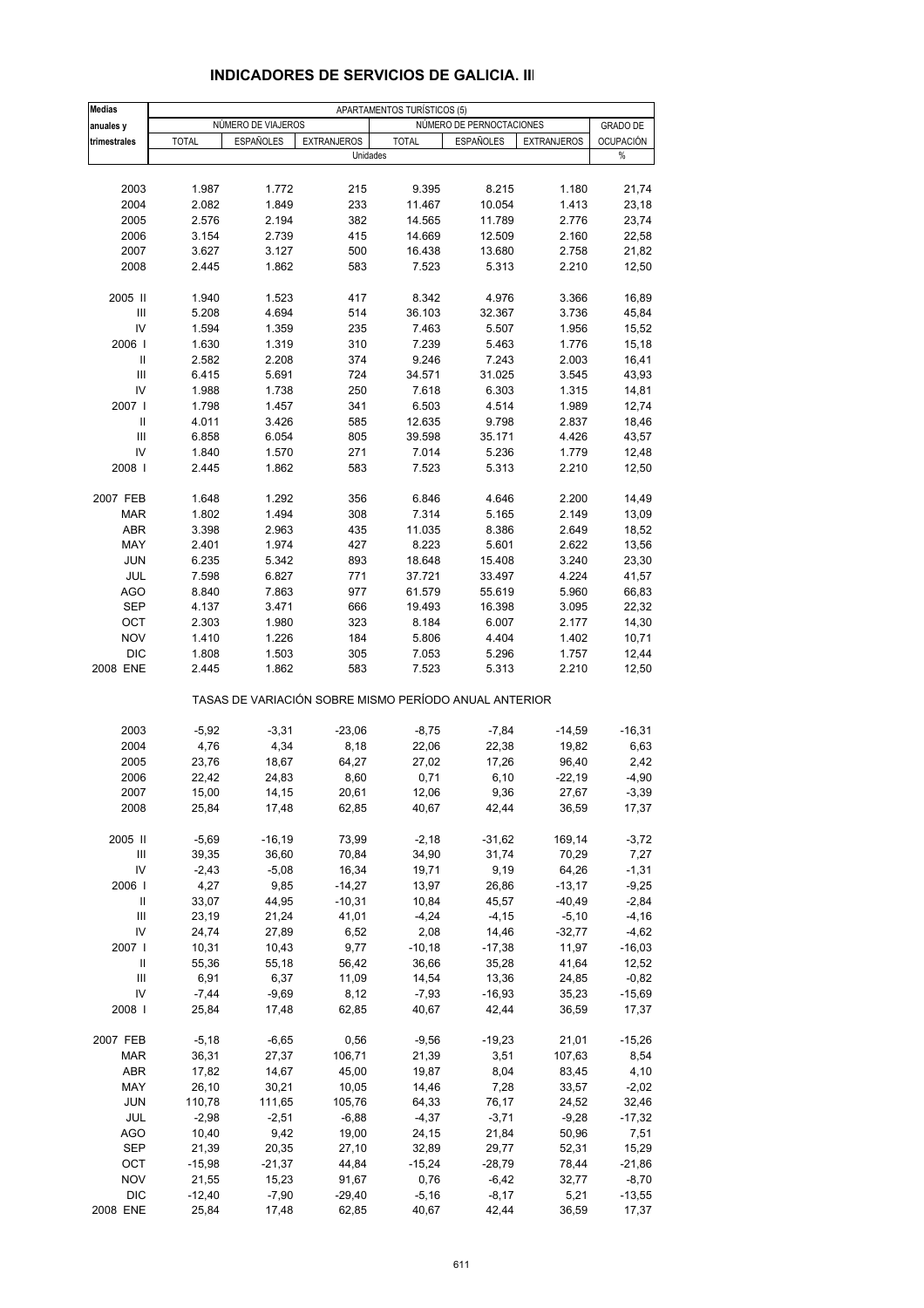| <b>Medias</b>                      | TRANSPORTE AÉREO DE PASAJEROS |                                                       |                    |                   |                     |                      |                     |  |
|------------------------------------|-------------------------------|-------------------------------------------------------|--------------------|-------------------|---------------------|----------------------|---------------------|--|
| anuales y                          | <b>TOTAL</b>                  |                                                       | <b>INTERIOR</b>    |                   |                     | <b>INTERNACIONAL</b> |                     |  |
| trimestrales                       |                               | <b>TOTAL</b>                                          | <b>REGULAR</b>     | NO REGULAR        | <b>TOTAL</b>        | <b>REGULAR</b>       | NO REGULAR          |  |
|                                    |                               |                                                       |                    | Unidades          |                     |                      |                     |  |
|                                    |                               |                                                       |                    |                   |                     |                      |                     |  |
| 2003                               | 226.755                       | 195.133                                               | 185.569            | 9.564             | 31.623              | 29.778               | 1.845               |  |
| 2004<br>2005                       | 252.168<br>312.020            | 217.586<br>282.247                                    | 206.612<br>273.914 | 10.974<br>8.332   | 34.582<br>29.773    | 31.237               | 3.346<br>2.637      |  |
| 2006                               | 345.183                       | 304.758                                               | 298.345            | 6.413             | 40.425              | 27.136<br>37.519     | 2.906               |  |
| 2007                               | 388.716                       | 343.913                                               | 336.505            | 7.408             | 44.804              | 42.049               | 2.755               |  |
| 2008                               | 323.797                       | 292.588                                               | 280.053            | 12.535            | 31.209              | 30.032               | 1.177               |  |
|                                    |                               |                                                       |                    |                   |                     |                      |                     |  |
| 2005 II                            | 323.727                       | 295.620                                               | 288.216            | 7.404             | 28.107              | 25.853               | 2.254               |  |
| III                                | 365.517                       | 325.457                                               | 315.674            | 9.783             | 40.061              | 36.417               | 3.644               |  |
| IV                                 | 312.732                       | 278.785                                               | 272.416            | 6.369             | 33.947              | 31.782               | 2.165               |  |
| 2006                               | 289.067                       | 257.956                                               | 250.895            | 7.061             | 31.111              | 30.184               | 927                 |  |
| Ш                                  | 361.807                       | 320.564                                               | 314.054            | 6.510             | 41.243              | 37.195               | 4.048               |  |
| $\ensuremath{\mathsf{III}}\xspace$ | 384.555                       | 335.681                                               | 329.395            | 6.285             | 48.875              | 45.613               | 3.262               |  |
| IV<br>2007 l                       | 345.304<br>323.452            | 304.831                                               | 299.035            | 5.796             | 40.473              | 37.084               | 3.389               |  |
|                                    | 406.819                       | 284.464<br>361.414                                    | 277.119<br>353.438 | 7.345<br>7.976    | 38.988<br>45.405    | 37.542<br>41.708     | 1.446<br>3.696      |  |
| III                                | 446.444                       | 389.356                                               | 381.784            | 7.572             | 57.088              | 52.723               | 4.365               |  |
| IV                                 | 378.150                       | 340.416                                               | 333.678            | 6.738             | 37.734              | 36.222               | 1.512               |  |
| 2008                               | 323.797                       | 292.588                                               | 280.053            | 12.535            | 31.209              | 30.032               | 1.177               |  |
|                                    |                               |                                                       |                    |                   |                     |                      |                     |  |
| 2007 FEB                           | 302.407                       | 262.876                                               | 257.101            | 5.775             | 39.531              | 38.658               | 873                 |  |
| <b>MAR</b>                         | 371.730                       | 333.071                                               | 322.535            | 10.536            | 38.659              | 36.163               | 2.496               |  |
| <b>ABR</b>                         | 393.357                       | 345.875                                               | 329.354            | 16.521            | 47.482              | 39.959               | 7.523               |  |
| MAY                                | 407.915                       | 365.224                                               | 360.260            | 4.964             | 42.691              | 40.359               | 2.332               |  |
| <b>JUN</b>                         | 419.185                       | 373.144                                               | 370.701            | 2.443             | 46.041              | 44.807               | 1.234               |  |
| JUL                                | 462.235                       | 402.425                                               | 395.231            | 7.194             | 59.810              | 54.893               | 4.917               |  |
| <b>AGO</b><br><b>SEP</b>           | 441.748<br>435.350            | 381.613<br>384.031                                    | 373.537<br>376.585 | 8.076<br>7.446    | 60.135<br>51.319    | 54.615<br>48.660     | 5.520<br>2.659      |  |
| OCT                                | 420.119                       | 373.834                                               | 370.368            | 3.466             | 46.285              | 44.346               | 1.939               |  |
| <b>NOV</b>                         | 362.320                       | 331.192                                               | 323.304            | 7.888             | 31.128              | 30.378               | 750                 |  |
| <b>DIC</b>                         | 352.011                       | 316.223                                               | 307.363            | 8.860             | 35.788              | 33.941               | 1.847               |  |
| 2008 ENE                           | 323.797                       | 292.588                                               | 280.053            | 12.535            | 31.209              | 30.032               | 1.177               |  |
|                                    |                               | TASAS DE VARIACIÓN SOBRE MISMO PERÍODO ANUAL ANTERIOR |                    |                   |                     |                      |                     |  |
| 2003                               | 8,33                          | 9,18                                                  | 9,21               | 8,48              | 3,36                | 8,00                 | $-38,93$            |  |
| 2004                               | 11,21                         | 11,51                                                 | 11,34              | 14,74             | 9,36                | 4,90                 | 81,33               |  |
| 2005                               | 23,73                         | 29,72                                                 | 32,57              | $-24,07$          | $-13,91$            | $-13,13$             | $-21,19$            |  |
| 2006                               | 10,63                         | 7,98                                                  | 8,92               | $-23,03$          | 35,78               | 38,26                | 10,22               |  |
| 2007                               | 12,61                         | 12,85                                                 | 12,79              | 15,51             | 10,83               | 12,07                | $-5,21$             |  |
| 2008                               | 9,31                          | 13,65                                                 | 11,25              | 119,03            | $-19,51$            | $-20,56$             | 21,47               |  |
| 2005 II                            | 23,09                         | 31,97                                                 | 35,62              | $-35,51$          | $-27,95$            | $-24, 13$            | $-54,36$            |  |
| Ш                                  | 28,00                         | 36,47                                                 | 40,63              | $-30,20$          | $-14,89$            | $-15,75$             | $-5,27$             |  |
| IV                                 | 29,36                         | 27,36                                                 | 29,76              | $-28,93$          | 48,51               | 58,06                | $-21,28$            |  |
| 2006                               | 17,46                         | 12,58                                                 | 14,38              | $-27,74$          | 83,25               | 108,26               | $-62,67$            |  |
| Ш                                  | 11,76                         | 8,44                                                  | 8,96               | $-12,07$          | 46,74               | 43,87                | 79,60               |  |
| $\ensuremath{\mathsf{III}}\xspace$ | 5,21                          | 3,14                                                  | 4,35               | $-35,75$          | 22,00               | 25,25                | $-10,49$            |  |
| IV                                 | 10,42                         | 9,34                                                  | 9,77               | $-9,00$           | 19,22               | 16,68                | 56,50               |  |
| 2007 l                             | 11,90                         | 10,28                                                 | 10,45              | 4,01              | 25,32               | 24,38                | 55,93               |  |
| Ш                                  | 12,44                         | 12,74                                                 | 12,54              | 22,52             | 10,09               | 12, 13               | $-8,68$             |  |
| Ш                                  | 16,09                         | 15,99                                                 | 15,90              | 20,47             | 16,80               | 15,59                | 33,84               |  |
| IV<br>2008                         | 9,51<br>9,31                  | 11,67<br>13,65                                        | 11,59<br>11,25     | 16,25<br>119,03   | $-6,77$<br>$-19,51$ | $-2,33$<br>$-20,56$  | $-55,38$<br>21,47   |  |
|                                    |                               |                                                       |                    |                   |                     |                      |                     |  |
| 2007 FEB                           | 12,35                         | 8,88                                                  | 9,35               | $-8,36$           | 42,52               | 43,37                | 12,79               |  |
| MAR                                | 14,28                         | 14,21                                                 | 14,47              | 6,67              | 14,90               | 11,45                | 108,17              |  |
| <b>ABR</b>                         | 11,15                         | 11,17                                                 | 11,04              | 13,75             | 11,00               | 9,79                 | 17,86               |  |
| MAY                                | 11,77                         | 12,35                                                 | 11,92              | 56,20             | 7,07                | 10,62                | $-31,17$            |  |
| <b>JUN</b>                         | 14,35                         | 14,64                                                 | 14,53              | 33,64             | 12,08               | 15,76                | $-47,98$            |  |
| JUL                                | 20,50                         | 20,91                                                 | 20,99              | 16,79             | 17,80               | 15,68                | 48,15               |  |
| AGO                                | 13,61                         | 13,02                                                 | 13,00              | 13,94             | 17,53               | 15,08                | 48,95               |  |
| SEP<br>OCT                         | 14,20<br>10, 10               | 14,11<br>11,67                                        | 13,79<br>12,17     | 32,77<br>$-24,36$ | 14,85<br>$-1,13$    | 16,06<br>1,55        | $-3,66$<br>$-38,31$ |  |
| <b>NOV</b>                         | 10,99                         | 14,15                                                 | 13,76              | 32,50             | $-14,24$            | $-9,69$              | $-71,76$            |  |
| <b>DIC</b>                         | 7,35                          | 9,20                                                  | 8,71               | 29,29             | $-6,59$             | $-0,01$              | $-57,71$            |  |
| 2008 ENE                           | 9,31                          | 13,65                                                 | 11,25              | 119,03            | $-19,51$            | $-20,56$             | 21,47               |  |

### **INDICADORES DE SERVICIOS DE GALICIA. IV**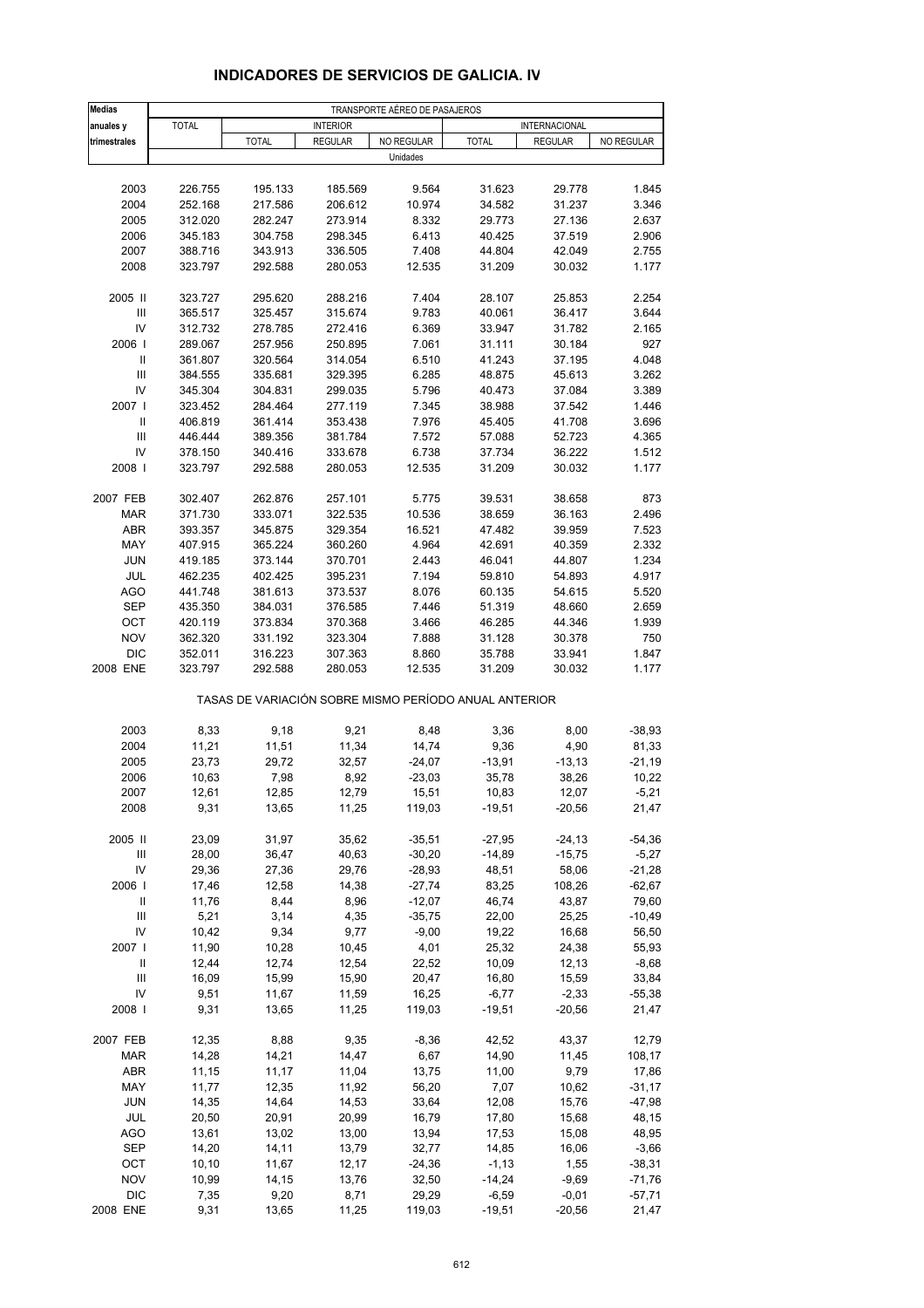| <b>Medias</b> |                                                       |                 | CONSUMO         |              |                  |
|---------------|-------------------------------------------------------|-----------------|-----------------|--------------|------------------|
| anuales y     | IPI. INE                                              | <b>GASOLINA</b> | MATRICULACIÓN   | E. ELÉCTRICA | ÍNDICE           |
| trimestrales  | <b>B.CONSUMO</b>                                      | <b>AUTO</b>     | <b>TURISMOS</b> | USOS DOM.    | COMERC. MENOR    |
|               | <b>Base 2000</b>                                      | Toneladas       | Unidades        | Gwh          | <b>Base 2005</b> |
|               |                                                       |                 |                 |              |                  |
| 2003          | 95,0                                                  | 33.213          | 6.094           | 250,075      | 90,52            |
| 2004          | 95,0                                                  | 32.646          | 6.626           | 262,400      | 95,94            |
| 2005          | 100,4                                                 | 31.223          | 6.669           | 266,822      | 100,01           |
| 2006          | 112,3                                                 | 29.957          | 6.717           | 276,967      | 105,83           |
| 2007          | 114,0                                                 | 29.573          | 6.839           | 283,905      | 111,04           |
| 2008          | 112,8                                                 |                 | 5.642           | 428,170      |                  |
| 2005 II       | 99,7                                                  | 30.325          | 6.818           | 257,468      | 95,63            |
| Ш             | 110,8                                                 | 36.875          | 6.798           | 214,141      | 104,20           |
| IV            | 99,7                                                  | 29.136          | 6.878           | 225,664      | 107,10           |
| 2006          | 106,7                                                 | 27.110          | 6.573           | 393,493      | 97,40            |
| Ш             | 110,3                                                 | 30.189          | 6.713           | 262,793      | 101,80           |
| Ш             | 116,8                                                 | 33.756          | 6.443           | 210,299      | 110,97           |
| IV            | 115,4                                                 | 28.771          | 7.138           | 241,285      |                  |
| 2007 I        | 110,2                                                 |                 |                 | 380,779      | 113,14           |
|               |                                                       | 27.169          | 6.831           |              | 104,00           |
| Ш             | 108,2                                                 | 29.349          | 6.890           | 270,813      | 106,01           |
| Ш             | 123,9                                                 | 33.447          | 6.474           | 222,352      | 115,04           |
| IV            | 113,5                                                 | 28.328          | 7.160           | 261,676      | 119,13           |
| 2008          | 112,8                                                 |                 | 5.642           | 428,170      |                  |
| 2007 MAR      | 123,9                                                 | 29.829          | 7.082           | 393,453      | 106,46           |
| ABR           | 100,1                                                 | 29.277          | 6.120           | 290,977      | 101,76           |
| MAY           | 107,7                                                 | 28.806          | 7.089           | 296,541      | 106,05           |
| <b>JUN</b>    | 116,8                                                 | 29.965          | 7.460           | 224,920      | 110,22           |
| JUL           | 129,7                                                 | 32.997          | 7.772           | 223,281      | 118,33           |
| AGO           | 123,9                                                 | 37.867          | 6.175           | 220,071      | 116,73           |
| SEP           | 118,1                                                 | 29.476          | 5.476           | 223,703      | 110,05           |
| OCT           | 121,8                                                 | 29.854          | 6.991           | 230,514      | 114,34           |
| <b>NOV</b>    | 117,8                                                 | 26.920          | 6.615           | 271,925      | 108,06           |
| <b>DIC</b>    | 100,9                                                 | 28.210          | 7.875           | 282,588      | 135,00           |
| 2008 ENE      | 112,8                                                 |                 | 5.639           | 428,170      |                  |
| FEB           |                                                       |                 | 5.645           |              |                  |
|               | TASAS DE VARIACIÓN SOBRE MISMO PERÍODO ANUAL ANTERIOR |                 |                 |              |                  |
|               |                                                       |                 |                 |              |                  |
| 2003          | 3,52                                                  | $-2,58$         | 6,63            | 6,42         | 7,18             |
| 2004          | $-0,06$                                               | $-1,71$         | 8,73            | 4,93         | 5,99             |
| 2005          | 5,70                                                  | $-4,36$         | 0,65            | 1,69         | 4,24             |
| 2006          | 11,88                                                 | $-4,06$         | 0,72            | 3,80         | 5,82             |
| 2007          | 1,48                                                  | $-1,28$         | 1,81            | 2,50         | 4,93             |
| 2008          | 9,20                                                  |                 | $-15,86$        | 6, 15        |                  |
| 2005 II       | 7,12                                                  | $-6,83$         | 2,50            | $-0,23$      | 3,31             |
| Ш             | 7,40                                                  | $-0,30$         | 3,33            | 4,14         | 4,20             |
| IV            | 6,98                                                  | $-6,28$         | $-0,79$         | $-5,79$      | 3,65             |
| 2006          | 16,87                                                 | $-5,06$         | 6,31            | 6,34         | 4,62             |
| Ш             | 10,59                                                 | $-0,45$         | $-1,54$         | 2,07         | 6,45             |
| Ш             | 5,42                                                  | $-8,46$         | $-5,21$         | $-1,79$      | 6,49             |
| IV            | 15,79                                                 | $-1,25$         | 3,79            | 6,92         | 5,64             |
| 2007 l        | 3,28                                                  | 0,22            | 3,92            | $-3,23$      | 6,77             |
| Ш             | $-1,90$                                               | $-2,78$         | 2,63            | 3,05         | 4,14             |
| Ш             | 6,11                                                  | $-0,92$         | 0,48            | 5,73         | 3,67             |
| IV            | $-1,65$                                               | $-1,54$         | 0,31            | 8,45         | 5,30             |
| 2008          | 9,20                                                  |                 | $-15,86$        | 6,15         |                  |
| 2007 MAR      | 3,51                                                  | 3,94            | $-5,27$         | $-8,92$      | 7,59             |
| ABR           | 1,52                                                  | $-2,23$         | 1,64            | 1,28         | 4,98             |
|               |                                                       |                 |                 |              |                  |
| MAY           | $-4,86$                                               | $-3,03$         | 6,30            | 8,16         | 3,67             |
| <b>JUN</b>    | $-1,93$                                               | $-3,08$         | 0, 13           | $-0,88$      | 3,81             |
| JUL           | 13,08                                                 | $-1,03$         | 7,23            | 10,05        | 5,42             |
| <b>AGO</b>    | 6,90                                                  | 0,18            | $-0,15$         | 8,57         | 4,40             |
| <b>SEP</b>    | $-1,34$                                               | $-2,16$         | $-7,15$         | $-0,71$      | 1,11             |
| OCT           | $-0,57$                                               | 3,22            | 5,06            | 11,27        | 7,30             |
| <b>NOV</b>    | $-3,84$                                               | $-1,32$         | $-7,57$         | 7,88         | 5,00             |
| <b>DIC</b>    | $-0,30$                                               | $-6,31$         | 3,56            | 6,79         | 3,89             |
| 2008 ENE      | 9,20                                                  |                 | $-21,80$        | 6,15         |                  |
| FEB           |                                                       |                 | $-8,95$         |              |                  |

#### **INDICADORES DE DEMANDA DE GALICIA. I**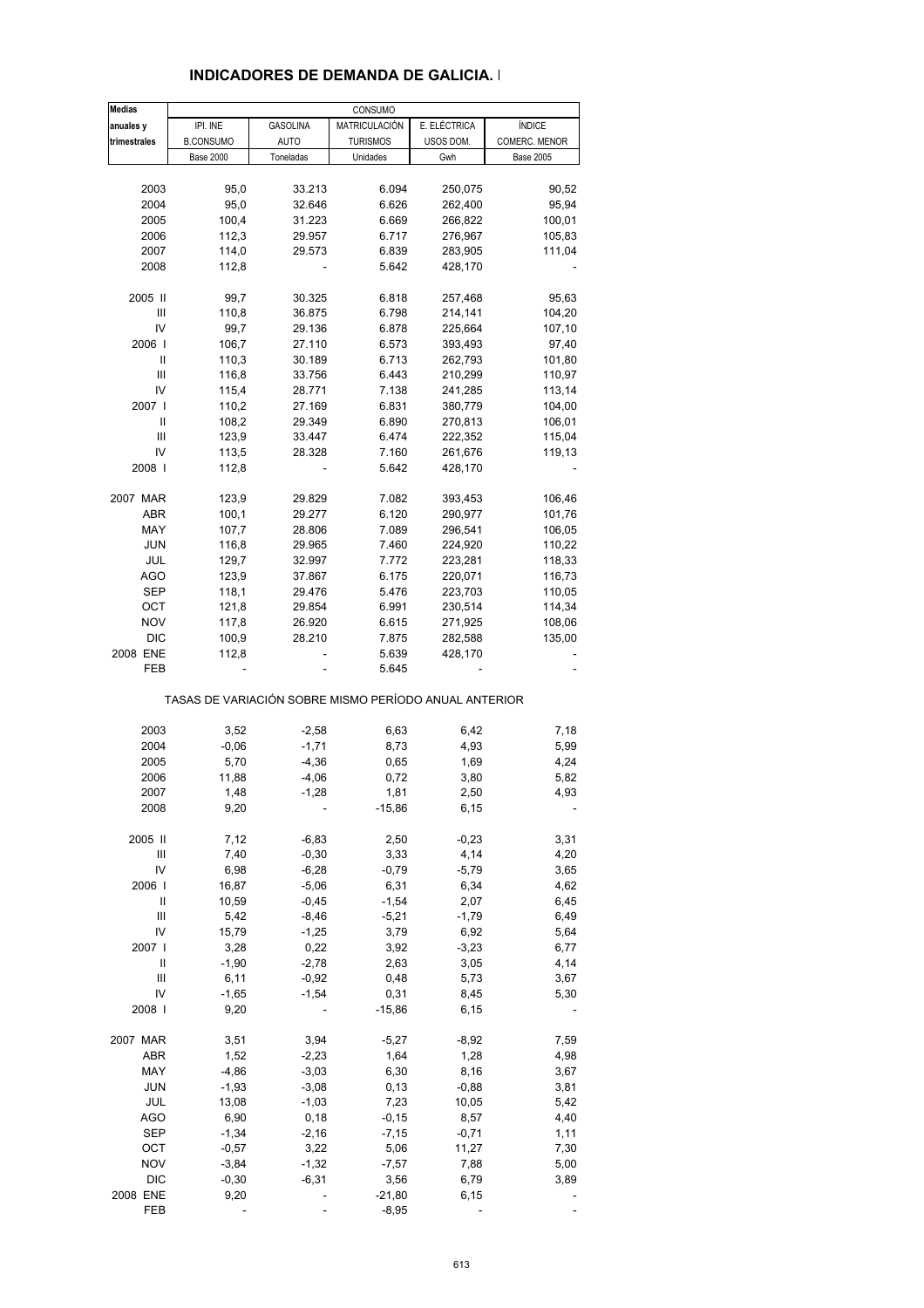#### **INDICADORES DE DEMANDA DE GALICIA. II**

| <b>Medias</b>  |                  |                       | <b>INVERSIÓN</b> |                                                       |                     |
|----------------|------------------|-----------------------|------------------|-------------------------------------------------------|---------------------|
| anuales y      |                  | IPI. INE              |                  | MATRICULACIÓN                                         | <b>INSCRIPCIÓN</b>  |
| trimestrales   | <b>B. EQUIPO</b> | <b>B. INTERMEDIOS</b> | <b>ENERGÍA</b>   | <b>VEHÍCULOS CARGA</b>                                | MAQUINARIA AGRICOLA |
|                |                  | <b>Base 2000</b>      |                  |                                                       | Unidades            |
|                |                  |                       |                  |                                                       |                     |
| 2003           | 96,1             | 112,7                 | 115,7            | 1.023                                                 | 153                 |
| 2004           | 95,6             | 116,6                 | 113,8            | 1.086                                                 | 168                 |
| 2005           | 93,1             | 116,4                 | 102,5            | 1.161                                                 | 151                 |
| 2006           | 103,5            | 117,5                 | 113,7            | 1.144                                                 | 146                 |
| 2007           | 113,0            | 121,3                 | 114,2            | 1.203                                                 | 173                 |
| 2008           | 111,0            | 118,4                 | 99,3             | 1.014                                                 | 165                 |
| 2005 II        | 103,0            | 125,0                 | 87,9             | 1.228                                                 | 187                 |
| Ш              | 85,5             | 113,6                 | 93,5             | 1.123                                                 | 144                 |
| IV             | 95,6             | 113,9                 | 117,4            | 1.192                                                 | 145                 |
| 2006           | 103,3            | 120,5                 | 125,8            | 1.099                                                 | 112                 |
| $\mathbf{I}$   | 110,0            | 123,0                 | 107,1            | 1.156                                                 | 180                 |
| Ш              | 90,4             | 110,9                 | 95,6             | 1.121                                                 | 138                 |
|                |                  |                       |                  |                                                       |                     |
| IV             | 110,2            | 115,7                 | 126,3            | 1.201                                                 | 152                 |
| 2007 l         | 118,7            | 122,3                 | 135,8            | 1.219                                                 | 138                 |
| Ш              | 120,1            | 125,6                 | 109,9            | 1.180                                                 | 165                 |
| Ш              | 100,9            | 116,1                 | 99,6             | 1.082                                                 | 175                 |
| IV             | 112,1            | 121,1                 | 111,6            | 1.330                                                 | 214                 |
| 2008           | 111,0            | 118,4                 | 99,3             | 1.014                                                 | 165                 |
| 2007 MAR       | 119,1            | 132,7                 | 140,9            | 1.338                                                 | 150                 |
| ABR            | 110,1            | 118,2                 | 110,8            | 1.084                                                 | 143                 |
| MAY            | 125,8            | 128,4                 | 117,3            | 1.160                                                 | 184                 |
| <b>JUN</b>     |                  |                       | 101,6            | 1.296                                                 | 169                 |
|                | 124,4            | 130,1                 |                  |                                                       |                     |
| JUL            | 114,7            | 125,1                 | 103,1            | 1.297                                                 | 223                 |
| <b>AGO</b>     | 68,6             | 101,0                 | 99,4             | 1.042                                                 | 157                 |
| SEP            | 119,5            | 122,3                 | 96,3             | 907                                                   | 145                 |
| OCT            | 131,5            | 136,1                 | 109,6            | 1.213                                                 | 182                 |
| <b>NOV</b>     | 118,9            | 124,8                 | 117,7            | 1.154                                                 | 157                 |
| <b>DIC</b>     | 85,9             | 102,5                 | 107,4            | 1.622                                                 | 304                 |
| 2008 ENE       | 111,0            | 118,4                 | 99,3             | 1.023                                                 | 160                 |
| <b>FEB</b>     |                  |                       |                  | 1.005                                                 | 170                 |
|                |                  |                       |                  | TASAS DE VARIACIÓN SOBRE MISMO PERÍODO ANUAL ANTERIOR |                     |
| 2003           | 3,46             | 3,22                  | 4,98             | 4,48                                                  | $-1,56$             |
| 2004           | $-0,52$          | 3,45                  | $-1,63$          | 6, 10                                                 | 10,15               |
|                |                  |                       | $-9,95$          | 6,95                                                  | $-10,35$            |
| 2005           | $-2,55$          | -0,17                 |                  |                                                       |                     |
| 2006           | 11,10            | 0,97                  | 10,92            | $-1,46$                                               | $-3,43$             |
| 2007           | 9,19             | 3,21                  | 0,47             | 5,11                                                  | 18,82               |
| 2008           | $-6,64$          | $-0,67$               | $-27,31$         | $-12,51$                                              | 25,48               |
| 2005 II        | $-0,29$          | $-0,16$               | $-21,20$         | 8,35                                                  | $-7,88$             |
| Ш              | $-0,54$          | 0,41                  | $-12,99$         | 6,58                                                  | $-5,68$             |
| IV             | 1,09             | $-0,84$               | 4,48             | 9,93                                                  | $-9,17$             |
| 2006           | 16,90            | 6,54                  | 13,10            | $-0,24$                                               | -11,81              |
| Ш              | 6,76             | $-1,60$               | 21,85            | $-5,89$                                               | $-3,57$             |
| $\mathbf{III}$ | 5,73             | $-2,32$               | 2,21             | $-0,15$                                               | $-3,94$             |
| IV             | 15,20            | 1,55                  | 7,61             | 0,76                                                  | 4,59                |
|                |                  |                       | 7,98             |                                                       |                     |
| 2007           | 14,94            | 1,55                  |                  | 10,92                                                 | 22,92               |
| Ш              | 9,18             | 2,09                  | 2,65             | 2,11                                                  | $-8,32$             |
| Ш              | 11,69            | 4,69                  | 4,18             | $-3,48$                                               | 26,51               |
| IV             | 1,75             | 4,73                  | $-11,67$         | 10,71                                                 | 41,01               |
| 2008           | $-6,64$          | $-0,67$               | $-27,31$         | $-12,51$                                              | 25,48               |
| 2007 MAR       | 1,88             | 1,76                  | 0,00             | 8,16                                                  | $-3,85$             |
| <b>ABR</b>     | 11,89            | 5,35                  | 0,27             | 6,27                                                  | 19,17               |
| MAY            | 8,92             | $-0,08$               | 7,81             | $-0,68$                                               | 0,00                |
| <b>JUN</b>     | 7,15             | 1,40                  | $-0,29$          | 1,33                                                  |                     |
|                |                  |                       |                  |                                                       | $-28,69$            |
| JUL            | 10,18            | 9,16                  | $-3,46$          | 6,66                                                  | 68,94               |
| <b>AGO</b>     | 19,30            | 8,02                  | 8,75             | $-5,79$                                               | 23,62               |
| <b>SEP</b>     | 9,13             | $-1,92$               | 8,69             | $-12,87$                                              | $-7,05$             |
| OCT            | 15,25            | 9,05                  | 6,20             | 7,35                                                  | 10,30               |
| <b>NOV</b>     | $-7,90$          | 3,40                  | $-7,54$          | $-3,35$                                               | 6,80                |
| <b>DIC</b>     | $-1,60$          | 0,99                  | $-27,63$         | 26,82                                                 | 111,11              |
| 2008 ENE       | $-6,64$          | $-0,67$               | $-27,31$         | $-20,08$                                              | 20,30               |
| FEB            |                  |                       |                  | $-3,18$                                               | 30,77               |
|                |                  |                       |                  |                                                       |                     |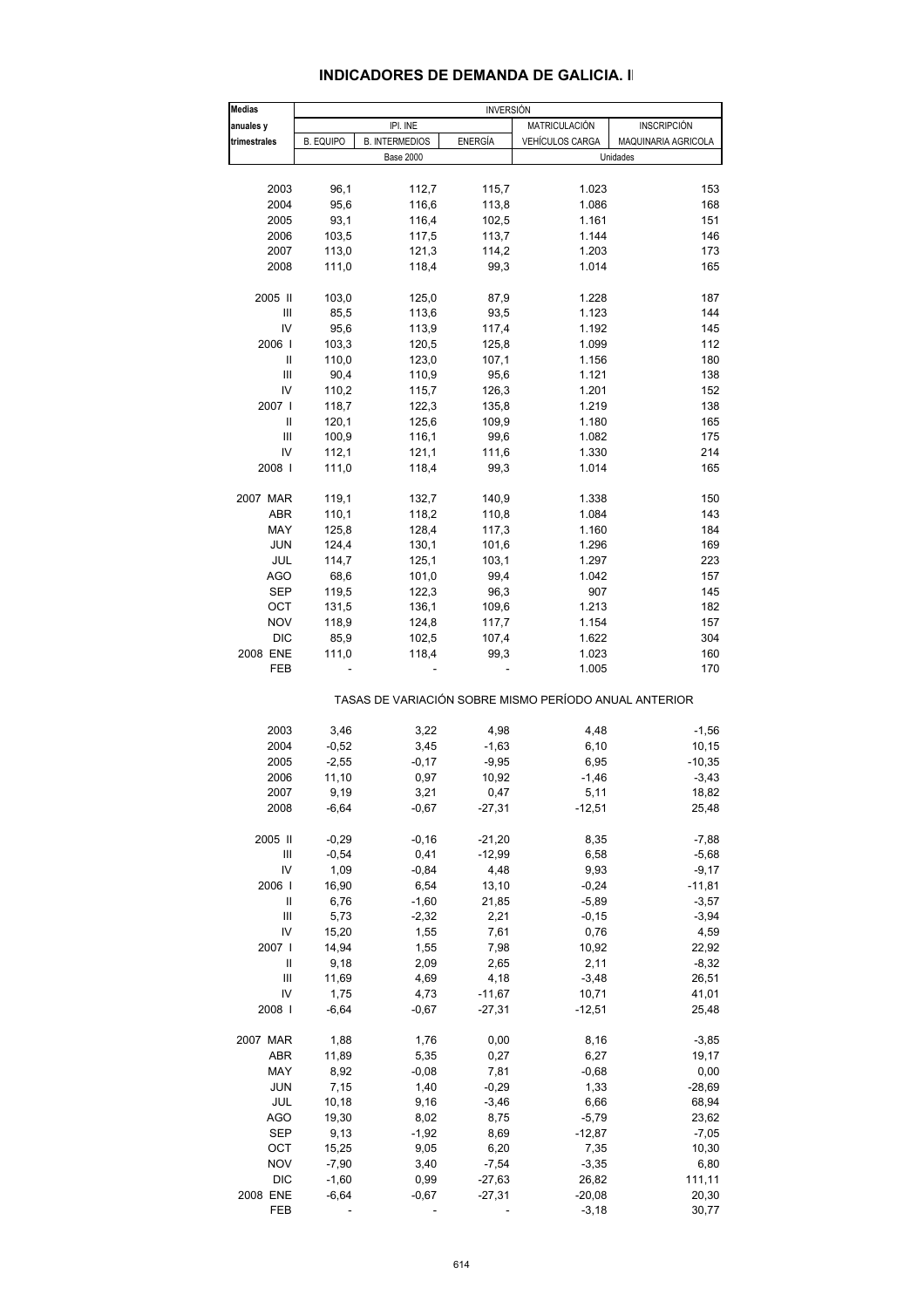# **INDICADORES DEL MERCADO DE TRABAJO DE GALICIA. I**

| Medias                             |              | POBLACIÓN ACTIVA (8) |         | POBLACIÓN OCUPADA (8) |                   |                                                       |           |                  |
|------------------------------------|--------------|----------------------|---------|-----------------------|-------------------|-------------------------------------------------------|-----------|------------------|
| anuales y                          |              |                      |         |                       |                   |                                                       |           |                  |
| trimestrales                       | <b>TOTAL</b> | VARONES              | MUJERES | <b>TOTAL</b>          | AGRICULT.         | <b>INDUSTRIA</b>                                      | CONSTRUC. | <b>SERVICIOS</b> |
|                                    |              |                      |         |                       | Miles de personas |                                                       |           |                  |
|                                    |              |                      |         |                       |                   |                                                       |           |                  |
| 2002                               | 1.178,628    | 679,080              | 499,545 | 1.035,273             | 136,443           | 209,485                                               | 128,068   | 561,280          |
| 2003                               | 1.225,213    | 696,170              | 529,043 | 1.069,428             | 135,618           | 206,240                                               | 125,445   | 602,128          |
| 2004                               | 1.254,248    | 704,063              | 550,183 | 1.083,645             | 124,578           | 206,633                                               | 130,908   | 621,520          |
| 2005                               | 1.254,825    | 706,600              | 548,250 | 1.130,050             | 120,950           | 217,400                                               | 125,050   | 666,675          |
| 2006                               | 1.272,050    | 704,175              | 567,850 | 1.164,225             | 110,875           | 213,950                                               | 138,950   | 700,500          |
| 2007                               | 1.292,000    | 719,500              | 572,525 | 1.193,350             | 103,100           | 217,350                                               | 147,275   | 725,650          |
|                                    |              |                      |         |                       |                   |                                                       |           |                  |
| 2005                               | 1.248,300    | 707,700              | 540,600 | 1.112,300             | 129,100           | 218,300                                               | 115,800   | 649,200          |
| $\, \parallel$                     | 1.252,600    | 704,700              | 547,900 | 1.113,400             | 123,300           | 216,500                                               | 121,100   | 652,500          |
| $\ensuremath{\mathsf{III}}\xspace$ | 1.266,700    | 718,100              | 548,700 | 1.157,100             | 121,100           | 223,900                                               | 132,900   | 679,200          |
| IV                                 | 1.251,700    | 695,900              | 555,800 | 1.137,400             | 110,300           | 210,900                                               | 130,400   | 685,800          |
| 2006                               | 1.269,300    | 702,200              | 567,100 | 1.142,500             | 113,000           | 202,100                                               | 132,400   | 695,000          |
| $\, \parallel$                     | 1.261,300    | 701,800              | 559,400 | 1.152,800             | 109,600           | 211,700                                               | 136,200   | 695,300          |
| III                                | 1.284,600    | 709,300              | 575,300 | 1.191,100             | 113,000           | 214,700                                               | 144,300   | 719,200          |
| IV                                 | 1.273,000    | 703,400              | 569,600 | 1.170,500             | 107,900           | 227,300                                               | 142,900   | 692,500          |
| 2007 l                             | 1.278,600    | 714,600              | 564,000 | 1.166,000             | 103,500           | 225,800                                               | 141,100   | 695,600          |
| Ш                                  | 1.294,200    | 718,600              | 575,600 | 1.196,200             | 107,000           | 211,100                                               | 147,800   | 730,400          |
| $\ensuremath{\mathsf{III}}\xspace$ | 1.302,600    | 721,000              | 581,600 | 1.215,100             | 104,900           | 213,800                                               | 147,800   | 748,600          |
| IV                                 | 1.292,600    | 723,800              | 568,900 | 1.196,100             | 97,000            | 218,700                                               | 152,400   | 728,000          |
|                                    |              |                      |         |                       |                   |                                                       |           |                  |
| 2007 ENE                           |              |                      |         |                       |                   |                                                       |           |                  |
| FEB                                |              |                      |         |                       |                   |                                                       |           |                  |
| <b>MAR</b>                         |              |                      |         |                       |                   |                                                       |           |                  |
| <b>ABR</b>                         |              |                      |         |                       |                   |                                                       |           |                  |
| MAY                                |              |                      |         |                       |                   |                                                       |           |                  |
| <b>JUN</b>                         |              |                      |         |                       |                   |                                                       |           |                  |
| <b>JUL</b>                         |              |                      |         |                       |                   |                                                       |           |                  |
| <b>AGO</b>                         |              |                      |         |                       |                   |                                                       |           |                  |
| <b>SEP</b>                         |              |                      |         |                       |                   |                                                       |           |                  |
| OCT                                |              |                      |         |                       |                   |                                                       |           |                  |
| <b>NOV</b>                         |              |                      |         |                       |                   |                                                       |           |                  |
| <b>DIC</b>                         |              |                      |         |                       |                   |                                                       |           |                  |
|                                    |              |                      |         |                       |                   |                                                       |           |                  |
|                                    |              |                      |         |                       |                   | TASAS DE VARIACIÓN SOBRE MISMO PERÍODO ANUAL ANTERIOR |           |                  |
|                                    |              |                      |         |                       |                   |                                                       |           |                  |
| 2002                               | 1,73         | 1,30                 | 2,31    | 0,42                  | $-12,69$          | 5,12                                                  | 3,08      | 1,83             |
| 2003                               | 3,95         | 2,52                 | 5,90    | 3,30                  | $-0,60$           | $-1,55$                                               | $-2,05$   | 7,28             |
| 2004                               | 2,37         | 1,13                 | 4,00    | 1,33                  | $-8,14$           | 0,19                                                  | 4,35      | 3,22             |
| 2005                               | 0,05         | 0,36                 | $-0,35$ | 4,28                  | $-2,91$           | 5,21                                                  | -4,47     | 7,27             |
| 2006                               | 1,37         | -0,34                | 3,58    | 3,02                  | $-8,33$           | $-1,59$                                               | 11,12     | 5,07             |
| 2007                               | 1,57         | 2,18                 | 0,82    | 2,50                  | $-7,01$           | 1,59                                                  | 5,99      | 3,59             |
|                                    |              |                      |         |                       |                   |                                                       |           |                  |
| 2005                               | $-0,05$      | 1,26                 | $-1,72$ | 4,41                  | 3,35              | 8,33                                                  | $-7,49$   | 5,78             |
| $\, \parallel$                     | 0,11         | 0,25                 | $-0.06$ | 3,71                  | $-0,62$           | 5,51                                                  | $-7,40$   | 6,35             |
| III                                | 1,16         | 2,03                 | 0,07    | 6,17                  | $-0,99$           | 8,32                                                  | $-1,50$   | 8,51             |
| IV                                 | $-1,03$      | $-2,07$              | 0,30    | 2,87                  | $-13,16$          | $-1,04$                                               | $-1,77$   | 8,37             |
| 2006                               | 1,68         | $-0,78$              | 4,90    | 2,72                  | $-12,47$          | $-7,42$                                               | 14,34     | 7,05             |
| $\, \parallel$                     | 0,69         | $-0,41$              | 2,10    | 3,54                  | $-11,11$          | $-2,22$                                               | 12,47     | 6,56             |
| $\mathop{\mathrm{III}}\nolimits$   | 1,41         | $-1,23$              | 4,85    | 2,94                  | $-6,69$           | $-4, 11$                                              | 8,58      | 5,89             |
| IV                                 | 1,70         | 1,08                 | 2,48    | 2,91                  | $-2,18$           | 7,78                                                  | 9,59      | 0,98             |
| 2007 l                             | 0,73         | 1,77                 | $-0,55$ | 2,06                  | $-8,41$           | 11,73                                                 | 6,57      | 0,09             |
| $\, \parallel$                     | 2,61         | 2,39                 | 2,90    | 3,76                  | $-2,37$           | $-0,28$                                               | 8,52      | 5,05             |
| $\mathop{\mathrm{III}}\nolimits$   | 1,40         | 1,65                 | 1,10    | 2,01                  | $-7,17$           | $-0,42$                                               | 2,43      | 4,09             |
| IV                                 | 1,54         | 2,90                 | $-0,12$ | 2,19                  | $-10,10$          | $-3,78$                                               | 6,65      | 5,13             |
|                                    |              |                      |         |                       |                   |                                                       |           |                  |
| 2007 ENE                           |              |                      |         |                       |                   |                                                       |           |                  |
| FEB                                |              |                      |         |                       |                   |                                                       |           |                  |
| <b>MAR</b>                         |              |                      |         |                       |                   |                                                       |           |                  |
| ABR                                |              |                      |         |                       |                   |                                                       |           |                  |
| MAY                                |              |                      |         |                       |                   |                                                       |           |                  |
| <b>JUN</b>                         |              |                      |         |                       |                   |                                                       |           |                  |
| JUL                                |              |                      |         |                       |                   |                                                       |           |                  |
| <b>AGO</b>                         |              |                      |         |                       |                   |                                                       |           |                  |
| <b>SEP</b>                         |              |                      |         |                       |                   |                                                       |           |                  |
| OCT                                |              |                      |         |                       |                   |                                                       |           |                  |
| <b>NOV</b>                         |              |                      |         |                       |                   |                                                       |           |                  |
| <b>DIC</b>                         |              |                      |         |                       |                   |                                                       |           |                  |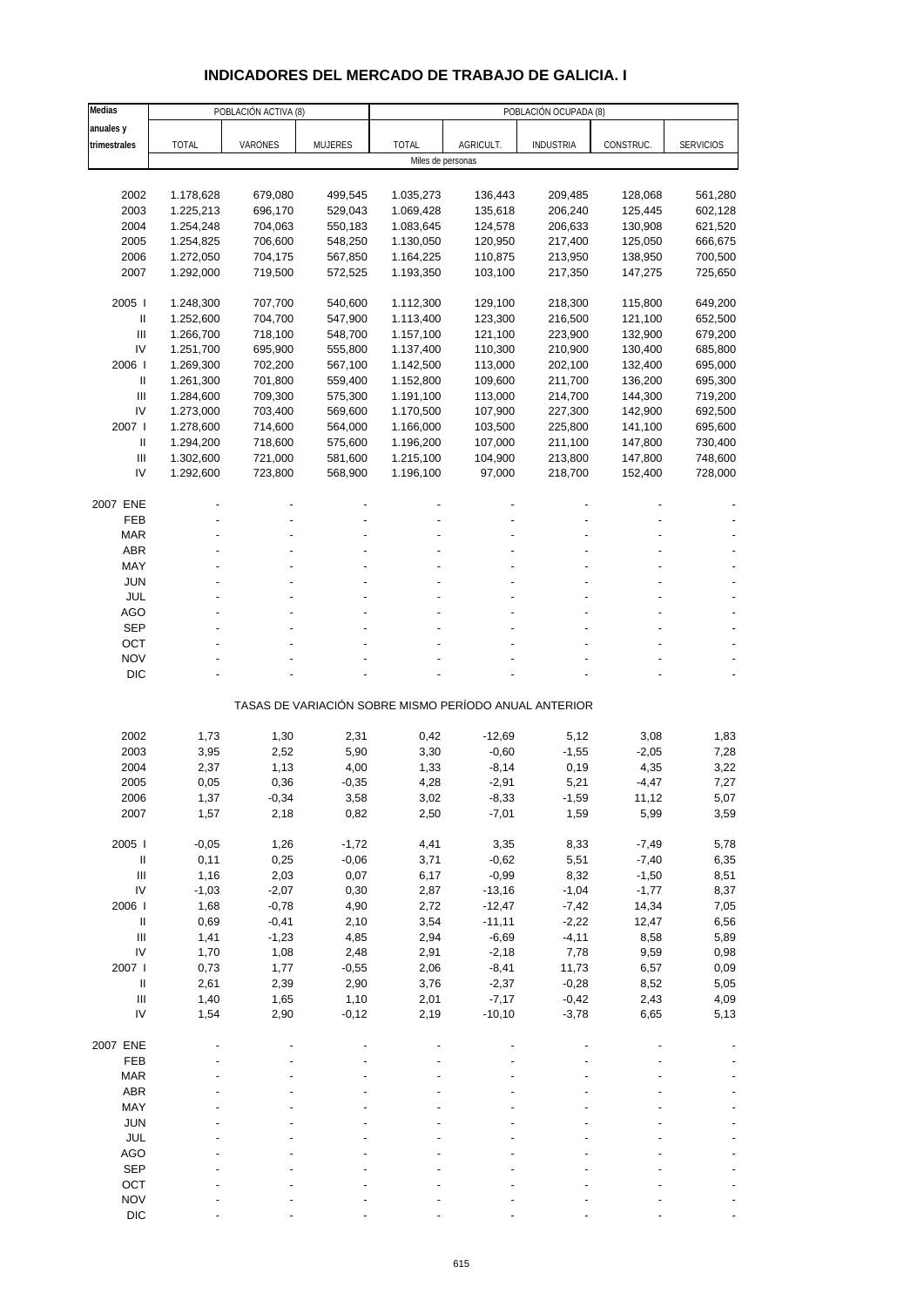### **INDICADORES DEL MERCADO DE TRABAJO DE GALICIA. II**

| Medias                             |                                                       | POBLACIÓN ASALARIADA (8) |                   |           |                  |
|------------------------------------|-------------------------------------------------------|--------------------------|-------------------|-----------|------------------|
| anuales y                          |                                                       |                          |                   |           |                  |
| trimestrales                       | <b>TOTAL</b>                                          | AGRICULT.                | <b>INDUSTRIA</b>  | CONSTRUC. | <b>SERVICIOS</b> |
|                                    |                                                       |                          | Miles de Personas |           |                  |
|                                    |                                                       |                          |                   |           |                  |
| 2002                               | 749,608                                               | 26,928                   | 190,440           | 99,783    | 432,458          |
| 2003                               | 787,795                                               | 28,473                   | 182,695           | 99,280    | 477,348          |
| 2004                               | 800,940                                               | 23,988                   | 181,373           | 101,570   | 494,010          |
| 2005                               | 840,800                                               | 23,800                   | 191,450           | 92,675    | 532,875          |
| 2006                               | 890,675                                               | 29,475                   | 186,600           | 104,275   | 570,325          |
| 2007                               | 922,025                                               | 28,700                   | 191,175           | 114,125   | 588,025          |
| 2005                               | 807,600                                               | 21,100                   | 189,700           | 83,400    | 513,400          |
| Ш                                  | 826,600                                               | 25,500                   | 190,300           | 93,200    | 517,600          |
| Ш                                  | 873,400                                               | 25,100                   | 198,400           | 99,400    | 550,500          |
| IV                                 | 855,600                                               | 23,500                   | 187,400           | 94,700    | 550,000          |
| 2006                               | 865,300                                               | 28,400                   | 177,000           | 96,900    | 563,000          |
| Ш                                  | 886,000                                               | 30,200                   | 185,000           | 103,200   | 567,600          |
| Ш                                  | 912,000                                               | 30,600                   | 186,700           | 109,700   | 585,000          |
| IV                                 | 899,400                                               | 28,700                   | 197,700           | 107,300   | 565,700          |
| 2007                               | 898,000                                               | 29,800                   | 196,700           | 108,800   | 562,600          |
| Ш                                  | 929,100                                               | 29,700                   | 187,700           | 115,800   | 596,000          |
| Ш                                  | 947,700                                               | 29,000                   | 187,000           | 115,700   | 616,000          |
| IV                                 | 913,300                                               | 26,300                   | 193,300           | 116,200   | 577,500          |
|                                    |                                                       |                          |                   |           |                  |
| 2007 ENE                           |                                                       |                          |                   |           |                  |
| FEB                                |                                                       |                          |                   |           |                  |
| <b>MAR</b>                         |                                                       |                          |                   |           |                  |
| <b>ABR</b>                         |                                                       |                          |                   |           |                  |
| MAY                                |                                                       |                          |                   |           |                  |
| <b>JUN</b>                         |                                                       |                          |                   |           |                  |
| JUL                                |                                                       |                          |                   |           |                  |
| <b>AGO</b>                         |                                                       |                          |                   |           |                  |
| <b>SEP</b>                         |                                                       |                          |                   |           |                  |
| ОСТ                                |                                                       |                          |                   |           |                  |
| <b>NOV</b>                         |                                                       |                          |                   |           |                  |
| DIC                                |                                                       |                          |                   |           |                  |
|                                    | TASAS DE VARIACIÓN SOBRE MISMO PERÍODO ANUAL ANTERIOR |                          |                   |           |                  |
|                                    |                                                       |                          |                   |           |                  |
| 2002                               | 3,73                                                  | $-5,11$                  | 8,14              | 3,01      | 2,65             |
| 2003                               | 5,09                                                  | 5,74                     | $-4,07$           | $-0,50$   | 10,38            |
| 2004                               | 1,67                                                  | $-15,75$                 | $-0,72$           | 2,31      | 3,49             |
| 2005                               | 4,98                                                  | $-0,78$                  | 5,56              | $-8,76$   | 7,87             |
| 2006                               | 5,93                                                  | 23,84                    | -2,53             | 12,52     | 7,03             |
| 2007                               | 3,52                                                  | $-2,63$                  | 2,45              | 9,45      | 3,10             |
| 2005 l                             | 2,74                                                  |                          | 7,42              | $-15,88$  | 5,70             |
|                                    |                                                       | $-14,16$                 |                   |           |                  |
| $\sf II$                           | 4,02                                                  | $-1,58$                  | 6,40              | $-9,41$   | 6,28             |
| $\ensuremath{\mathsf{III}}\xspace$ | 8,38                                                  | 8,05                     | 9,69              | $-3,94$   | 10,48            |
| IV                                 | 4,70                                                  | 5,71                     | $-0,93$           | $-6,03$   | 8,90             |
| 2006                               | 7,14                                                  | 34,60                    | $-6,69$           | 16,19     | 9,66             |
| Ш                                  | 7,19                                                  | 18,43                    | $-2,79$           | 10,73     | 9,66             |
| Ш                                  | 4,42                                                  | 21,91                    | $-5,90$           | 10,36     | 6,27             |
| IV                                 | 5,12                                                  | 22,13                    | 5,50              | 13,31     | 2,85             |
| 2007 l                             | 3,78                                                  | 4,93                     | 11,13             | 12,28     | $-0,07$          |
| $\ensuremath{\mathsf{II}}$         | 4,86                                                  | $-1,66$                  | 1,46              | 12,21     | 5,00             |
| Ш                                  | 3,91                                                  | $-5,23$                  | 0,16              | 5,47      | 5,30             |
| IV                                 | 1,55                                                  | $-8,36$                  | $-2,23$           | 8,29      | 2,09             |
| 2007 ENE                           |                                                       |                          |                   |           |                  |
| FEB                                |                                                       |                          |                   |           |                  |
| <b>MAR</b>                         |                                                       |                          |                   |           |                  |
| ABR                                |                                                       |                          |                   |           |                  |
| MAY                                |                                                       |                          |                   |           |                  |
|                                    |                                                       |                          |                   |           |                  |
| <b>JUN</b>                         |                                                       |                          |                   |           |                  |
| JUL                                |                                                       |                          |                   |           |                  |
| <b>AGO</b>                         |                                                       |                          |                   |           |                  |
| <b>SEP</b>                         |                                                       |                          |                   |           |                  |
| OCT                                |                                                       |                          |                   |           |                  |
| <b>NOV</b>                         |                                                       |                          |                   |           |                  |
| <b>DIC</b>                         |                                                       |                          |                   |           |                  |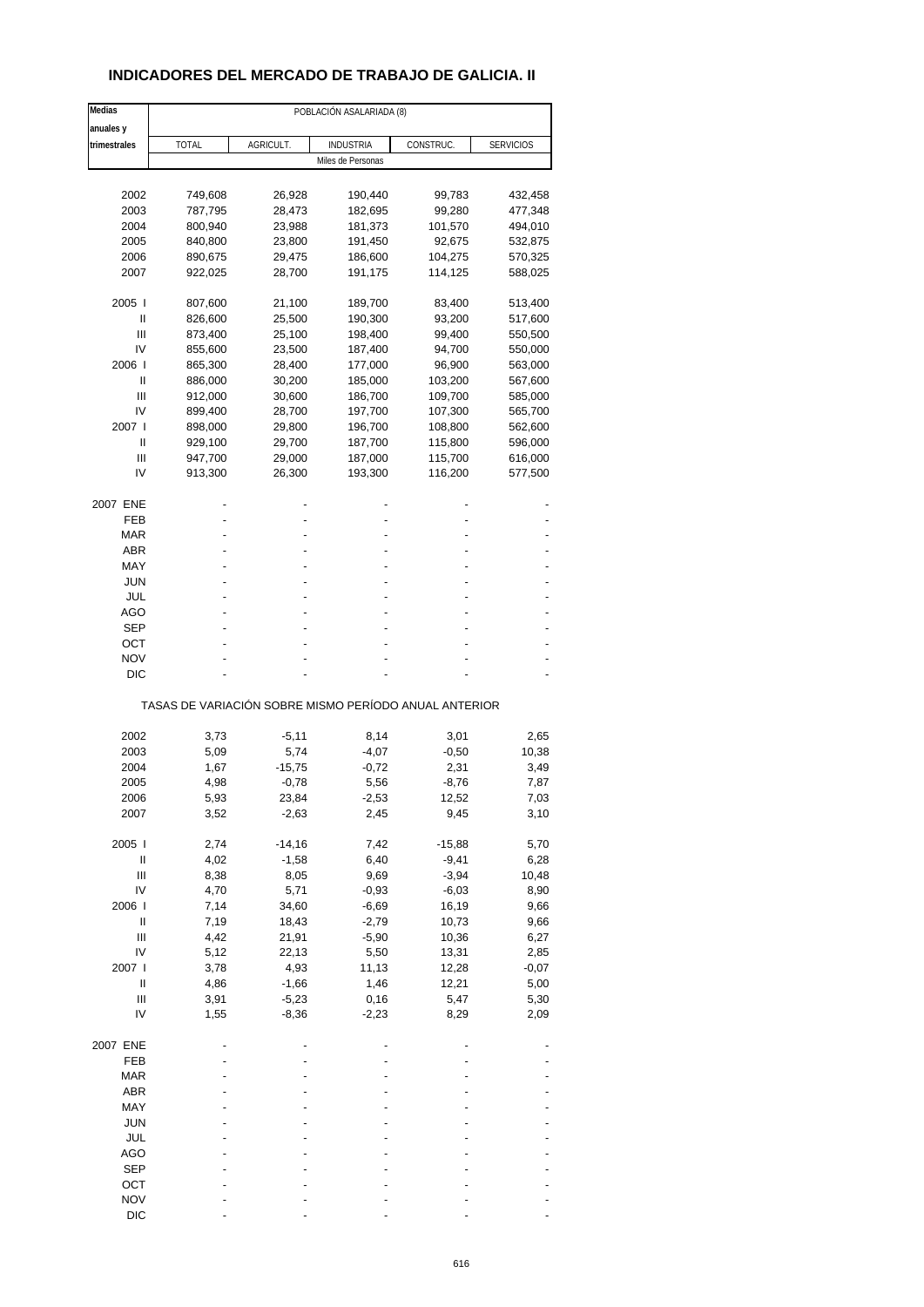# **INDICADORES DEL MERCADO DE TRABAJO DE GALICIA. III**

| Medias                             | PARADOS (8)<br>TASA DE ACTIVIDAD (8) |                   |                | TASA DE PARO (8)                                      |                |                |              |         |                |
|------------------------------------|--------------------------------------|-------------------|----------------|-------------------------------------------------------|----------------|----------------|--------------|---------|----------------|
| anuales y                          |                                      |                   |                |                                                       | <b>MENORES</b> |                |              | MENORES |                |
| trimestrales                       | <b>TOTAL</b>                         | VARONES           | <b>MUJERES</b> | <b>TOTAL</b>                                          | 20 AÑOS        | <b>MUJERES</b> | <b>TOTAL</b> | 20 AÑOS | <b>MUJERES</b> |
|                                    |                                      | Miles de personas |                |                                                       |                | Porcentaje     |              |         |                |
|                                    |                                      |                   |                |                                                       |                |                |              |         |                |
|                                    |                                      |                   |                |                                                       |                |                |              |         |                |
| 2002                               | 143,355                              | 56,018            | 87,338         | 50,42                                                 | 18,59          | 40,80          | 12,17        | 28,30   | 17,49          |
| 2003                               | 155,788                              | 58,555            | 97,233         | 52,18                                                 | 19,58          | 43,05          | 12,72        | 25,86   | 18,37          |
| 2004                               | 170,603                              | 64,628            | 105,978        | 53,21                                                 | 15,68          | 44,61          | 13,61        | 28,17   | 19,27          |
| 2005                               | 124,800                              | 50,700            | 74,075         | 53,04                                                 | 19,04          | 44,30          | 9,95         | 30,55   | 13,52          |
| 2006                               | 107,825                              | 42,825            | 64,975         | 53,61                                                 | 18,55          | 45,78          | 8,48         | 21,51   | 11,45          |
| 2007                               | 98,650                               | 41,175            | 57,475         | 54,27                                                 | 24,22          | 46,02          | 7,64         | 23,27   | 10,06          |
|                                    |                                      |                   |                |                                                       |                |                |              |         |                |
| 2005                               | 136,100                              | 56,900            | 79,100         | 52,83                                                 | 19,46          | 43,74          | 10,90        | 34,96   | 14,64          |
| Ш                                  | 139,200                              | 55,800            | 83,400         | 52,97                                                 | 16,71          | 44,29          | 11,11        | 42,97   | 15,23          |
| $\ensuremath{\mathsf{III}}\xspace$ | 109,600                              | 44,900            | 64,700         | 53,52                                                 | 23,81          | 44,32          | 8,65         | 18,40   | 11,79          |
|                                    |                                      |                   |                |                                                       |                |                |              |         |                |
| ${\sf IV}$                         | 114,300                              | 45,200            | 69,100         | 52,84                                                 | 16,16          | 44,86          | 9,13         | 25,87   | 12,43          |
| 2006                               | 126,800                              | 51,500            | 75,300         | 53,54                                                 | 17,90          | 45,75          | 9,99         | 31,01   | 13,27          |
| Ш                                  | 108,500                              | 42,300            | 66,200         | 53,18                                                 | 17,98          | 45,11          | 8,60         | 27,88   | 11,83          |
| $\ensuremath{\mathsf{III}}\xspace$ | 93,500                               | 39,400            | 54,100         | 54,13                                                 | 21,50          | 46,38          | 7,28         | 15,52   | 9,41           |
| IV                                 | 102,500                              | 38,100            | 64,300         | 53,60                                                 | 16,81          | 45,88          | 8,05         | 11,61   | 11,30          |
| 2007                               | 112,600                              | 43,800            | 68,800         | 53,78                                                 | 21,24          | 45,39          | 8,81         | 21,01   | 12,21          |
| Ш                                  | 98,000                               | 38,800            | 59,200         | 54,38                                                 | 23,56          | 46,28          | 7,57         | 27,05   | 10,28          |
| $\ensuremath{\mathsf{III}}\xspace$ | 87,500                               | 41,500            | 46,000         | 54,69                                                 | 29,37          | 46,73          | 6,72         | 20,30   | 7,91           |
| IV                                 | 96,500                               | 40,600            | 55,900         | 54,21                                                 | 22,70          | 45,66          | 7,47         | 24,73   | 9,82           |
|                                    |                                      |                   |                |                                                       |                |                |              |         |                |
|                                    |                                      |                   |                |                                                       |                |                |              |         |                |
| 2007 ENE                           |                                      |                   |                |                                                       |                |                |              |         |                |
| FEB                                |                                      |                   |                |                                                       |                |                |              |         |                |
| <b>MAR</b>                         |                                      |                   |                |                                                       |                |                |              |         |                |
| ABR                                |                                      |                   |                |                                                       |                |                |              |         |                |
| MAY                                |                                      |                   |                |                                                       |                |                |              |         |                |
| <b>JUN</b>                         |                                      |                   |                |                                                       |                |                |              |         |                |
| JUL                                |                                      |                   |                |                                                       |                |                |              |         |                |
| AGO                                |                                      |                   |                |                                                       |                |                |              |         |                |
|                                    |                                      |                   |                |                                                       |                |                |              |         |                |
| SEP                                |                                      |                   |                |                                                       |                |                |              |         |                |
| OCT                                |                                      |                   |                |                                                       |                |                |              |         |                |
| <b>NOV</b>                         |                                      |                   |                |                                                       |                |                |              |         |                |
| $DIC$                              |                                      |                   |                |                                                       |                |                |              |         |                |
|                                    |                                      |                   |                |                                                       |                |                |              |         |                |
|                                    |                                      |                   |                | TASAS DE VARIACIÓN SOBRE MISMO PERÍODO ANUAL ANTERIOR |                |                |              |         |                |
|                                    |                                      |                   |                |                                                       |                |                |              |         |                |
| 2002                               | 12,31                                | 7,45              | 15,67          |                                                       |                |                |              |         |                |
| 2003                               | 8,67                                 | 4,53              | 11,33          |                                                       |                |                |              |         |                |
| 2004                               | 9,51                                 | 10,37             | 8,99           |                                                       |                |                |              |         |                |
| 2005                               | $-26,85$                             | $-21,55$          | $-30,10$       |                                                       |                |                |              |         |                |
| 2006                               | -13,60                               | -15,53            | -12,28         |                                                       |                |                |              |         |                |
| 2007                               | $-8,51$                              | $-3,85$           | $-11,54$       |                                                       |                |                |              |         |                |
|                                    |                                      |                   |                |                                                       |                |                |              |         |                |
|                                    |                                      |                   |                |                                                       |                |                |              |         |                |
| 2005 l                             | $-25,87$                             | $-17,07$          | $-31,21$       |                                                       |                |                |              |         |                |
| Ш                                  | $-21,62$                             | $-13,19$          | $-26,40$       |                                                       |                |                |              |         |                |
| $\ensuremath{\mathsf{III}}\xspace$ | $-32,45$                             | $-26,71$          | $-35,93$       |                                                       |                |                |              |         |                |
| ${\sf IV}$                         | $-28,10$                             | $-29,77$          | $-26,97$       |                                                       |                |                |              |         |                |
| 2006                               | $-6,83$                              | $-9,49$           | $-4,80$        |                                                       |                |                |              |         |                |
| Ш                                  | $-22,05$                             | $-24,19$          | $-20,62$       |                                                       |                |                |              |         |                |
| $\ensuremath{\mathsf{III}}\xspace$ | $-14,69$                             | $-12,25$          | $-16,38$       |                                                       |                |                |              |         |                |
| IV                                 | $-10,32$                             | $-15,71$          | $-6,95$        |                                                       |                |                |              |         |                |
| 2007 l                             | $-11,20$                             | $-14,95$          | $-8,63$        |                                                       |                |                |              |         |                |
| $\ensuremath{\mathsf{II}}$         | $-9,68$                              | $-8,27$           | $-10,57$       |                                                       |                |                |              |         |                |
| $\ensuremath{\mathsf{III}}\xspace$ |                                      |                   |                |                                                       |                |                |              |         |                |
|                                    | $-6,42$                              | 5,33              | $-14,97$       |                                                       |                |                |              |         |                |
| IV                                 | $-5,85$                              | 6,56              | $-13,06$       |                                                       |                |                |              |         |                |
|                                    |                                      |                   |                |                                                       |                |                |              |         |                |
| 2007 ENE                           |                                      |                   |                |                                                       |                |                |              |         |                |
| FEB                                |                                      |                   |                |                                                       |                |                |              |         |                |
| <b>MAR</b>                         |                                      |                   |                |                                                       |                |                |              |         |                |
| ABR                                |                                      |                   |                |                                                       |                |                |              |         |                |
| MAY                                |                                      |                   |                |                                                       |                |                |              |         |                |
| JUN                                |                                      |                   |                |                                                       |                |                |              |         |                |
| JUL                                |                                      |                   |                |                                                       |                |                |              |         |                |
| AGO                                |                                      |                   |                |                                                       |                |                |              |         |                |
|                                    |                                      |                   |                |                                                       |                |                |              |         |                |
| SEP                                |                                      |                   |                |                                                       |                |                |              |         |                |
| OCT                                |                                      |                   |                |                                                       |                |                |              |         |                |
| <b>NOV</b>                         |                                      |                   |                |                                                       |                |                |              |         |                |
| DIC                                |                                      |                   |                |                                                       |                |                |              |         |                |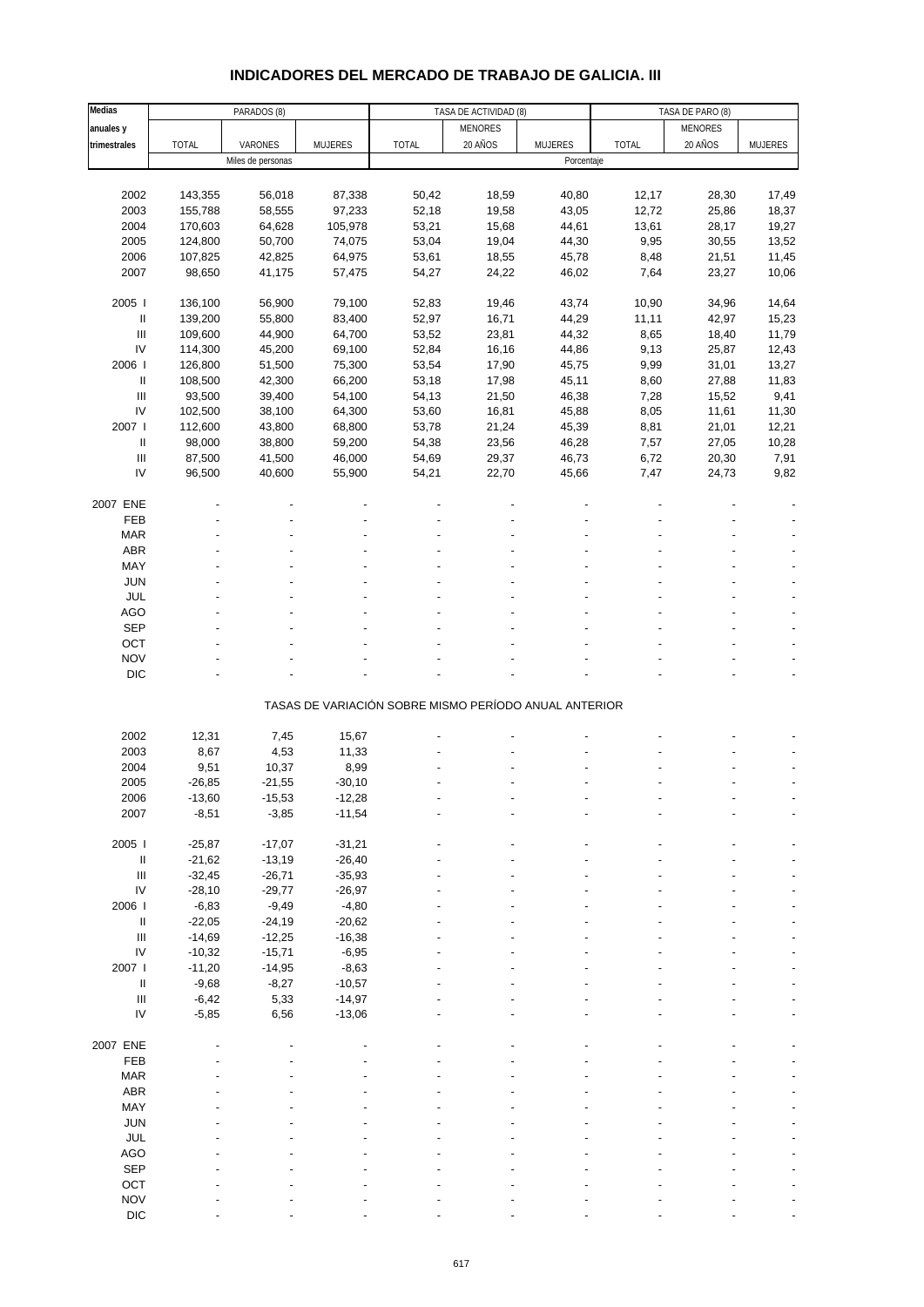#### **Medias** PARO REGISTRADO **anuales y** SIN EMPLEO **trimestrales** TOTAL AGRICULTURA INDUSTRIA CONSTRUCCIÓN SERVICIOS ANTERIOR Personas 2003 174.670 4.432 29.232 18.719 91.426 30.862 2004 176.868 4.895 28.402 19.475 95.642 28.454 2005 172.070 4.938 27.602 18.896 95.293 25.342 2006 161.276 4.917 25.487 16.650 90.682 23.539 2007 150.546 4.626 23.677 15.217 84.224 22.803 2008 161.495 5.129 24.782 17.651 90.601 23.333 2005 II 171.642 4.819 27.664 18.731 93.875 26.553 III 157.278 4.375 25.469 16.761 86.055 24.618 IV 171.938 5.117 27.642 18.503 96.498 24.178 2006 I 178.629 5.405 27.797 19.082 100.953 25.392 II 162.413 4.936 25.852 16.679 90.905 24.040 III 147.097 4.468 23.503 14.929 82.676 21.522 IV 156.963 4.859 24.795 15.910 88.196 23.203 2007 I 161.458 4.921 25.161 16.351 91.161 23.864 II 148.948 4.573 23.717 14.711 83.063 22.884 III 140.419 4.260 22.197 14.220 78.184 21.559 IV 151.360 4.750 23.633 15.585 84.486 22.906 2008 I 161.495 5.129 24.782 17.651 90.601 23.333 2007 MAR 159.886 4.860 24.961 15.829 90.305 23.931 ABR 155.479 4.682 24.862 15.391 87.047 23.497 MAY 148.209 4.660 23.625 14.673 82.815 22.436 JUN 143.156 4.377 22.664 14.069 79.327 22.719 JUL 139.998 4.206 22.208 14.039 77.854 21.691 AGO 140.299 4.324 22.275 14.437 77.951 21.312 SEP 140.960 4.250 22.107 14.183 78.747 21.673 OCT 146.371 4.523 22.914 14.569 82.167 22.198 NOV 152.728 4.731 23.496 15.262 85.798 23.441 DIC 154.982 4.995 24.488 16.925 85.494 23.080 2008 ENE 161.162 5.131 24.880 17.608 90.433 23.110 FEB 161.828 5.127 24.684 17.694 90.768 23.555 TASAS DE VARIACIÓN SOBRE MISMO PERÍODO ANUAL ANTERIOR 2003 3,74 -2,90 0,77 6,67 4,93 2,42 2004 1,26 10,46 -2,84 4,04 4,61 -7,80 2005 -2,71 0,86 -2,82 -2,97 -0,36 -10,94 2006 -6,27 -0,42 -7,66 -11,88 -4,84 -7,11 2007 -6,65 -5,92 -7,10 -8,61 -7,12 -3,13 2008 -0,46 3,58 -1,90 6,25 -1,08 -2,09 2005 II -3,14 1,30 -3,66 -2,60 -0,92 -10,79 III -2,96 -2,58 -3,69 -5,93 -1,41 -5,46 IV -3,55 -2,25 -2,19 -6,49 -1,65 -10,00 2006 I -4,69 -0,63 -6,19 -11,61 -3,62 -2,41 II -5,38 2,43 -6,55 -10,95 -3,16 -9,46 III -6,47 2,12 -7,72 -10,93 -3,93 -12,58 IV -8,71 -5,05 -10,30 -14,01 -8,60 -4,03 2007 **I** -9,61 -8,96 -9,48 -14,31 -9,70 -6,02 II -8,29 -7,36 -8,26 -11,80 -8,63 -4,81 III -4,54 -4,65 -5,56 -4,75 -5,43 0,17 IV -3,57 -2,24 -4,69 -2,04 -4,21 -1,28 2008 I -0,46 3,58 -1,90 6,25 -1,08 -2,09 2007 MAR -9,21 -8,04 -8,96 -14,10 -9,28 -5,92 ABR -8,72 -8,27 -8,41 -12,97 -8,95 -5,22 MAY -9,16 -5,80 -8,63 -11,51 -9,39 -7,99 JUN -6,89 -8,01 -7,69 -10,80 -7,45 -1,00 JUL -5,45 -5,78 -6,32 -7,72 -6,09 -0,44 AGO -4,16 -3,33 -4,57 -3,24 -5,38 0,19 SEP -4,00 -4,84 -5,78 -3,20 -4,83 0,77 OCT -3,41 -2,54 -4,43 -2,33 -4,11 -0,49 NOV -3,76 -3,03 -4,61 -2,73 -4,33 -1,52 DIC -3,54 -1,21 -5,00 -1,16 -4,17 -1,78

#### **INDICADORES DEL MERCADO DE TRABAJO DE GALICIA. IV**

2008 ENE -1,48 2,48 -2,10 4,20 -2,12 -3,20 FEB 0,57 4,72 -1,69 8,38 -0,02 -0,97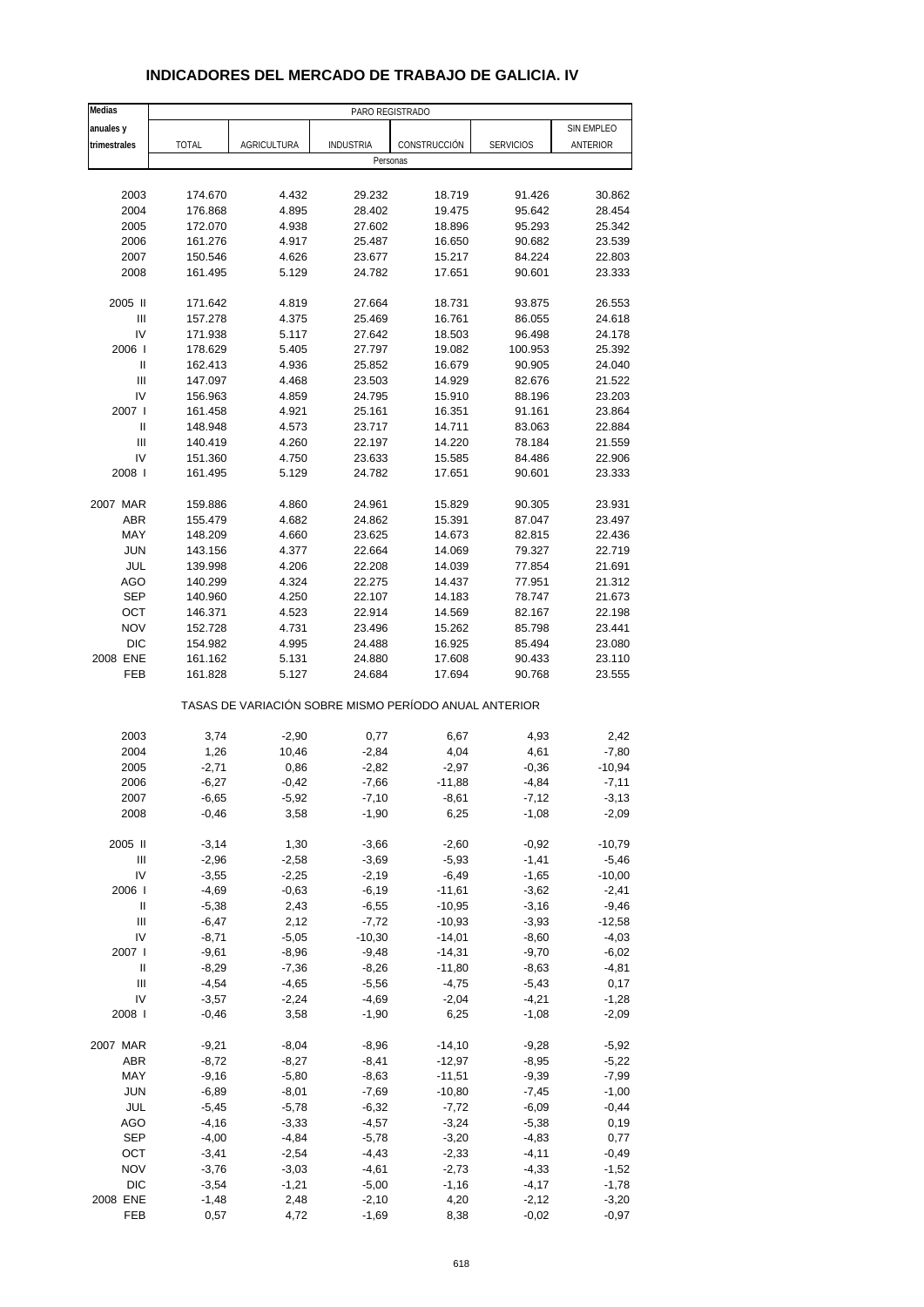#### **INDICADORES DEL MERCADO DE TRABAJO DE GALICIA. V**

| Medias       | AFILIADOS A LA SEGURIDAD SOCIAL EN ALTA LABORAL       |                    |                  |              |                  |  |  |  |
|--------------|-------------------------------------------------------|--------------------|------------------|--------------|------------------|--|--|--|
| anuales y    |                                                       |                    | <b>TOTAL</b>     |              |                  |  |  |  |
| trimestrales | <b>TOTAL</b>                                          | <b>AGRICULTURA</b> | <b>INDUSTRIA</b> | CONSTRUCCIÓN | <b>SERVICIOS</b> |  |  |  |
|              |                                                       |                    | Personas         |              |                  |  |  |  |
|              |                                                       |                    |                  |              |                  |  |  |  |
| 2003         | 947.124                                               | 99.743             | 164.646          | 118.111      | 564.193          |  |  |  |
| 2004         | 970.308                                               | 97.367             | 164.683          | 122.074      | 585.855          |  |  |  |
| 2005         | 997.744                                               | 93.601             | 164.404          | 127.522      | 611.960          |  |  |  |
| 2006         | 1.032.530                                             | 89.537             | 167.238          | 134.437      | 641.280          |  |  |  |
| 2007         | 1.070.136                                             | 87.007             | 177.204          | 139.884      | 666.029          |  |  |  |
| 2008         | 1.072.681                                             | 84.431             | 178.262          | 138.604      | 671.373          |  |  |  |
| 2005 II      | 992.844                                               | 94.053             | 163.715          | 127.390      | 607.423          |  |  |  |
| Ш            | 1.014.072                                             | 93.675             | 166.099          | 129.933      | 624.095          |  |  |  |
| IV           | 1.007.579                                             | 91.897             | 163.971          | 128.962      | 622.514          |  |  |  |
| 2006         | 1.008.384                                             | 90.495             | 164.742          | 130.542      | 622.497          |  |  |  |
| Ш            | 1.026.116                                             | 89.719             | 166.572          | 133.791      | 636.016          |  |  |  |
| Ш            | 1.050.520                                             | 89.198             | 169.604          | 137.311      | 654.393          |  |  |  |
| IV           | 1.045.098                                             | 88.734             | 168.033          | 136.103      | 652.215          |  |  |  |
| 2007 l       | 1.050.960                                             | 87.748             | 173.860          | 137.116      | 652.224          |  |  |  |
| Ш            | 1.068.510                                             | 87.270             | 177.392          | 140.401      | 663.434          |  |  |  |
| Ш            | 1.084.458                                             | 87.536             | 179.767          | 141.878      | 675.264          |  |  |  |
| IV           | 1.076.615                                             | 85.473             | 177.795          | 140.140      | 673.195          |  |  |  |
| 2008         | 1.072.681                                             | 84.431             | 178.262          | 138.604      | 671.373          |  |  |  |
|              |                                                       |                    |                  |              |                  |  |  |  |
| 2007 MAR     | 1.057.940                                             | 87.576             | 175.752          | 138.428      | 656.171          |  |  |  |
| <b>ABR</b>   | 1.060.144                                             | 87.270             | 175.452          | 139.187      | 658.222          |  |  |  |
| MAY          | 1.066.765                                             | 86.855             | 177.508          | 140.338      | 662.051          |  |  |  |
| <b>JUN</b>   | 1.078.622                                             | 87.684             | 179.217          | 141.678      | 670.030          |  |  |  |
| JUL          | 1.086.636                                             | 87.719             | 179.706          | 142.124      | 677.074          |  |  |  |
| AGO          | 1.080.795                                             | 87.087             | 179.417          | 141.486      | 672.793          |  |  |  |
| <b>SEP</b>   | 1.085.942                                             | 87.801             | 180.179          | 142.024      | 675.926          |  |  |  |
| OCT          | 1.076.790                                             | 86.103             | 179.114          | 141.770      | 669.791          |  |  |  |
| <b>NOV</b>   | 1.081.166                                             | 85.804             | 179.430          | 141.907      | 674.013          |  |  |  |
| DIC          | 1.071.890                                             | 84.512             | 174.842          | 136.742      | 675.782          |  |  |  |
| 2008 ENE     | 1.070.123                                             | 84.396             | 177.895          | 138.494      | 669.326          |  |  |  |
| FEB          | 1.075.238                                             | 84.466             | 178.628          | 138.713      | 673.419          |  |  |  |
|              | TASAS DE VARIACIÓN SOBRE MISMO PERÍODO ANUAL ANTERIOR |                    |                  |              |                  |  |  |  |
| 2003         |                                                       |                    |                  |              |                  |  |  |  |
| 2004         | 2,54<br>2,45                                          | $-1,86$<br>$-2,38$ | $-0,14$<br>0,02  | 3,84<br>3,36 | 3,91<br>3,84     |  |  |  |
| 2005         | 2,83                                                  | $-3,87$            | $-0,17$          | 4,46         | 4,46             |  |  |  |
| 2006         | 3,49                                                  | $-4,34$            | 1,72             | 5,42         | 4,79             |  |  |  |
| 2007         | 3,64                                                  | -2,83              | 5,96             | 4,05         | 3,86             |  |  |  |
| 2008         | 2,41                                                  | $-3,87$            | 3,09             | 1,57         | 3,25             |  |  |  |
|              |                                                       |                    |                  |              |                  |  |  |  |
| 2005 II      | 2,69                                                  | $-3,86$            | $-0,66$          | 4,31         | 4,42             |  |  |  |
| Ш            | 2,86                                                  | $-3,69$            | $-0,11$          | 4,35         | 4,45             |  |  |  |
| IV           | 3,24                                                  | $-4, 14$           | 0, 16            | 5,21         | 4,89             |  |  |  |
| 2006         | 3,27                                                  | $-4,52$            | 0,56             | 5,44         | 4,83             |  |  |  |
| Ш            | 3,35                                                  | $-4,61$            | 1,75             | 5,02         | 4,71             |  |  |  |
| Ш            | 3,59                                                  | $-4,78$            | 2,11             | 5,68         | 4,85             |  |  |  |
| IV           | 3,72                                                  | $-3,44$            | 2,48             | 5,54         | 4,77             |  |  |  |
| 2007 l       | 4,22                                                  | $-3,04$            | 5,53             | 5,04         | 4,78             |  |  |  |
| $\sf II$     | 4,13                                                  | $-2,73$            | 6,50             | 4,94         | 4,31             |  |  |  |
| Ш            | 3,23                                                  | $-1,86$            | 5,99             | 3,33         | 3,19             |  |  |  |
| IV           | 3,02                                                  | $-3,68$            | 5,81             | 2,97         | 3,22             |  |  |  |
| 2008         | 2,41                                                  | $-3,87$            | 3,09             | 1,57         | 3,25             |  |  |  |
| 2007 MAR     | 4,48                                                  | $-2,82$            | 6,38             | 5,21         | 4,89             |  |  |  |
| <b>ABR</b>   | 3,79                                                  | $-2,98$            | 6,04             | 4,96         | 3,93             |  |  |  |
| MAY          | 3,91                                                  | $-3,20$            | 6,61             | 4,85         | 4,00             |  |  |  |
| <b>JUN</b>   | 4,69                                                  | $-2,01$            | 6,83             | 5,01         | 5,00             |  |  |  |
| JUL          | 3,49                                                  | $-2,09$            | 6,29             | 3,96         | 3,43             |  |  |  |
| AGO          | 3,04                                                  | $-1,88$            | 5,66             | 3,00         | 3,04             |  |  |  |
| <b>SEP</b>   | 3,16                                                  | $-1,62$            | 6,03             | 3,02         | 3,09             |  |  |  |
| OCT          | 3,08                                                  | $-3,24$            | 6,10             | 3,30         | 3,12             |  |  |  |
| <b>NOV</b>   | 3,07                                                  | $-3,66$            | 5,88             | 3,16         | 3,24             |  |  |  |
| $DIC$        | 2,89                                                  | $-4, 13$           | 5,44             | 2,42         | 3,29             |  |  |  |
| 2008 ENE     | 2,48                                                  | $-4,35$            | 4,07             | 1,83         | 3,12             |  |  |  |
| FEB          | 2,34                                                  | $-3,39$            | 2,14             | 1,31         | 3,38             |  |  |  |
|              |                                                       |                    |                  |              |                  |  |  |  |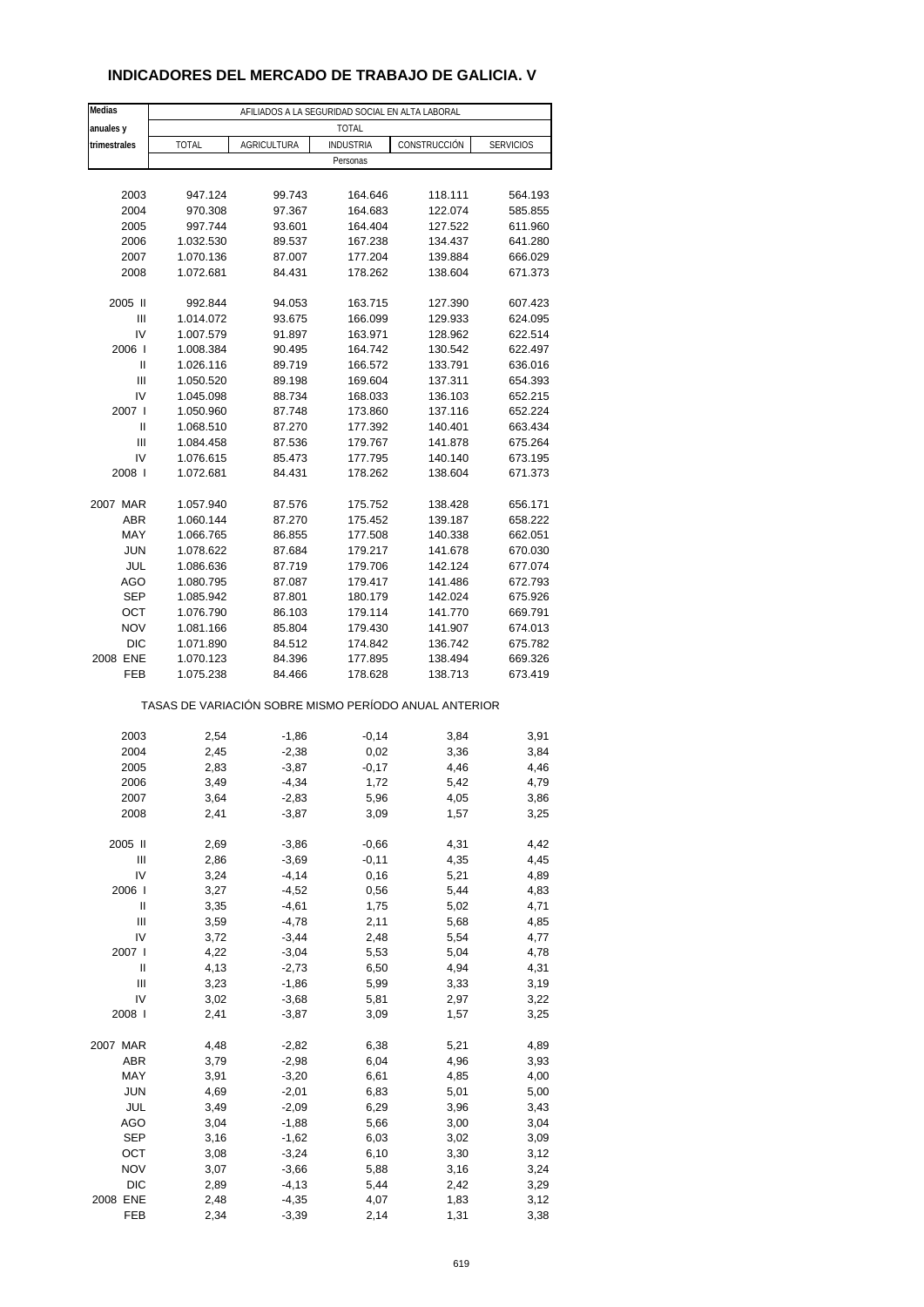#### **INDICADORES DEL MERCADO DE TRABAJO DE GALICIA. VI**

| Medias                 | AFILIADOS A LA SEGURIDAD SOCIAL EN ALTA LABORAL       |                    |                     |                    |                    |  |  |  |
|------------------------|-------------------------------------------------------|--------------------|---------------------|--------------------|--------------------|--|--|--|
| anuales y              |                                                       |                    | <b>CUENTA AJENA</b> |                    |                    |  |  |  |
| trimestrales           | <b>TOTAL</b>                                          | <b>AGRICULTURA</b> | <b>INDUSTRIA</b>    | CONSTRUCCIÓN       | <b>SERVICIOS</b>   |  |  |  |
|                        |                                                       |                    | Personas            |                    |                    |  |  |  |
|                        |                                                       |                    |                     |                    |                    |  |  |  |
| 2003                   | 699.059                                               | 24.989             | 148.260             | 91.328             | 434.306            |  |  |  |
| 2004                   | 718.128                                               | 24.967             | 148.128             | 93.721             | 451.225            |  |  |  |
| 2005                   | 743.143                                               | 24.643             | 147.836             | 97.828             | 472.805            |  |  |  |
| 2006                   | 776.509                                               | 23.833             | 150.623             | 103.354            | 498.698            |  |  |  |
| 2007                   | 812.174                                               | 23.698             | 160.617             | 106.997            | 520.863            |  |  |  |
| 2008                   | 815.532                                               | 23.074             | 161.678             | 105.006            | 525.776            |  |  |  |
|                        |                                                       |                    |                     |                    |                    |  |  |  |
| 2005 II                | 738.445                                               | 24.764             | 147.148             | 97.822             | 468.677            |  |  |  |
| $\mathsf{III}$         | 758.754                                               | 25.360             | 149.544             | 100.002            | 483.804            |  |  |  |
| IV                     | 752.314                                               | 24.221             | 147.422             | 98.818             | 481.842            |  |  |  |
| 2006                   | 753.452                                               | 23.747             | 148.136             | 100.138            | 481.425            |  |  |  |
| Ш                      | 770.271                                               | 23.831             | 149.933             | 102.894            | 493.614            |  |  |  |
| Ш                      | 794.018                                               | 24.051             | 152.989             | 105.955            | 511.023            |  |  |  |
| IV                     | 788.295                                               | 23.702             | 151.435             | 104.428            | 508.730            |  |  |  |
| 2007 l                 | 794.083                                               | 23.288             | 157.238             | 105.033            | 508.524            |  |  |  |
| Ш                      | 810.648                                               | 23.714             | 160.822             | 107.651            | 518.460            |  |  |  |
| $\mathsf{III}$         | 825.767                                               | 24.610             | 163.183             | 108.697            | 529.277            |  |  |  |
| IV                     | 818.199                                               | 23.179             | 161.223             | 106.606            | 527.190            |  |  |  |
| 2008                   | 815.532                                               | 23.074             | 161.678             | 105.006            | 525.776            |  |  |  |
|                        |                                                       |                    |                     |                    |                    |  |  |  |
| 2007 MAR<br><b>ABR</b> | 800.790                                               | 23.433             | 159.145             | 106.133<br>106.584 | 512.079<br>513.630 |  |  |  |
| MAY                    | 802.508<br>808.952                                    | 23.390<br>23.342   | 158.904<br>160.941  | 107.598            | 517.071            |  |  |  |
| <b>JUN</b>             | 820.483                                               | 24.409             | 162.622             | 108.772            | 524.680            |  |  |  |
| JUL                    | 828.002                                               | 24.618             | 163.107             | 109.103            | 531.174            |  |  |  |
| AGO                    | 822.186                                               | 24.225             | 162.849             | 108.287            | 526.825            |  |  |  |
| <b>SEP</b>             | 827.112                                               | 24.986             | 163.593             | 108.701            | 529.832            |  |  |  |
| OCT                    | 818.329                                               | 23.559             | 162.537             | 108.319            | 523.914            |  |  |  |
| <b>NOV</b>             | 822.700                                               | 23.499             | 162.860             | 108.327            | 528.014            |  |  |  |
| <b>DIC</b>             | 813.567                                               | 22.480             | 158.272             | 103.172            | 529.643            |  |  |  |
| 2008 ENE               | 813.015                                               | 22.902             | 161.317             | 104.944            | 523.852            |  |  |  |
| FEB                    | 818.049                                               | 23.245             | 162.038             | 105.067            | 527.699            |  |  |  |
|                        |                                                       |                    |                     |                    |                    |  |  |  |
|                        | TASAS DE VARIACIÓN SOBRE MISMO PERÍODO ANUAL ANTERIOR |                    |                     |                    |                    |  |  |  |
|                        |                                                       |                    |                     |                    |                    |  |  |  |
| 2003                   | 3,28                                                  | 3,82               | $-0,22$             | 3,75               | 4,40               |  |  |  |
| 2004                   | 2,73                                                  | $-0,09$            | $-0,09$             | 2,62               | 3,90               |  |  |  |
| 2005                   | 3,48                                                  | $-1,30$            | $-0,20$             | 4,38               | 4,78               |  |  |  |
| 2006                   | 4,49                                                  | $-3,29$            | 1,89                | 5,65               | 5,48               |  |  |  |
| 2007                   | 4,59                                                  | $-0,57$            | 6,63                | 3,52               | 4,44               |  |  |  |
| 2008                   | 3,14                                                  | $-0,61$            | 3,45                | 0,50               | 3,76               |  |  |  |
|                        |                                                       |                    |                     |                    |                    |  |  |  |
| 2005 II                | 3,29                                                  | $-1,83$            | $-0,74$             | 4,18               | 4,74               |  |  |  |
| Ш                      | 3,53                                                  | $-0,08$            | $-0,09$             | 4,30               | 4,75               |  |  |  |
| IV                     | 4,10                                                  | $-0,95$            | 0,21                | 5,49               | 5,35               |  |  |  |
| 2006                   | 4,20                                                  | $-1,98$            | 0,62                | 5,77               | 5,37               |  |  |  |
| $\sf II$               | 4,31                                                  | $-3,77$            | 1,89                | 5,18               | 5,32               |  |  |  |
| Ш                      | 4,65<br>4,78                                          | $-5,16$            | 2,30                | 5,95               | 5,63               |  |  |  |
| IV                     |                                                       | $-2,14$            | 2,72                | 5,68               | 5,58               |  |  |  |
| 2007 l                 | 5,39                                                  | $-1,94$            | 6,14                | 4,89               | 5,63               |  |  |  |
| Ш<br>Ш                 | 5,24<br>4,00                                          | $-0,49$<br>2,32    | 7,26                | 4,62               | 5,03               |  |  |  |
| IV                     | 3,79                                                  | $-2,20$            | 6,66<br>6,46        | 2,59               | 3,57               |  |  |  |
| 2008                   | 3,14                                                  | $-0,61$            | 3,45                | 2,09<br>0,50       | 3,63<br>3,76       |  |  |  |
|                        |                                                       |                    |                     |                    |                    |  |  |  |
| 2007 MAR               | 5,73                                                  | $-0,93$            | 7,11                | 5,05               | 5,77               |  |  |  |
| <b>ABR</b>             | 4,80                                                  | $-1,58$            | 6,79                | 4,64               | 4,54               |  |  |  |
| MAY                    | 4,95                                                  | $-2,12$            | 7,40                | 4,49               | 4,64               |  |  |  |
| <b>JUN</b>             | 5,98                                                  | 2,22               | 7,59                | 4,74               | 5,92               |  |  |  |
| JUL                    | 4,36                                                  | 1,59               | 6,99                | 3,45               | 3,89               |  |  |  |
| AGO                    | 3,76                                                  | 2,42               | 6,31                | 2,14               | 3,39               |  |  |  |
| <b>SEP</b>             | 3,88                                                  | 2,96               | 6,69                | 2,18               | 3,44               |  |  |  |
| OCT                    | 3,84                                                  | $-1,35$            | 6,76                | 2,50               | 3,49               |  |  |  |
| <b>NOV</b>             | 3,87                                                  | $-2,01$            | 6,55                | 2,36               | 3,66               |  |  |  |
| <b>DIC</b>             | 3,67                                                  | $-3,28$            | 6,07                | 1,38               | 3,74               |  |  |  |
| 2008 ENE               | 3,22                                                  | $-2,50$            | 4,53                | 0,76               | 3,59               |  |  |  |
| FEB                    | 3,05                                                  | 1,33               | 2,40                | 0,24               | 3,92               |  |  |  |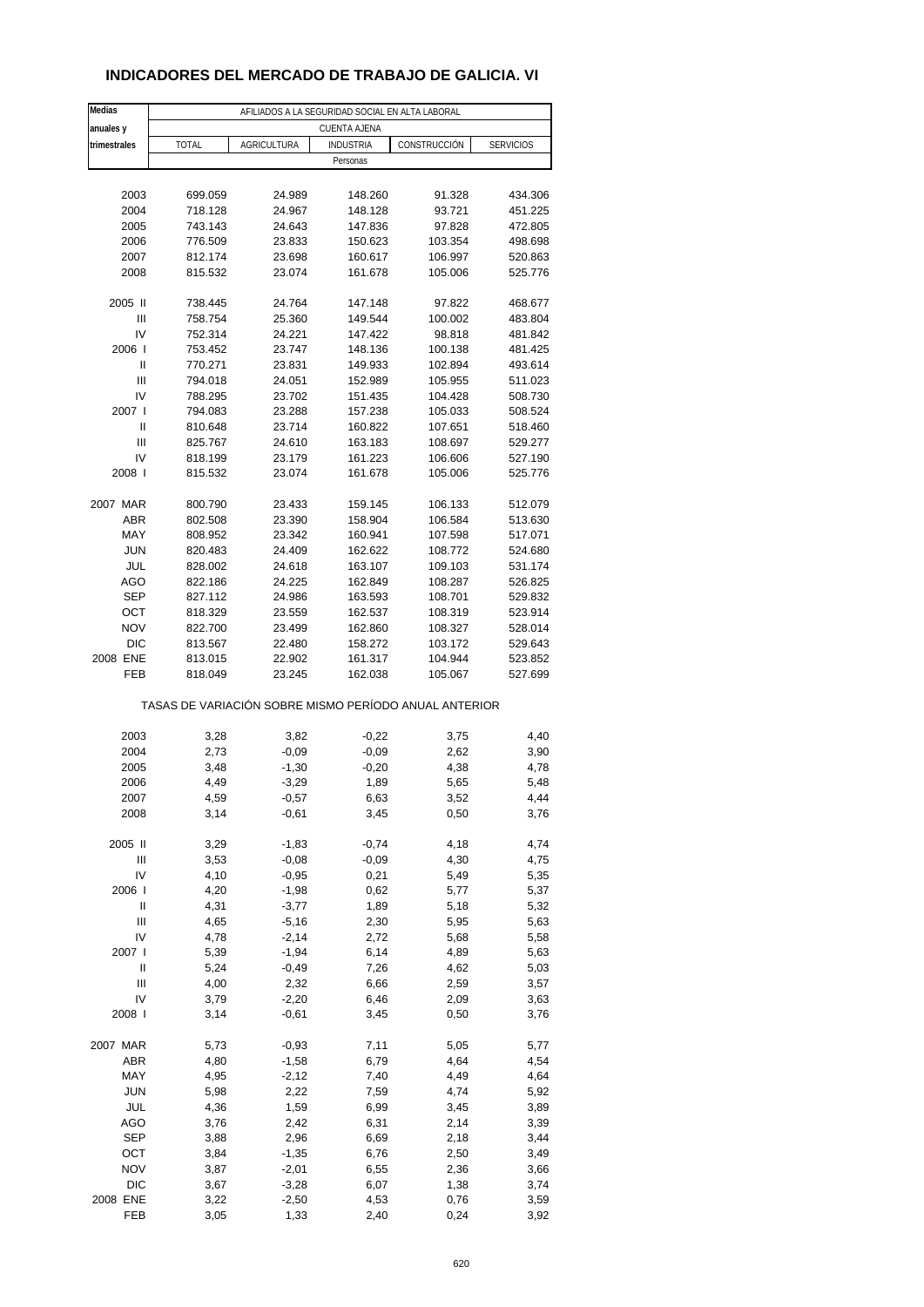### **INDICADORES DEL MERCADO DE TRABAJO DE GALICIA. VII**

| Medias       |              | AFILIADOS A LA SEGURIDAD SOCIAL EN ALTA LABORAL |                                                       |              |                  |  |  |  |
|--------------|--------------|-------------------------------------------------|-------------------------------------------------------|--------------|------------------|--|--|--|
| anuales y    |              |                                                 | <b>CUENTA PROPIA</b>                                  |              |                  |  |  |  |
| trimestrales | <b>TOTAL</b> | <b>AGRICULTURA</b>                              | <b>INDUSTRIA</b><br>Personas                          | CONSTRUCCIÓN | <b>SERVICIOS</b> |  |  |  |
|              |              |                                                 |                                                       |              |                  |  |  |  |
| 2003         | 248.065      | 74.754                                          | 16.387                                                | 26.782       | 129.887          |  |  |  |
| 2004         | 252.180      | 72.401                                          | 16.555                                                | 28.353       | 134.631          |  |  |  |
| 2005         | 254.602      | 68.958                                          | 16.569                                                | 29.693       | 139.155          |  |  |  |
| 2006         | 256.021      | 65.704                                          | 16.615                                                | 31.083       | 142.582          |  |  |  |
| 2007         | 257.962      | 63.309                                          | 16.587                                                | 32.887       | 145.167          |  |  |  |
| 2008         | 257.149      | 61.358                                          | 16.584                                                | 33.598       | 145.597          |  |  |  |
|              |              |                                                 |                                                       |              |                  |  |  |  |
| 2005 II      | 254.399      | 69.290                                          | 16.567                                                | 29.568       | 138.746          |  |  |  |
| Ш            | 255.318      | 68.316                                          | 16.556                                                | 29.931       | 140.291          |  |  |  |
| IV           | 255.265      | 67.677                                          | 16.549                                                | 30.144       | 140.672          |  |  |  |
| 2006         | 254.932      | 66.748                                          | 16.606                                                | 30.404       | 141.072          |  |  |  |
| Ш            | 255.845      | 65.888                                          | 16.640                                                | 30.897       | 142.402          |  |  |  |
| Ш            | 256.502      | 65.147                                          | 16.615                                                | 31.356       | 143.370          |  |  |  |
| IV           | 256.803      | 65.033                                          | 16.597                                                | 31.675       | 143.485          |  |  |  |
| 2007 l       | 256.877      | 64.460                                          | 16.622                                                | 32.082       | 143.700          |  |  |  |
| Ш            | 257.863      | 63.556                                          | 16.570                                                | 32.750       | 144.974          |  |  |  |
| Ш            | 258.691      | 62.926                                          | 16.584                                                | 33.181       | 145.987          |  |  |  |
|              |              |                                                 |                                                       |              |                  |  |  |  |
| IV           | 258.417      | 62.294                                          | 16.572                                                | 33.534       | 146.005          |  |  |  |
| 2008         | 257.149      | 61.358                                          | 16.584                                                | 33.598       | 145.597          |  |  |  |
| 2007 MAR     | 257.150      | 64.143                                          | 16.607                                                | 32.295       | 144.092          |  |  |  |
| ABR          | 257.636      | 63.880                                          | 16.548                                                | 32.603       | 144.592          |  |  |  |
|              |              | 63.513                                          |                                                       |              |                  |  |  |  |
| MAY          | 257.813      |                                                 | 16.567                                                | 32.740       | 144.980          |  |  |  |
| <b>JUN</b>   | 258.139      | 63.275                                          | 16.595                                                | 32.906       | 145.350          |  |  |  |
| JUL          | 258.634      | 63.101                                          | 16.599                                                | 33.021       | 145.900          |  |  |  |
| AGO          | 258.609      | 62.862                                          | 16.568                                                | 33.199       | 145.968          |  |  |  |
| <b>SEP</b>   | 258.830      | 62.815                                          | 16.586                                                | 33.323       | 146.094          |  |  |  |
| OCT          | 258.461      | 62.544                                          | 16.577                                                | 33.451       | 145.877          |  |  |  |
| <b>NOV</b>   | 258.466      | 62.305                                          | 16.570                                                | 33.580       | 145.999          |  |  |  |
| <b>DIC</b>   | 258.323      | 62.032                                          | 16.570                                                | 33.570       | 146.139          |  |  |  |
| 2008 ENE     | 257.108      | 61.494                                          | 16.578                                                | 33.550       | 145.474          |  |  |  |
| FEB          | 257.189      | 61.221                                          | 16.590                                                | 33.646       | 145.720          |  |  |  |
|              |              |                                                 | TASAS DE VARIACIÓN SOBRE MISMO PERÍODO ANUAL ANTERIOR |              |                  |  |  |  |
|              |              |                                                 |                                                       |              |                  |  |  |  |
| 2003         | 0,50         | $-3,62$                                         | 0,53                                                  | 4,16         | 2,29             |  |  |  |
| 2004         | 1,66         | $-3,15$                                         | 1,02                                                  | 5,86         | 3,65             |  |  |  |
| 2005         | 0,96         | $-4,76$                                         | 0,08                                                  | 4,73         | 3,36             |  |  |  |
| 2006         | 0,56         | $-4,72$                                         | 0,28                                                  | 4,68         | 2,46             |  |  |  |
| 2007         | 0,76         | $-3,65$                                         | $-0,16$                                               | 5,80         | 1,81             |  |  |  |
| 2008         | 0,16         | $-5,05$                                         | $-0,27$                                               | 5,07         | 1,46             |  |  |  |
|              |              |                                                 |                                                       |              |                  |  |  |  |
| 2005 II      | 0,99         | $-4,57$                                         | 0,05                                                  | 4,77         | 3,33             |  |  |  |
| Ш            | 0,92         | $-4,96$                                         | $-0,23$                                               | 4,53         | 3,43             |  |  |  |
| IV           | 0,79         | $-5,23$                                         | $-0,25$                                               | 4,30         | 3,35             |  |  |  |
| 2006         | 0,59         | $-5,39$                                         | 0,02                                                  | 4,37         | 3,04             |  |  |  |
| $\sf II$     | 0,57         | $-4,91$                                         | 0,44                                                  | 4,49         | 2,64             |  |  |  |
| Ш            | 0,46         | $-4,64$                                         | 0,36                                                  | 4,76         | 2,19             |  |  |  |
| IV           | 0,60         | $-3,91$                                         | 0,29                                                  | 5,08         | 2,00             |  |  |  |
| 2007 l       | 0,76         | $-3,43$                                         | 0, 10                                                 | 5,52         | 1,86             |  |  |  |
| $\sf II$     | 0,79         | $-3,54$                                         | $-0,42$                                               | 6,00         | 1,81             |  |  |  |
| Ш            | 0,85         | $-3,41$                                         | $-0,19$                                               | 5,82         | 1,83             |  |  |  |
| IV           | 0,63         | $-4,21$                                         |                                                       |              |                  |  |  |  |
| 2008         | 0,16         | $-5,05$                                         | $-0,15$<br>$-0,27$                                    | 5,87<br>5,07 | 1,76<br>1,46     |  |  |  |
|              |              |                                                 |                                                       |              |                  |  |  |  |
| 2007 MAR     | 0,79         | $-3,49$                                         | $-0,17$                                               | 5,75         | 1,86             |  |  |  |
| ABR          | 0,79         | $-3,48$                                         | $-0,63$                                               | 6,05         | 1,82             |  |  |  |
| MAY          | 0,78         | $-3,59$                                         | $-0,49$                                               | 6,06         | 1,81             |  |  |  |
| <b>JUN</b>   | 0,80         | $-3,55$                                         | $-0,13$                                               | 5,89         | 1,79             |  |  |  |
| JUL          | 0,81         | $-3,46$                                         | $-0,13$                                               |              |                  |  |  |  |
|              |              |                                                 |                                                       | 5,71         | 1,80             |  |  |  |
| AGO          | 0,83         | $-3,44$                                         | $-0,34$                                               | 5,88         | 1,81             |  |  |  |
| <b>SEP</b>   | 0,92         | $-3,33$                                         | $-0,08$                                               | 5,87         | 1,87             |  |  |  |
| ост          | 0,75         | $-3,93$                                         | $-0,01$                                               | 5,98         | 1,82             |  |  |  |
| <b>NOV</b>   | 0,61         | $-4,27$                                         | $-0,25$                                               | 5,86         | 1,77             |  |  |  |
| DIC          | 0,52         | $-4,43$                                         | $-0,19$                                               | 5,76         | 1,68             |  |  |  |
| 2008 ENE     | 0,20         | $-5,02$                                         | $-0,20$                                               | 5,33         | 1,46             |  |  |  |
| FEB          | 0,12         | $-5,07$                                         | $-0,35$                                               | 4,81         | 1,46             |  |  |  |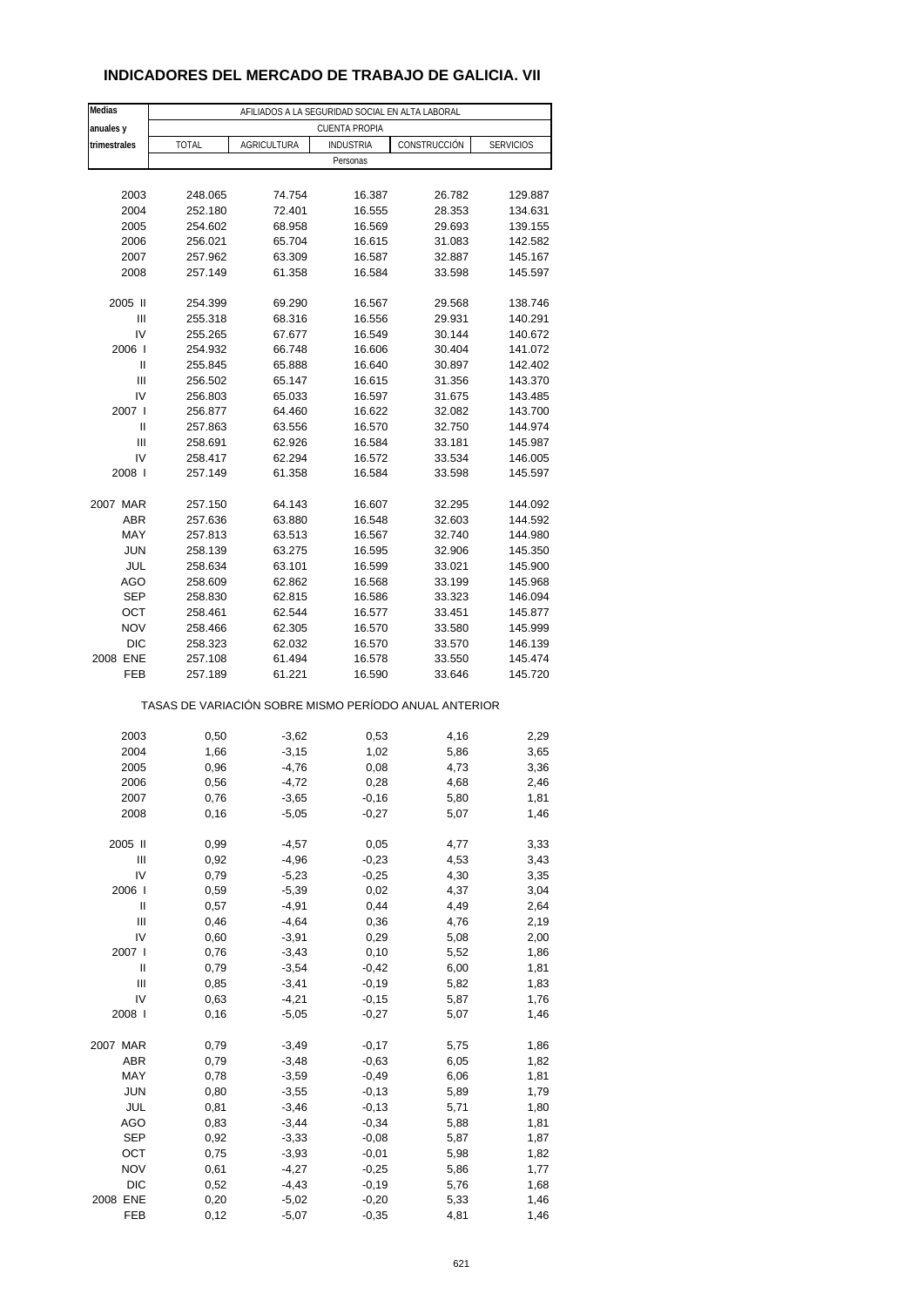| Medias                                   |              | EFECTIVOS LABORALES |                 |                                                       |              |               | JORNADA MEDIA POR TRABAJADOR Y TRIM. |                 |                 |  |
|------------------------------------------|--------------|---------------------|-----------------|-------------------------------------------------------|--------------|---------------|--------------------------------------|-----------------|-----------------|--|
| anuales y                                | <b>TOTAL</b> |                     | <b>SECTORES</b> |                                                       | CONTRATO     | CONTRATO      | <b>TOTAL</b>                         | A TIEMPO        | A TIEMPO        |  |
| trimestrales                             |              | <b>INDUSTRIA</b>    | CONSTRUC.       | <b>SERVICIOS</b>                                      | INDEFINIDO   | TEMPORAL      |                                      | COMPLETO        | PARCIAL         |  |
|                                          |              |                     |                 | Miles de personas                                     |              |               |                                      | Horas           |                 |  |
|                                          |              |                     |                 |                                                       |              |               |                                      |                 |                 |  |
| 2002                                     | 580,9        | 148,8               | 87,0            | 345,1                                                 | 354,8        | 226,1         | 422,5                                | 445,8           | 249,8           |  |
| 2003                                     | 596,2        | 148,3               | 90,0            | 357,8                                                 | 371,5        | 224,6         | 417,4                                | 442,3           | 251,8           |  |
| 2004                                     | 615,0        | 148,1               | 93,1            | 373,8                                                 | 382,6        | 232,4         | 417,8                                | 442,1           | 256,6           |  |
| 2005                                     | 639,1        | 148,7               | 97,8            | 392,6                                                 | 390,0        | 249,1         | 414,9                                | 440,3           | 260,8           |  |
| 2006                                     | 672,5        | 152,4               | 102,5           | 417,6                                                 | 427,7        | 244,8         | 414,2                                | 437,8           | 264,4           |  |
| 2007                                     | 711,4        | 161,3               | 106,8           | 443,3                                                 | 478,3        | 233,1         | 410,2                                | 435,7           | 261,5           |  |
| 2005 l                                   | 624,5        | 148,4               | 95,6            | 380,5                                                 | 383,3        | 241,2         | 431,3                                | 458,3           | 275,0           |  |
| $\ensuremath{\mathsf{II}}$               | 641,7        | 150,6               | 99,1            | 392,0                                                 | 388,3        | 253,4         | 433,6                                | 458,9           | 269,0           |  |
| III                                      | 648,2        | 149,8               | 100,3           | 398,1                                                 | 397,0        | 251,2         | 383,3                                | 404,2           | 242,3           |  |
| IV                                       | 642,2        | 146,2               | 96,2            | 399,8                                                 | 391,5        | 250,7         | 411,5                                | 439,9           | 257,1           |  |
| 2006                                     | 652,7        | 148,4               | 100,5           | 403,9                                                 | 415,5        | 237,2         | 428,9                                | 454,0           | 266,9           |  |
| $\ensuremath{\mathsf{II}}$               | 670,3        | 152,8               | 103,4           | 414,2                                                 | 424,3        | 246,0         | 430,4                                | 452,9           | 277,2           |  |
| Ш                                        | 689,6        | 157,8               | 105,2           | 426,5                                                 | 436,8        | 252,8         | 380,8                                | 401,4           | 251,5           |  |
| IV                                       | 677,3        | 150,4               | 101,1           | 425,8                                                 | 434,3        | 243,0         | 416,5                                | 442,9           | 262,0           |  |
| 2007                                     | 690,6        | 156,9               | 105,6           | 428,1                                                 | 461,8        | 228,8         | 426,4                                | 456,8           | 258,3           |  |
| Ш                                        | 716,9        | 163,3               | 108,1           | 445,4                                                 | 473,3        | 243,6         | 420,3                                | 447,2           | 269,8           |  |
| $\ensuremath{\mathsf{III}}\xspace$       | 724,6        | 163,5               | 110,0           | 451,1                                                 | 493,8        | 230,9         | 379,2                                | 400,5           | 249,1           |  |
| IV                                       | 713,5        | 161,5               | 103,5           | 448,6                                                 | 484,4        | 229,1         | 414,9                                | 438,1           | 268,6           |  |
| 2007 ENE                                 |              |                     |                 |                                                       |              |               |                                      |                 |                 |  |
| FEB                                      |              |                     |                 |                                                       |              |               |                                      |                 |                 |  |
| <b>MAR</b>                               |              |                     |                 |                                                       |              |               |                                      |                 |                 |  |
| ABR                                      |              |                     |                 |                                                       |              |               |                                      |                 |                 |  |
| MAY                                      |              |                     |                 |                                                       |              |               |                                      |                 |                 |  |
| <b>JUN</b>                               |              |                     |                 |                                                       |              |               |                                      |                 |                 |  |
| JUL                                      |              |                     |                 |                                                       |              |               |                                      |                 |                 |  |
| <b>AGO</b>                               |              |                     |                 |                                                       |              |               |                                      |                 |                 |  |
| <b>SEP</b>                               |              |                     |                 |                                                       |              |               |                                      |                 |                 |  |
| OCT                                      |              |                     |                 |                                                       |              |               |                                      |                 |                 |  |
| <b>NOV</b>                               |              |                     |                 |                                                       |              |               |                                      |                 |                 |  |
| <b>DIC</b>                               |              |                     |                 |                                                       |              |               |                                      |                 |                 |  |
|                                          |              |                     |                 | TASAS DE VARIACIÓN SOBRE MISMO PERÍODO ANUAL ANTERIOR |              |               |                                      |                 |                 |  |
| 2002                                     | 3,28         | 0,73                | 3,82            | 4,28                                                  | 5,20         | 0,40          | $-0,46$                              | $-0,27$         | $-0,09$         |  |
| 2003                                     | 2,63         | $-0,34$             | 3,42            | 3,70                                                  | 4,71         | $-0,66$       | $-1,22$                              | $-0,79$         | 0,80            |  |
| 2004                                     | 3,16         | $-0,17$             | 3,47            | 4,46                                                  | 2,97         | 3,46          | 0,09                                 | $-0,04$         | 1,89            |  |
| 2005                                     | 3,93         | 0,45                | 5,03            | 5,04                                                  | 1,95         | 7,21          | $-0,68$                              | $-0,39$         | 1,67            |  |
| 2006                                     | 5,22         | 2,43                | 4,82            | 6,37                                                  | 9,66         | $-1,74$       | -0,18                                | $-0,58$         | 1,36            |  |
| 2007                                     | 5,78         | 5,87                | 4,18            | 6,15                                                  | 11,83        | $-4,77$       | $-0,96$                              | $-0,49$         | $-1,11$         |  |
|                                          |              |                     |                 |                                                       |              |               |                                      |                 |                 |  |
| 2005 l                                   | 3,22         | 0,07                | 4,37            | 4,22                                                  | 1,73         | 5,70          | $-1,08$                              | $-0,76$         | 6,47            |  |
| Ш                                        | 3,72         | 0,80                | 4,54            | 4,67                                                  | 1,17         | 7,92          | $-0,23$                              | $-0,26$         | 4,02            |  |
| $\ensuremath{\mathsf{III}}\xspace$<br>IV | 3,80<br>4,97 | 0,13<br>0,79        | 4,81<br>6,45    | 5,01<br>6,22                                          | 4,04<br>0,88 | 3,42<br>12,11 | 1,64<br>$-2,79$                      | 1,40<br>$-1,75$ | 0,62<br>$-4,25$ |  |
| 2006                                     | 4,52         | $-0,02$             | 5,08            | 6,15                                                  |              | $-1,64$       | $-0,55$                              | $-0,94$         |                 |  |
| $\ensuremath{\mathsf{II}}$               | 4,46         | 1,47                | 4,29            | 5,66                                                  | 8,40<br>9,27 | $-2,90$       | $-0,74$                              | $-1,32$         | $-2,93$<br>3,04 |  |
| $\ensuremath{\mathsf{III}}\xspace$       | 6,38         | 5,34                | 4,92            | 7,14                                                  | 10,02        | 0,64          | $-0,65$                              | $-0,70$         | 3,80            |  |
| IV                                       | 5,47         | 2,94                | 5,02            | 6,51                                                  | 10,93        | $-3,05$       | 1,22                                 | 0,68            | 1,89            |  |
| 2007 l                                   | 5,80         | 5,74                | 5,13            | 5,98                                                  | 11,14        | $-3,57$       | $-0,59$                              | 0,62            | $-3,23$         |  |
| $\ensuremath{\mathsf{II}}$               | 6,94         | 6,90                | 4,63            | 7,53                                                  | 11,54        | $-0,99$       | $-2,36$                              | $-1,25$         | $-2,66$         |  |
| $\ensuremath{\mathsf{III}}\xspace$       | 5,08         | 3,62                | 4,55            | 5,76                                                  | 13,05        | $-8,67$       | $-0,42$                              | $-0,23$         | $-0,95$         |  |
| IV                                       | 5,34         | 7,32                | 2,38            | 5,34                                                  | 11,53        | $-5,73$       | $-0,39$                              | $-1,09$         | 2,55            |  |
| 2007 ENE                                 |              |                     |                 |                                                       |              |               |                                      |                 |                 |  |
| FEB                                      |              |                     |                 |                                                       |              |               |                                      |                 |                 |  |
| MAR                                      |              |                     |                 |                                                       |              |               |                                      |                 |                 |  |
| ABR                                      |              |                     |                 |                                                       |              |               |                                      |                 |                 |  |
| MAY                                      |              |                     |                 |                                                       |              |               |                                      |                 |                 |  |
| JUN                                      |              |                     |                 |                                                       |              |               |                                      |                 |                 |  |
| JUL                                      |              |                     |                 |                                                       |              |               |                                      |                 |                 |  |
| <b>AGO</b>                               |              |                     |                 |                                                       |              |               |                                      |                 |                 |  |
| <b>SEP</b>                               |              |                     |                 |                                                       |              |               |                                      |                 |                 |  |
| OCT                                      |              |                     |                 |                                                       |              |               |                                      |                 |                 |  |
| <b>NOV</b>                               |              |                     |                 |                                                       |              |               |                                      |                 |                 |  |

#### **INDICADORES DEL MERCADO DE TRABAJO DE GALICIA. VIII**

DIC  $\qquad \qquad \qquad \qquad \qquad \qquad \qquad \qquad \qquad \qquad \qquad \qquad \qquad \qquad \qquad \qquad \qquad \qquad -$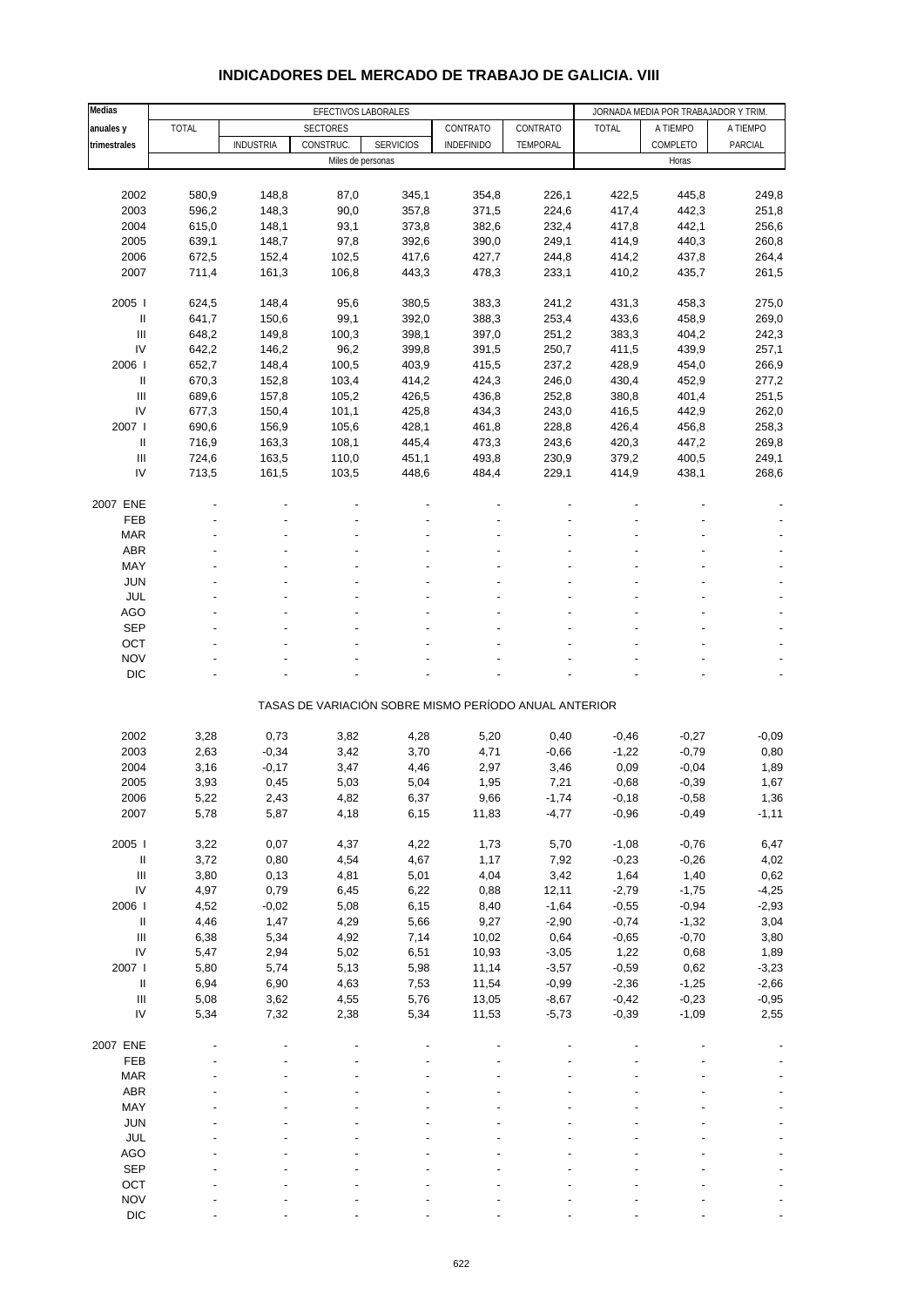### **INDICADORES DE PRECIOS DE GALICIA. I**

| Medias          |                                                       | INDICES DE PRECIOS DE CONSUMO (9) |                    | DIFERENCIAL DE   |
|-----------------|-------------------------------------------------------|-----------------------------------|--------------------|------------------|
| anuales y       | GENERAL                                               | ALIMENTACIÓN                      | <b>SIN</b>         | <b>INFLACIÓN</b> |
| trimestrales    |                                                       | <b>AGREGADO</b>                   | ALIMENTACIÓN       | RTO. ESPAÑA      |
|                 |                                                       | <b>Base 2006</b>                  |                    | P.Porcentuales   |
|                 |                                                       |                                   |                    |                  |
|                 |                                                       |                                   |                    |                  |
| 2003            | 90,729                                                | 90,290                            | 90,898             | 0,03             |
| 2004            | 93,458                                                | 93,119                            | 93,588             | $-0.03$          |
| 2005            | 96,595                                                | 96,277                            | 96,714             | $-0,01$          |
| 2006            | 100,000                                               | 100,000                           | 100,000            | 0,01             |
| 2007            | 102,451                                               | 103,341                           | 102,136            | $-0,34$          |
| 2008            | 104,429                                               | 107,996                           | 103,245            | 0,07             |
| 2005 II         | 96,644                                                | 96,151                            | 96,831             | $-0,10$          |
| Ш               | 96,684                                                | 96,563                            | 96,728             | 0,02             |
| IV              | 98,543                                                | 97,561                            | 98,916             | 0,00             |
| 2006            | 98,294                                                | 98,918                            | 98,062             | $-0,01$          |
| Ш               | 100,616                                               | 99,783                            | 100,926            | 0,16             |
| Ш               | 100,095                                               | 100,389                           | 99,986             | 0,00             |
| IV              | 100,995                                               | 100,910                           | 101,026            | $-0,11$          |
| 2007            | 100,324                                               | 101,648                           | 99,856             | $-0,36$          |
| Ш               |                                                       | 102,290                           | 102,690            |                  |
| Ш               | 102,587                                               |                                   |                    | $-0,43$          |
|                 | 102,071                                               | 102,997                           | 101,743            | $-0,39$          |
| IV              | 104,822                                               | 106,432                           | 104,254            | $-0,17$          |
| 2008            | 104,429                                               | 107,996                           | 103,245            | 0,07             |
| 2007 MAR        | 100,910                                               | 101,828                           | 100,585            | $-0,41$          |
| ABR             | 102,282                                               | 102,170                           | 102,320            | $-0,48$          |
| MAY             | 102,687                                               | 102,288                           | 102,826            | $-0,38$          |
| <b>JUN</b>      | 102,791                                               | 102,411                           | 102,923            | $-0,42$          |
| JUL             | 101,831                                               | 102,564                           | 101,572            | $-0,38$          |
| AGO             | 101,965                                               | 102,875                           | 101,643            | $-0,39$          |
| <b>SEP</b>      | 102,416                                               | 103,551                           | 102,015            | $-0,40$          |
| ОСТ             | 104,141                                               | 105,650                           | 103,609            | $-0,23$          |
| <b>NOV</b>      | 104,990                                               | 106,465                           | 104,469            | $-0,14$          |
| <b>DIC</b>      | 105,335                                               | 107,180                           | 104,683            | $-0,14$          |
|                 |                                                       |                                   |                    |                  |
| 2008 ENE<br>FEB | 104,367<br>104,490                                    | 108,047<br>107,944                | 103,149<br>103,341 | 0,09<br>0,06     |
|                 | TASAS DE VARIACIÓN SOBRE MISMO PERÍODO ANUAL ANTERIOR |                                   |                    |                  |
| 2003            | 3,06                                                  | 3,84                              | 2,78               |                  |
| 2004            | 3,01                                                  | 3,13                              | 2,96               |                  |
| 2005            | 3,36                                                  | 3,39                              | 3,34               |                  |
| 2006            | 3,53                                                  | 3,87                              | 3,40               |                  |
| 2007            | 2,45                                                  | 3,34                              | 2,14               |                  |
| 2008            | 4,40                                                  | 6,34                              | 3,77               |                  |
| 2005 II         | 3,12                                                  | 3,24                              | 3,07               |                  |
| Ш               | 3,46                                                  | 3,08                              | 3,60               |                  |
| IV              | 3,55                                                  | 3,98                              | 3,40               |                  |
| 2006 l          | 4,01                                                  | 4,31                              | 3,90               |                  |
| Ш               | 4,11                                                  | 3,78                              | 4,23               |                  |
| Ш               | 3,53                                                  | 3,96                              | 3,37               |                  |
| IV              | 2,49                                                  | 3,43                              | 2,13               |                  |
| 2007 l          | 2,06                                                  | 2,76                              | 1,83               |                  |
| Ш               | 1,96                                                  | 2,51                              | 1,75               |                  |
| Ш               |                                                       |                                   | 1,76               |                  |
|                 | 1,97                                                  | 2,60                              |                    |                  |
| IV              | 3,79                                                  | 5,47                              | 3,19               |                  |
| 2008 l          | 4,40                                                  | 6,34                              | 3,77               |                  |
| 2007 MAR        | 2,05                                                  | 2,55                              | 1,88               |                  |
| ABR             | 1,95                                                  | 2,57                              | 1,72               |                  |
| MAY             | 1,97                                                  | 2,54                              | 1,75               |                  |
| <b>JUN</b>      | 1,96                                                  | 2,42                              | 1,78               |                  |
| JUL             | 1,86                                                  | 2,38                              | 1,68               |                  |
| AGO             | 1,78                                                  | 2,55                              | 1,51               |                  |
| <b>SEP</b>      | 2,28                                                  | 2,86                              | 2,08               |                  |
| OCT             | 3,36                                                  | 4,98                              | 2,78               |                  |
| <b>NOV</b>      | 3,93                                                  | 5,61                              | 3,33               |                  |
| <b>DIC</b>      | 4,08                                                  | 5,82                              | 3,47               |                  |
| 2008 ENE        | 4,36                                                  | 6,30                              | 3,75               |                  |
| FEB             | 4,43                                                  | 6,38                              | 3,80               |                  |
|                 |                                                       |                                   |                    |                  |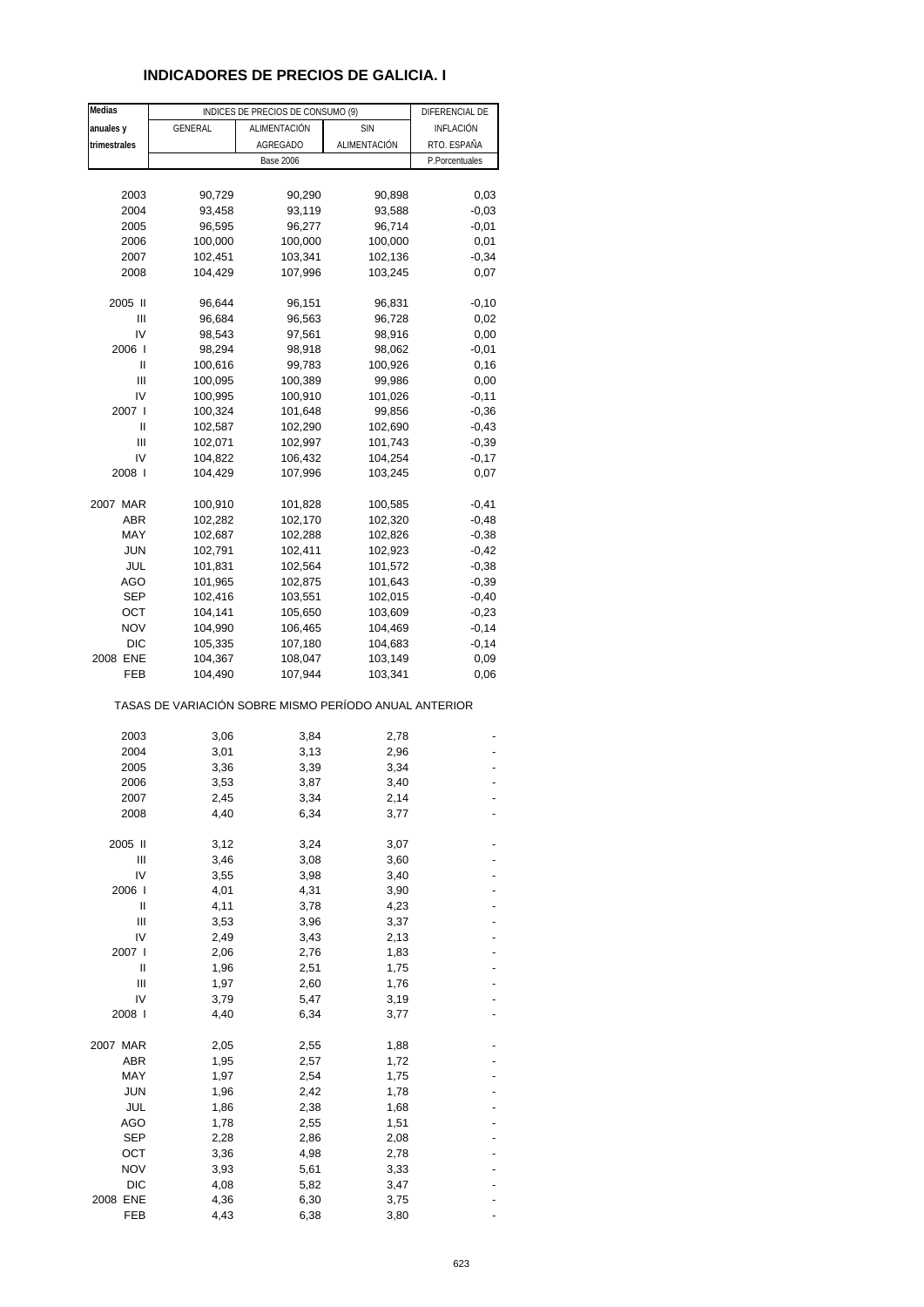# **INDICADORES DE PRECIOS DE GALICIA. II**

| Medias                             |                    |                     | INDICES DE PRECIOS DE CONSUMO (9)                     |          |         |                 |
|------------------------------------|--------------------|---------------------|-------------------------------------------------------|----------|---------|-----------------|
| anuales y                          | <b>ALIMENTOS Y</b> | <b>BEBIDAS ALC.</b> | <b>VESTIDO Y</b>                                      | VIVIENDA | MENAJE  | <b>MEDICINA</b> |
| trimestrales                       | BEB.NO ALCOH.      | Y TABACO            | CALZADO                                               |          |         |                 |
|                                    |                    |                     | <b>Base 2006</b>                                      |          |         |                 |
|                                    |                    |                     |                                                       |          |         |                 |
| 2003                               | 90,196             | 91,068              | 96,106                                                | 85,322   | 92,274  | 96,553          |
| 2004                               | 92,985             | 94,220              | 97,583                                                | 88,667   | 94,152  | 97,511          |
| 2005                               |                    |                     |                                                       | 93,642   | 96,955  |                 |
|                                    | 95,988             | 98,591              | 98,870                                                |          |         | 98,359          |
| 2006                               | 100,000            | 100,000             | 100,000                                               | 100,000  | 100,000 | 100,000         |
| 2007                               | 102,853            | 107,631             | 101,025                                               | 103,076  | 102,532 | 98,902          |
| 2008                               | 107,715            | 110,423             | 94,482                                                | 107,524  | 104,095 | 99,607          |
|                                    |                    |                     |                                                       |          |         |                 |
| 2005 II                            | 95,800             | 98,953              | 103,065                                               | 92,966   | 97,082  | 97,813          |
| Ш                                  | 96,201             | 99,445              | 93,228                                                | 94,621   | 97,015  | 98,378          |
| IV                                 | 97,259             | 99,979              | 106,463                                               | 95,693   | 97,967  | 98,916          |
| 2006                               | 99,085             | 97,571              | 93,518                                                | 98,437   | 98,469  | 99,277          |
| Ш                                  | 99,681             | 100,599             | 104,477                                               | 100,598  | 100,306 | 99,879          |
| Ш                                  | 100,349            | 100,710             | 94,325                                                | 101,004  | 100,127 | 100,246         |
| IV                                 | 100,884            | 101,120             | 107,680                                               | 99,961   | 101,097 | 100,599         |
| 2007 l                             | 101,011            | 107,250             | 94,707                                                | 101,364  | 101,351 | 99,948          |
| Ш                                  | 101,680            | 107,654             | 105,364                                               | 102,518  | 102,830 | 98,316          |
| Ш                                  | 102,460            | 107,712             | 95,177                                                | 103,416  | 102,508 | 98,707          |
| IV                                 | 106,263            | 107,906             | 108,853                                               | 105,005  | 103,441 | 98,636          |
| 2008                               | 107,715            | 110,423             | 94,482                                                | 107,524  | 104,095 | 99,607          |
|                                    |                    |                     |                                                       |          |         |                 |
| 2007 MAR                           | 101,189            | 107,446             | 96,651                                                | 101,818  | 101,803 | 97,752          |
| ABR                                | 101,557            | 107,561             | 104,372                                               | 102,272  | 102,465 | 98,132          |
| MAY                                | 101,681            | 107,629             | 106,019                                               | 102,502  | 102,899 |                 |
|                                    |                    |                     |                                                       |          |         | 98,365          |
| JUN                                | 101,802            | 107,773             | 105,701                                               | 102,779  | 103,126 | 98,451          |
| JUL                                | 101,968            | 107,808             | 94,272                                                | 103,336  | 102,539 | 98,652          |
| AGO                                | 102,320            | 107,751             | 93,895                                                | 103,368  | 102,418 | 98,679          |
| SEP                                | 103,093            | 107,577             | 97,364                                                | 103,544  | 102,568 | 98,789          |
| OCT                                | 105,407            | 107,778             | 107,088                                               | 104,367  | 103,200 | 98,581          |
| NOV                                | 106,295            | 107,951             | 110,336                                               | 105,212  | 103,401 | 98,624          |
| <b>DIC</b>                         | 107,086            | 107,989             | 109,136                                               | 105,435  | 103,721 | 98,703          |
| 2008 ENE                           | 107,839            | 109,848             | 95,136                                                | 107,305  | 104,032 | 99,615          |
| FEB                                | 107,591            | 110,997             | 93,828                                                | 107,743  | 104,158 | 99,599          |
|                                    |                    |                     | TASAS DE VARIACIÓN SOBRE MISMO PERÍODO ANUAL ANTERIOR |          |         |                 |
|                                    |                    |                     |                                                       |          |         |                 |
| 2003                               | 3,97               | 2,93                | 4,47                                                  | 3,10     | 2,23    | 1,58            |
| 2004                               | 3,09               | 3,46                | 1,54                                                  | 3,92     | 2,04    | 0,99            |
| 2005                               | 3,23               | 4,64                | 1,32                                                  | 5,61     | 2,98    | 0,87            |
| 2006                               | 4,18               | 1,43                | 1,14                                                  | 6,79     | 3,14    | 1,67            |
| 2007                               | 2,85               | 7,63                | 1,03                                                  | 3,08     | 2,53    | $-1,10$         |
| 2008                               | 6,73               | 3,05                | 0,80                                                  | 6,31     | 2,94    | $-1,42$         |
|                                    |                    |                     |                                                       |          |         |                 |
| 2005 II                            | 2,98               | 5,24                | 1,34                                                  | 5,88     | 2,93    | 0,60            |
| $\ensuremath{\mathsf{III}}\xspace$ | 2,97               | 3,86                | 0,96                                                  | 6,16     | 3,21    | 0,48            |
| IV                                 | 3,92               | 4,47                | 1,33                                                  | 5,56     | 2,83    | 0,87            |
| 2006                               | 4,64               | 1,65                | 0,85                                                  | 7,83     | 2,83    | 0,97            |
| $\ensuremath{\mathsf{II}}$         | 4,05               | 1,66                | 1,37                                                  | 8,21     | 3,32    | 2,11            |
| Ш                                  | 4,31               | 1,27                | 1,18                                                  | 6,75     | 3,21    | 1,90            |
| IV                                 | 3,73               | 1,14                | 1,14                                                  | 4,46     | 3,19    | 1,70            |
| 2007 l                             | 1,94               | 9,92                | 1,27                                                  | 2,97     | 2,93    | 0,68            |
|                                    |                    |                     |                                                       |          |         |                 |
| Ш                                  | 2,01               | 7,01                | 0,85                                                  | 1,91     | 2,52    | $-1,56$         |
| $\ensuremath{\mathsf{III}}\xspace$ | 2,10               | 6,95                | 0,90                                                  | 2,39     | 2,38    | $-1,54$         |
| IV                                 | 5,33               | 6,71                | 1,09                                                  | 5,05     | 2,32    | $-1,95$         |
| 2008 l                             | 6,73               | 3,05                | 0,80                                                  | 6,31     | 2,94    | $-1,42$         |
|                                    |                    |                     |                                                       |          |         |                 |
| 2007 MAR                           | 2,00               | 7,40                | 1,21                                                  | 2,94     | 2,74    | $-1,68$         |
| ABR                                | 2,06               | 7,11                | 0,72                                                  | 1,87     | 2,64    | $-1,62$         |
| MAY                                | 2,04               | 7,02                | 0,91                                                  | 1,79     | 2,53    | $-1,50$         |
| <b>JUN</b>                         | 1,91               | 6,91                | 0,91                                                  | 2,07     | 2,38    | $-1,57$         |
| JUL                                | 1,88               | 6,83                | 0,94                                                  | 2,34     | 2,57    | $-1,59$         |
| AGO                                | 2,03               | 7,10                | 0,83                                                  | 2,28     | 2,30    | $-1,55$         |
| <b>SEP</b>                         | 2,40               | 6,92                | 0,93                                                  | 2,55     | 2,26    | $-1,47$         |
| OCT                                | 4,75               | 6,97                | 0,73                                                  | 4,37     | 2,25    | $-1,83$         |
| <b>NOV</b>                         | 5,48               | 6,80                | 1,17                                                  | 5,28     | 2,27    | $-1,97$         |
| <b>DIC</b>                         | 5,76               | 6,37                | 1,36                                                  | 5,49     | 2,44    | $-2,06$         |
| 2008 ENE                           | 6,73               | 2,67                | 0,94                                                  | 6,20     | 3,00    | $-1,31$         |
| FEB                                | 6,73               | 3,43                | 0,65                                                  | 6,43     | 2,88    | $-1,54$         |
|                                    |                    |                     |                                                       |          |         |                 |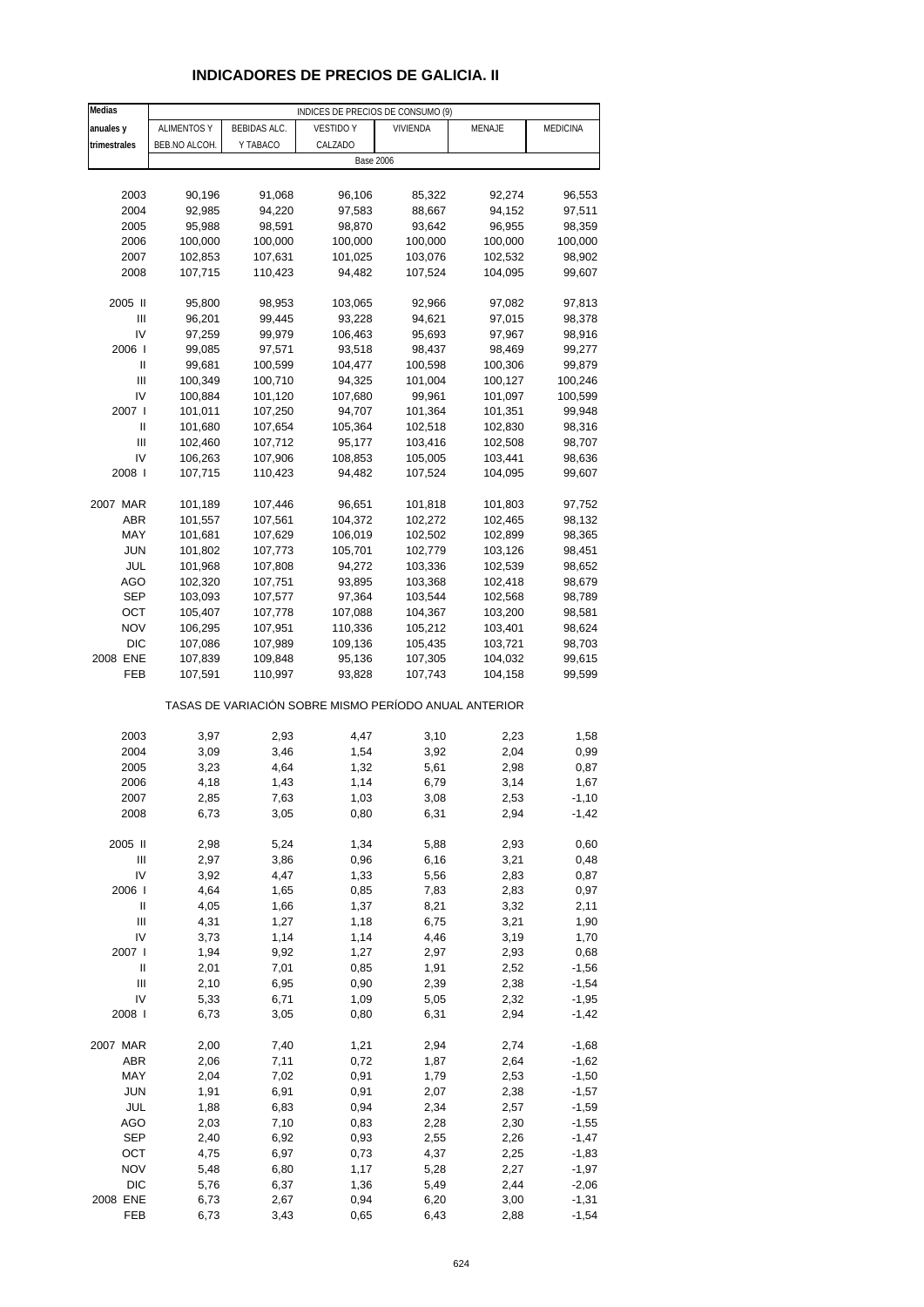| Medias                                |            |                    | INDICES DE PRECIOS DE CONSUMO (9)                     |                  |               |              |
|---------------------------------------|------------|--------------------|-------------------------------------------------------|------------------|---------------|--------------|
| anuales y                             | TRANSPORTE | COMUNICA -         | OCIO <sub>Y</sub>                                     | ENSEÑANZA        | HOTELES,      | <b>OTROS</b> |
| trimestrales                          |            | <b>CIONES</b>      | CULTURA                                               |                  | CAFÉS Y REST. |              |
|                                       |            |                    | <b>Base 2006</b>                                      |                  |               |              |
|                                       |            |                    |                                                       |                  |               |              |
| 2003                                  | 85,967     | 104,594            | 98,989                                                | 88,745           | 88,311        | 91,860       |
| 2004                                  | 90,324     | 103,305            | 99,289                                                | 92,191           | 92,050        | 94,409       |
| 2005                                  | 95,801     | 101,503            | 99,241                                                | 96,040           | 95,836        | 96,875       |
| 2006                                  | 100,000    |                    | 100,000                                               |                  | 100,000       | 100,000      |
|                                       |            | 100,000            |                                                       | 100,000          |               |              |
| 2007                                  | 102,093    | 100,055            | 99,494                                                | 103,851          | 105,259       | 102,479      |
| 2008                                  | 105,553    | 100,120            | 98,456                                                | 107,103          | 107,884       | 104,380      |
|                                       |            |                    |                                                       |                  |               |              |
| 2005 II                               | 94,775     | 101,539            | 98,385                                                | 95,190<br>95,521 | 95,302        | 96,908       |
| Ш<br>IV                               | 98,224     | 101,173            | 99,666                                                |                  | 96,715        | 96,974       |
|                                       | 97,886     | 100,886            | 99,900                                                | 98,351           | 96,978        | 97,352       |
| 2006  <br>Ш                           | 98,685     | 100,838            | 99,612                                                | 99,022           | 98,027        | 99,107       |
|                                       | 101,372    | 100,103            | 99,692                                                | 99,118           | 99,604        | 100,061      |
| $\mathbf{III}$                        | 101,673    | 99,754             | 100,953                                               | 99,391           | 101,066       | 100,354      |
| IV                                    | 98,271     | 99,305             | 99,744                                                | 102,468          | 101,303       | 100,478      |
| 2007 l                                | 98,936     | 99,795             | 99,430                                                | 102,734          | 102,989       | 101,844      |
| Ш                                     | 102,265    | 100,323            | 99,921                                                | 102,906          | 104,675       | 102,504      |
| $\mathbf{III}$                        | 102,835    | 100,182            | 99,768                                                | 103,456          | 106,917       | 102,596      |
| IV                                    | 104,335    | 99,920             | 98,858                                                | 106,306          | 106,454       | 102,972      |
| 2008                                  | 105,553    | 100,120            | 98,456                                                | 107,103          | 107,884       | 104,380      |
|                                       |            |                    |                                                       |                  |               |              |
| 2007 MAR                              | 100,066    | 100,611            | 100,024                                               | 102,805          | 103,443       | 102,234      |
| <b>ABR</b>                            | 101,457    | 100,406            | 100,367                                               | 102,906          | 104,602       | 102,407      |
| MAY                                   | 102,469    | 100,065            | 100,361                                               | 102,906          | 104,432       | 102,487      |
| <b>JUN</b>                            | 102,868    | 100,497            | 99,034                                                | 102,906          | 104,991       | 102,618      |
| JUL                                   | 103,047    | 100,274            | 99,507                                                | 103,116          | 106,657       | 102,398      |
| AGO                                   | 102,534    | 100,140            | 100,592                                               | 103,153          | 107,679       | 102,648      |
| SEP                                   | 102,923    | 100,132            | 99,206                                                | 104,098          | 106,416       | 102,742      |
| ОСТ                                   | 103,103    | 100,035            | 98,969                                                | 105,964          | 106,413       | 102,779      |
| <b>NOV</b>                            | 104,527    | 99,944             | 98,284                                                | 106,477          | 106,284       | 103,009      |
| <b>DIC</b>                            | 105,375    | 99,780             | 99,320                                                | 106,477          | 106,664       | 103,127      |
| 2008 ENE                              | 105,332    | 100,179            | 98,046                                                | 107,095          | 107,637       | 104,007      |
| FEB                                   | 105,774    | 100,061            | 98,865                                                | 107,111          | 108,131       | 104,752      |
|                                       |            |                    | TASAS DE VARIACIÓN SOBRE MISMO PERÍODO ANUAL ANTERIOR |                  |               |              |
|                                       | 1,89       |                    |                                                       |                  |               |              |
| 2003<br>2004                          | 5,07       | $-2,76$<br>$-1,23$ | 0,78<br>0,30                                          | 4,81             | 4,01<br>4,23  | 2,70<br>2,77 |
| 2005                                  | 6,06       | $-1,74$            | $-0,05$                                               | 3,88<br>4,17     | 4,11          |              |
|                                       |            |                    | 0,76                                                  | 4,12             | 4,34          | 2,61         |
| 2006<br>2007                          | 4,38       | $-1,48$<br>0,05    | $-0,51$                                               | 3,85             | 5,26          | 3,23<br>2,48 |
|                                       | 2,09       |                    |                                                       | 4,29             |               |              |
| 2008                                  | 7,30       | 0,74               | $-0,68$                                               |                  | 4,98          | 2,69         |
| 2005 II                               | 5,05       | $-2,19$            | $-0,70$                                               | 4,13             | 4,11          | 2,55         |
| Ш                                     | 7,50       | $-2,08$            | $-0,64$                                               | 4,17             | 4,02          | 2,62         |
| IV                                    | 6,20       | $-1,87$            | 0,68                                                  | 4,22             | 3,91          | 2,83         |
| 2006                                  | 6,89       | $-1,54$            | 0,60                                                  | 4,13             | 3,90          | 2,95         |
| $\begin{array}{c} \hline \end{array}$ | 6,96       | $-1,41$            | 1,33                                                  | 4,13             | 4,51          | 3,25         |
| $\mathbf{III}$                        | 3,51       | $-1,40$            | 1,29                                                  | 4,05             | 4,50          | 3,49         |
| IV                                    | 0,39       | $-1,57$            | $-0,16$                                               | 4,19             | 4,46          | 3,21         |
| 2007 l                                | 0,25       | $-1,03$            | $-0,18$                                               | 3,75             | 5,06          | 2,76         |
| Ш                                     | 0,88       | 0,22               | 0,23                                                  | 3,82             | 5,09          | 2,44         |
| Ш                                     | 1,14       | 0,43               | $-1,17$                                               | 4,09             | 5,79          | 2,23         |
| IV                                    | 6,17       | 0,62               | $-0,89$                                               | 3,75             | 5,08          | 2,48         |
| 2008                                  | 7,30       | 0,74               | $-0,68$                                               | 4,29             | 4,98          | 2,69         |
|                                       |            |                    |                                                       |                  |               |              |
| 2007 MAR                              | 0,72       | 0,11               | 0,52                                                  | 3,79             | 4,85          | 2,60         |
| <b>ABR</b>                            | 0,70       | 0,17               | 0,19                                                  | 3,82             | 5,21          | 2,61         |
| MAY                                   | 0,63       | $-0,07$            | 1,06                                                  | 3,82             | 5,00          | 2,54         |
| <b>JUN</b>                            | 1,31       | 0,57               | $-0,55$                                               | 3,82             | 5,07          | 2,18         |
| JUL                                   | 0,71       | 0,60               | $-1,17$                                               | 4,03             | 5,95          | 2,04         |
| AGO                                   | 0,04       | 0,37               | $-1,10$                                               | 4,06             | 6,10          | 2,22         |
| <b>SEP</b>                            | 2,72       | 0,31               | $-1,26$                                               | 4,18             | 5,32          | 2,45         |
| ОСТ                                   | 4,87       | 0,48               | $-0,76$                                               | 3,61             | 5,21          | 2,40         |
| <b>NOV</b>                            | 6,59       | 0,62               | $-0,96$                                               | 3,82             | 5,06          | 2,55         |
| <b>DIC</b>                            | 7,05       | 0,75               | $-0,95$                                               | 3,80             | 4,98          | 2,49         |
| 2008 ENE                              | 7,26       | 0,63               | $-0,90$                                               | 4,28             | 5,21          |              |
|                                       |            |                    |                                                       |                  |               | 2,40         |
| FEB                                   | 7,34       | 0,84               | $-0,46$                                               | 4,30             | 4,76          | 2,97         |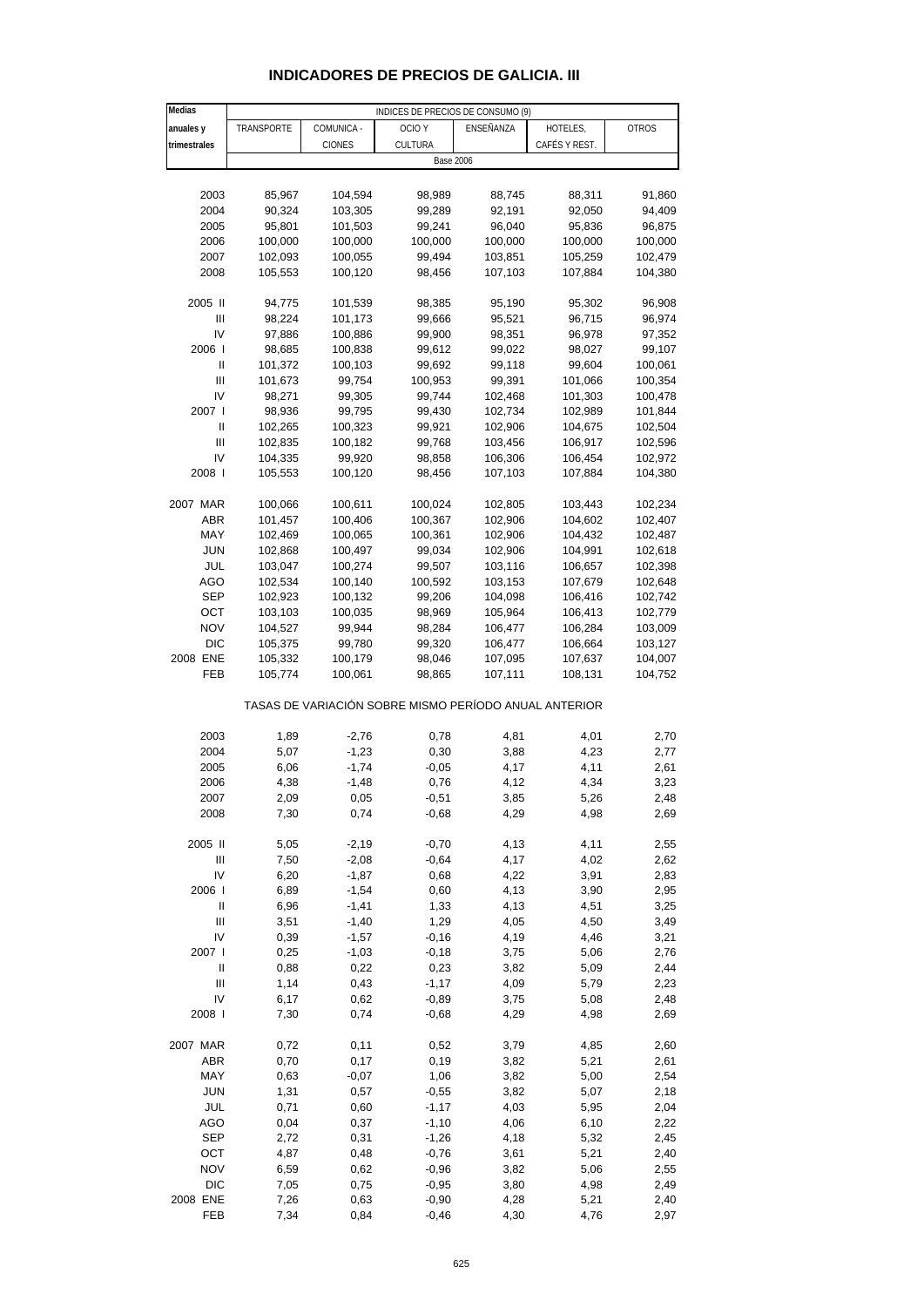### **INDICADORES DE SALARIOS DE GALICIA**

| Medias                             |                      | COSTE SALARIAL |                              |                                                       |              |                                              | SALARIOS |         |       |
|------------------------------------|----------------------|----------------|------------------------------|-------------------------------------------------------|--------------|----------------------------------------------|----------|---------|-------|
| anuales y                          | POR TRABAJADOR Y MES |                | POR HORA EFECTIVA DE TRABAJO |                                                       |              | INCREMENTO SALARIAL PACTADO EN CONVENIO (11) |          |         |       |
| trimestrales                       | <b>TOTAL</b>         | ORDINARIO      | <b>TOTAL</b>                 | ORDINARIO                                             | <b>TOTAL</b> | AGRIC.                                       | CONST.   | INDUST. | SERV. |
|                                    |                      | €              |                              |                                                       |              |                                              | %        |         |       |
|                                    |                      |                |                              |                                                       |              |                                              |          |         |       |
| 2003                               | 1.271,54             | 1.112,80       | 9,11                         | 7,97                                                  | 3,88         | 2,94                                         | 4,85     | 3,87    | 3,33  |
| 2004                               | 1.290,09             | 1.124,28       | 9,30                         | 8,10                                                  | 3,96         | 4,04                                         | 4,77     | 4,07    | 3,38  |
| 2005                               | 1.318,12             | 1.140,96       | 9,56                         | 8,27                                                  | 4,38         | 3,98                                         | 4,71     | 4,49    | 4,08  |
| 2006                               | 1.378,20             | 1.201,58       | 10,15                        | 8,84                                                  | 4,04         | 3,30                                         | 3,72     | 4,51    | 3,90  |
| 2007                               | 1.436,47             | 1.249,91       | 10,54                        | 9,16                                                  | 4,87         | 4,54                                         | 6,39     | 4,49    | 4,40  |
| 2008                               |                      |                |                              |                                                       | 3,69         | 2,99                                         | 4,79     | 3,64    | 3,20  |
| 2005 II                            | 1.274,29             | 1.137,76       | 8,78                         | 7,84                                                  | 3,52         | 2,44                                         | 3,50     | 3,46    | 3,57  |
| $\ensuremath{\mathsf{III}}\xspace$ | 1.303,63             | 1.142,73       | 9,90                         | 8,67                                                  | 3,52         | 2,44                                         | 3,50     | 3,45    | 3,59  |
| IV                                 | 1.434,38             | 1.147,05       | 10,53                        | 8,42                                                  | 3,39         | 2,59                                         | 3,19     | 3,44    | 3,55  |
| 2006                               | 1.313,78             | 1.196,13       | 9,12                         | 8,30                                                  | 3,22         | 2,61                                         | 3,12     | 3,06    | 3,60  |
| Ш                                  | 1.335,84             | 1.192,16       | 9,68                         | 8,64                                                  | 3,27         | 2,61                                         | 3,12     | 3,22    | 3,58  |
| Ш                                  | 1.366,23             | 1.211,45       | 10,57                        | 9,37                                                  | 3,78         | 2,61                                         | 3,12     | 4,60    | 3,66  |
| IV                                 | 1.496,93             | 1.206,58       | 11,21                        | 9,04                                                  | 3,78         | 2,79                                         | 3,17     | 4,55    | 3,69  |
| 2007 l                             | 1.362,99             | 1.234,09       | 9,60                         | 8,69                                                  | 3,30         | 2,49                                         | 2,90     | 3,52    | 3,16  |
| Ш                                  | 1.382,72             | 1.232,62       | 10,07                        | 8,98                                                  | 3,31         | 2,99                                         | 2,90     | 3,49    | 3,19  |
| $\ensuremath{\mathsf{III}}\xspace$ | 1.424,65             | 1.261,33       | 10,80                        | 9,56                                                  | 3,26         | 2,99                                         | 2,90     | 3,41    | 3,19  |
| IV                                 | 1.575,51             | 1.271,59       | 11,68                        | 9,42                                                  | 3,32         | 2,99                                         | 3,47     | 3,58    | 3,16  |
| 2008                               |                      |                |                              | $\blacksquare$                                        | 3,69         | 2,99                                         | 4,79     | 3,64    | 3,20  |
|                                    |                      |                |                              |                                                       |              |                                              |          |         |       |
| 2007 MAR                           |                      |                |                              | -                                                     | 3,30         | 2,49                                         | 2,90     | 3,52    | 3,16  |
| <b>ABR</b>                         |                      |                |                              | ÷,                                                    | 3,30         | 2,99                                         | 2,90     | 3,51    | 3,16  |
| MAY                                |                      |                |                              | $\overline{\phantom{a}}$                              | 3,30         | 2,99                                         | 2,90     | 3,51    | 3,16  |
| <b>JUN</b>                         |                      |                |                              | ÷,                                                    | 3,31         | 2,99                                         | 2,90     | 3,49    | 3,19  |
| <b>JUL</b>                         |                      |                |                              | ÷,                                                    | 3,27         | 2,99                                         | 2,90     | 3,47    | 3,19  |
| <b>AGO</b>                         |                      |                |                              | $\overline{\phantom{m}}$                              | 3,26         | 2,99                                         | 2,90     | 3,41    | 3,19  |
| <b>SEP</b>                         |                      |                |                              | ÷,                                                    | 3,26         | 2,99                                         | 2,90     | 3,41    | 3,19  |
| OCT                                |                      |                |                              | ÷                                                     | 3,29         | 2,99                                         | 3,47     | 3,45    | 3,20  |
| <b>NOV</b>                         |                      |                |                              | $\overline{\phantom{a}}$                              | 3,32         | 2,99                                         | 3,47     | 3,57    | 3,16  |
| <b>DIC</b>                         |                      |                |                              |                                                       | 3,32         | 2,99                                         | 3,47     | 3,58    | 3,16  |
| 2008 ENE                           |                      |                |                              | ÷                                                     | 3,67         | 2,99                                         | 4,79     | 3,58    | 3,19  |
| FEB                                |                      |                |                              | ÷                                                     | 3,69         | 2,99                                         | 4,79     | 3,64    | 3,20  |
|                                    |                      |                |                              | TASAS DE VARIACIÓN SOBRE MISMO PERÍODO ANUAL ANTERIOR |              |                                              |          |         |       |
|                                    |                      |                |                              |                                                       |              |                                              |          |         |       |
| 2003                               | 2,37                 | 1,90           | 3,08                         | 2,67                                                  |              |                                              |          |         |       |
| 2004                               | 1,46                 | 1,03           | 2,06                         | 1,54                                                  |              |                                              |          |         |       |
| 2005                               | 2,17                 | 1,48           | 2,82                         | 2,10                                                  |              |                                              |          |         |       |
| 2006                               | 4,56                 | 5,31           | 6,15                         | 6,93                                                  |              |                                              |          |         |       |
| 2007                               | 4,23                 | 4,02           | 3,87                         | 3,68                                                  |              |                                              |          |         |       |
| 2008                               |                      |                |                              |                                                       |              |                                              |          |         |       |
| 2005 II                            | 1,78                 | 1,02           | $-0,23$                      | $-0,88$                                               |              |                                              |          |         |       |
| Ш                                  | 2,41                 | 1,64           | 4,21                         | 3,34                                                  |              |                                              |          |         |       |
| IV                                 | 3,10                 | 2,28           | 3,34                         | 2,43                                                  |              |                                              |          |         |       |
| 2006                               | 4,25                 | 5,27           | 1,11                         | 2,09                                                  |              |                                              |          |         |       |
| Ш                                  | 4,83                 | 4,78           | 10,25                        | 10,20                                                 |              |                                              |          |         |       |
| Ш                                  | 4,80                 | 6,01           | 6,77                         | 8,07                                                  |              |                                              |          |         |       |
| IV                                 | 4,36                 | 5,19           | 6,46                         | 7,36                                                  |              |                                              |          |         |       |
| 2007 l                             | 3,75                 | 3,17           | 5,26                         | 4,70                                                  |              |                                              |          |         |       |
| Ш                                  | 3,51                 | 3,39           | 4,03                         | 3,94                                                  |              |                                              |          |         |       |
| $\mathbf{III}$                     | 4,28                 | 4,12           | 2,18                         | 2,03                                                  |              |                                              |          |         |       |
| IV                                 | 5,25                 | 5,39           | 4,19                         | 4,20                                                  |              |                                              |          |         |       |
| 2008                               |                      |                |                              |                                                       |              |                                              |          |         |       |
| 2007 MAR                           |                      |                |                              |                                                       |              |                                              |          |         |       |
| <b>ABR</b>                         |                      |                |                              |                                                       |              |                                              |          |         |       |
| MAY                                |                      |                |                              |                                                       |              |                                              |          |         |       |
| <b>JUN</b>                         |                      |                |                              |                                                       |              |                                              |          |         |       |
| <b>JUL</b>                         |                      |                |                              |                                                       |              |                                              |          |         |       |
| <b>AGO</b>                         |                      |                |                              |                                                       |              |                                              |          |         |       |
| <b>SEP</b>                         |                      |                |                              |                                                       |              |                                              |          |         |       |
|                                    |                      |                |                              |                                                       |              |                                              |          |         |       |
| OCT                                |                      |                |                              |                                                       |              |                                              |          |         |       |
| <b>NOV</b>                         |                      |                |                              |                                                       |              |                                              |          |         |       |
| <b>DIC</b>                         |                      |                |                              |                                                       |              |                                              |          |         |       |
| 2008 ENE                           |                      |                |                              |                                                       |              |                                              |          |         |       |
| FEB                                |                      |                |                              |                                                       |              |                                              |          |         |       |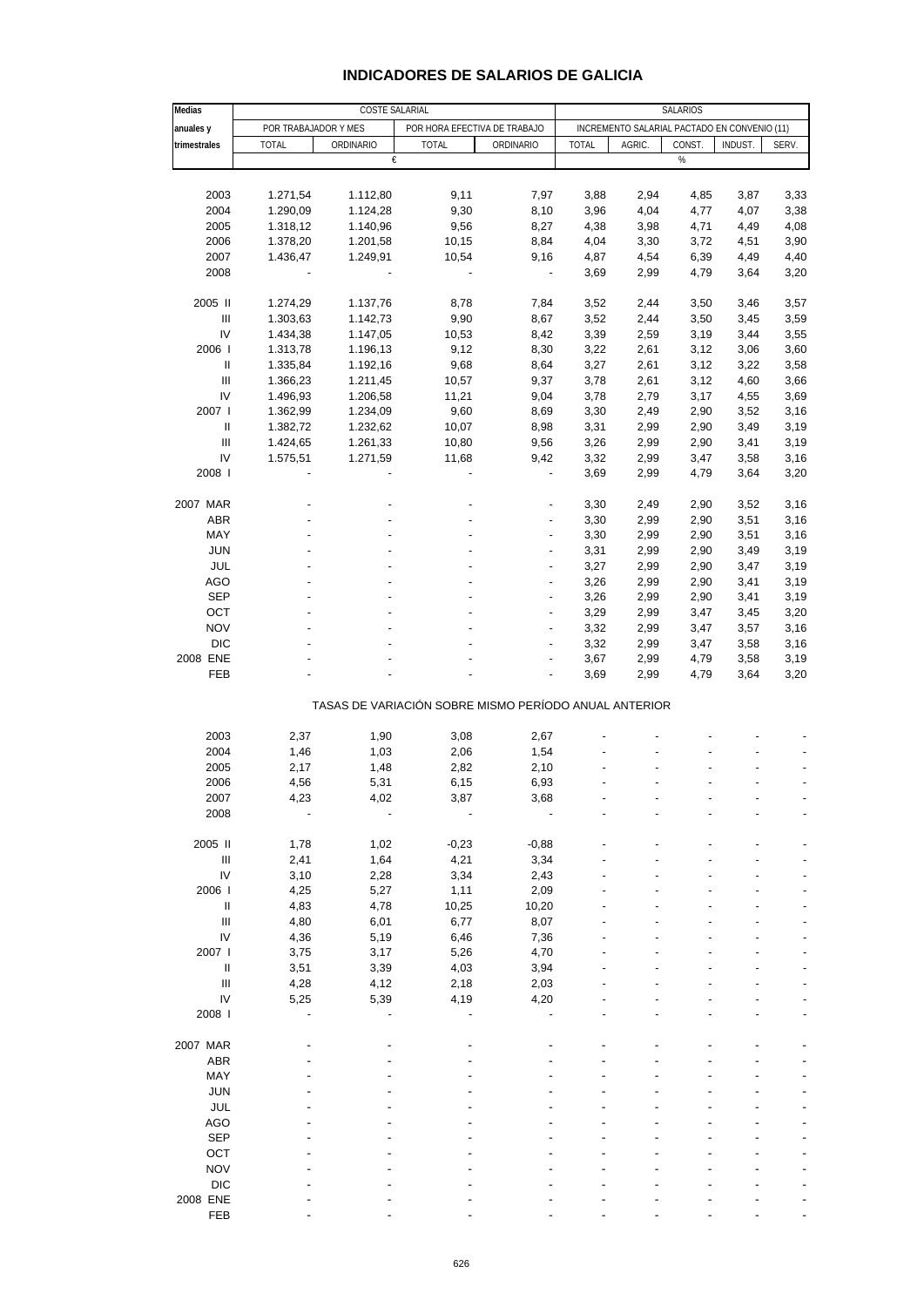| <b>INDICADORES MONETARIOS Y FINANCIEROS DE GALICIA</b> |  |  |
|--------------------------------------------------------|--|--|
|--------------------------------------------------------|--|--|

| Medias       | CRÉDITOS Y DEPÓSITOS DEL SISTEMA BANCARIO |           |                                                       |           | HIPOTECAS INMOBILIARIAS   |                |  |
|--------------|-------------------------------------------|-----------|-------------------------------------------------------|-----------|---------------------------|----------------|--|
| anuales y    | CRÉDITOS                                  |           | <b>DEPÓSITOS</b>                                      |           | FINCAS RÚSTICAS Y URBANAS |                |  |
| trimestrales | S.PRIVADO                                 | S.PÚBLICO | S.PRIVADO                                             | S.PÚBLICO | NÚMERO                    | <b>IMPORTE</b> |  |
|              |                                           |           | Millones de €                                         |           | Unidades                  | Miles de €     |  |
|              |                                           |           |                                                       |           |                           |                |  |
| 2003         | 28.925,01                                 | 1.358,90  | 30.177,81                                             | 1.273,51  | 4.596                     | 390.874        |  |
| 2004         | 33.404,53                                 | 1.249,40  | 32.415,47                                             | 1.465,30  | 5.454                     | 522.751        |  |
| 2005         | 40.825,10                                 | 1.214,42  | 33.262,86                                             | 1.696,73  | 5.378                     | 628.324        |  |
| 2006         | 50.738,64                                 | 1.217,21  | 36.143,66                                             | 2.203,41  | 5.427                     | 747.122        |  |
| 2007         | 60.528,85                                 | 1.300,19  | 41.387,39                                             | 2.595,15  | 5.620                     | 880.238        |  |
| 2008         |                                           |           |                                                       |           | 6.416                     | 865.644        |  |
|              |                                           |           |                                                       |           |                           |                |  |
| 2005 II      | 40.131,38                                 | 1.211,98  | 32.283,36                                             | 1.624,61  | 5.553                     | 619.163        |  |
| Ш            | 42.062,46                                 | 1.188,04  | 32.763,97                                             | 1.700,29  | 5.068                     | 615.418        |  |
| IV           | 44.349,70                                 | 1.198,53  | 33.677,49                                             | 1.962,12  | 5.409                     | 682.066        |  |
| 2006         | 46.523,21                                 | 1.187,41  | 34.324,37                                             | 1.936,96  | 5.664                     | 713.759        |  |
| Ш            | 49.812,39                                 | 1.194,27  | 35.713,77                                             | 1.978,13  | 5.730                     | 772.027        |  |
| Ш            | 52.138,76                                 | 1.222,48  | 36.454,63                                             | 2.359,92  | 5.222                     | 744.626        |  |
| IV           | 54.480,20                                 | 1.264,69  | 38.081,88                                             | 2.538,62  | 5.092                     | 758.075        |  |
| 2007 l       | 57.646,08                                 | 1.291,70  | 39.272,91                                             | 2.082,91  | 6.157                     | 908.179        |  |
| Ш            | 59.585,42                                 | 1.264,61  | 41.001,44                                             | 2.229,40  | 5.644                     | 943.197        |  |
| Ш            | 60.720,60                                 | 1.253,02  | 42.359,68                                             | 3.044,68  | 5.388                     | 869.244        |  |
| IV           | 64.163,30                                 | 1.391,44  | 42.915,53                                             | 3.023,61  | 5.292                     | 800.331        |  |
| 2008         |                                           |           |                                                       |           | 6.416                     | 865.644        |  |
|              |                                           |           |                                                       |           |                           |                |  |
| 2007 FEB     |                                           |           |                                                       |           | 6.133                     | 900.169        |  |
| <b>MAR</b>   |                                           |           |                                                       |           | 5.890                     | 844.704        |  |
| ABR          |                                           |           |                                                       |           | 4.705                     | 734.677        |  |
| MAY          |                                           |           |                                                       |           | 6.262                     | 1.079.085      |  |
| JUN          |                                           |           |                                                       |           | 5.965                     | 1.015.830      |  |
| JUL          |                                           |           |                                                       |           | 5.419                     | 1.000.373      |  |
| <b>AGO</b>   | ٠                                         |           |                                                       |           | 5.002                     | 741.564        |  |
| <b>SEP</b>   |                                           |           |                                                       |           | 5.744                     | 865.796        |  |
| ОСТ          |                                           |           |                                                       |           | 5.173                     | 771.071        |  |
| <b>NOV</b>   |                                           |           |                                                       |           | 5.612                     | 930.642        |  |
| <b>DIC</b>   |                                           |           |                                                       |           | 5.090                     | 699.280        |  |
| 2008 ENE     |                                           |           |                                                       |           | 6.416                     | 865.644        |  |
|              |                                           |           | TASAS DE VARIACIÓN SOBRE MISMO PERÍODO ANUAL ANTERIOR |           |                           |                |  |
|              |                                           |           |                                                       |           |                           |                |  |
| 2003         | 11,04                                     | 6,84      | 7,33                                                  | 8,43      | 17,12                     | 30,11          |  |
| 2004         | 15,49                                     | $-8,06$   | 7,41                                                  | 15,06     | 18,66                     | 33,74          |  |
| 2005         | 22,21                                     | $-2,80$   | 2,61                                                  | 15,79     | $-1,38$                   | 20,20          |  |
| 2006         | 24,28                                     | 0,23      | 8,66                                                  | 29,86     | 0,90                      | 18,91          |  |
| 2007         | 19,30                                     | 6,82      | 14,51                                                 | 17,78     | 3,57                      | 17,82          |  |
| 2008         |                                           |           |                                                       |           | $-0,51$                   | $-11,64$       |  |
|              |                                           |           |                                                       |           |                           |                |  |
| 2005 II      | 21,92                                     | $-3,19$   | $-0,15$                                               | 7,60      | 0,37                      | 17,11          |  |
| Ш            | 24,29                                     | $-1,71$   | $-0,05$                                               | 11,14     | 0,88                      | 18,71          |  |
| IV           | 26,00                                     | $-3,04$   | 1,15                                                  | 35,30     | 4,12                      | 39,28          |  |
| 2006         | 26,57                                     | $-5,70$   | $-0,01$                                               | 29,14     | 3,28                      | 19,63          |  |
| $\sf II$     | 24,12                                     | $-1,46$   | 10,63                                                 | 21,76     | 3,19                      | 24,69          |  |
| Ш            | 23,96                                     | 2,90      | 11,26                                                 | 38,79     | 3,05                      | 21,00          |  |
| IV           | 22,84                                     | 5,52      | 13,08                                                 | 29,38     | $-5,87$                   | 11,14          |  |
| 2007 l       | 23,91                                     | 8,78      | 14,42                                                 | 7,53      | 8,72                      | 27,24          |  |
| Ш            | 19,62                                     | 5,89      | 14,81                                                 | 12,70     | $-1,50$                   | 22,17          |  |
| Ш            | 16,46                                     | 2,50      | 16,20                                                 | 29,02     | 3,18                      | 16,74          |  |
| IV           | 17,77                                     | 10,02     | 12,69                                                 | 19,10     | 3,93                      | 5,57           |  |
| 2008 l       |                                           |           |                                                       |           | $-0,51$                   | $-11,64$       |  |
| 2007 FEB     |                                           |           |                                                       |           | 21,23                     | 51,98          |  |
| <b>MAR</b>   |                                           |           |                                                       |           | 5,35                      | 4,09           |  |
| ABR          |                                           |           |                                                       |           | $-8,27$                   | 14,30          |  |
| MAY          |                                           |           |                                                       |           | 7,26                      | 33,86          |  |
| <b>JUN</b>   |                                           |           |                                                       |           | $-4, 13$                  | 17,14          |  |
| JUL          |                                           |           |                                                       |           | 16,46                     | 55,59          |  |
| AGO          |                                           |           |                                                       |           | $-8,35$                   | $-10,14$       |  |
| <b>SEP</b>   |                                           |           |                                                       |           | 3,38                      | 13,08          |  |
| ост          |                                           |           |                                                       |           | $-5,58$                   | 1,69           |  |
| <b>NOV</b>   |                                           |           |                                                       |           | 1,45                      | 4,22           |  |
| <b>DIC</b>   |                                           |           |                                                       |           | 19,37                     | 12,25          |  |
| 2008 ENE     |                                           |           |                                                       |           | $-0,51$                   | $-11,64$       |  |